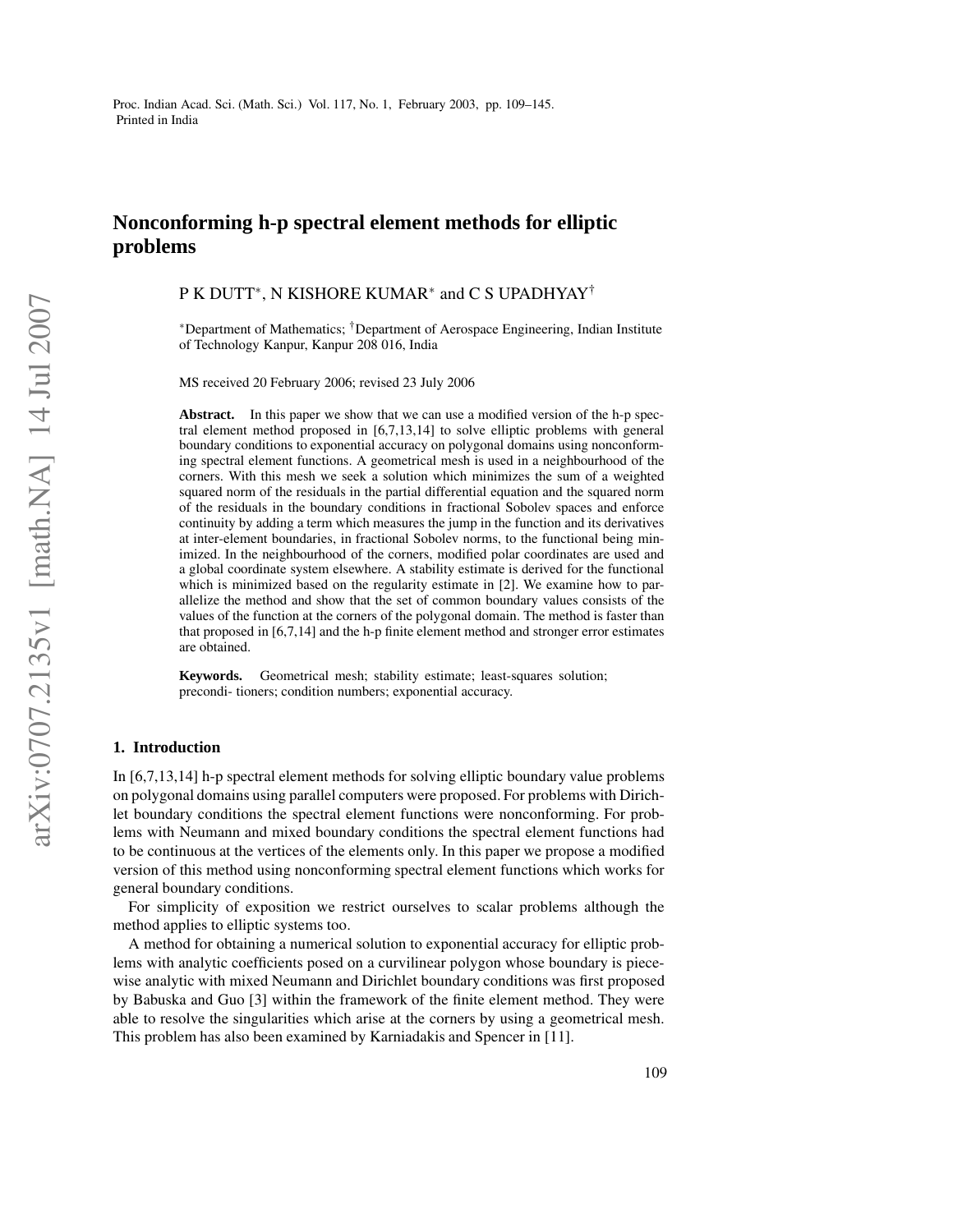We also use a geometrical mesh to solve the same class of problems to exponential accuracy using h-p spectral element methods. In a neighbourhood of the corners modified polar coordinates  $(\tau_k, \theta_k)$  are used, where  $\tau_k = \ln r_k$  and  $(r_k, \theta_k)$  are polar coordinates with the origin at the vertex  $A_k$ . Away from sectoral neighbourhoods of the corners a global coordinate system is used consisting of  $(x_1, x_2)$  coordinates.

We now seek a solution which minimizes the sum of the squares of a weighted squared norm of the residuals in the partial differential equation and the sum of the squares of the residuals in the boundary conditions in fractional Sobolev norms and enforce continuity by adding a term which measures the sum of the squares of the jump in the function and its derivatives in fractional Sobolev norms to the functional being minimized. These computations are done using modified polar coordinates in sectoral neighbourhoods of the corners and a global coordinate system elsewhere in the domain. The spectral element functions are nonconforming. For the modified version of the h-p spectral element method examined here a stability estimate is proved which is based on the regularity estimate of Babuska and Guo in [2]. The proof is much simpler than that of the stability estimate in [6,7]. Moreover the error estimates are stronger.

The set of common boundary values for the numerical scheme consists of the values of the function at the vertices of the polygonal domain. Since the cardinality of the set of common boundary values is so small we can compute a nearly exact approximation to the Schur complement. Let *M* denote the number of corner layers and*W* denote the number of degrees of freedom in each independent variable of the spectral element functions, which are a tensor product of polynomials, and let *W* be proportional to *M*. Then the method is faster than the h-p spectral element method in [6,7,14] by a factor of  $O(W^{1/2})$  and faster than the h-p finite element method by a factor of  $O(W)$ .

We now outline the contents of this paper. In  $\S$ 2 function spaces are defined and differentiability estimates are obtained. In  $\S$ 3 we state and prove stability estimates. In  $\S$ 4 the numerical scheme, which is based on these estimates, is described and in §5 error estimates are obtained. In §6 we examine the issues of parallelization and preconditioning. Finally §7 contains technical results which are needed to prove the stability theorem.

### **2. Function spaces and differentiability estimates**

Let  $\Omega$  be a curvilinear polygon with vertices  $A_1, A_2, \ldots, A_p$  and corresponding sides  $\Gamma_1, \Gamma_2, \ldots, \Gamma_p$  where  $\Gamma_i$  joins the points  $A_{i-1}$  and  $A_i$ . We shall assume that the sides  $\overline{\Gamma}_i$  are analytic arcs, i.e.

$$
\overline{\Gamma}_i = \{(\varphi_i(\xi), \psi_i(\xi)) | \xi \in \overline{I} = [-1, 1] \}
$$

with  $\varphi_i(\xi)$  and  $\psi_i(\xi)$  being analytic functions on  $\overline{I}$  and  $|\varphi'_i(\xi)|^2 + |\psi'_i(\xi)|^2 \ge \alpha > 0$ . By  $\Gamma_i$  we mean the open arc, i.e. the image of  $I = (-1,1)$ .

Let the angle subtended at  $A_j$  be  $\omega_j$ . We shall denote the boundary  $\partial\Omega$  of  $\Omega$  by  $Γ.$  Further, let  $Γ = Γ^{[0]} ∪ Γ^{[1]}$ ,  $Γ^{[0]} = ∪_{i∈\mathcal{D}}$  $\overline{Γ}_i$ ,  $Γ^{[1]} = ∪_{i∈\mathcal{N}}$  $\overline{Γ}_i$  where  $\mathcal{D}$  is a subset of the set  $\{i|i=1,\ldots,p\}$  and  $\mathcal{N} = \{i|i=1,\ldots,p\} \setminus \mathcal{D}$ . Let *x* denote the vector  $x = (x_1, x_2).$ 

Let  $\mathscr L$  be a strongly elliptic operator

$$
\mathscr{L}(u) = -\sum_{r,s=1}^{2} (a_{r,s}(x)u_{x_s})_{x_r} + \sum_{r=1}^{2} b_r(x)u_{x_r} + c(x)u,
$$
\n(2.1)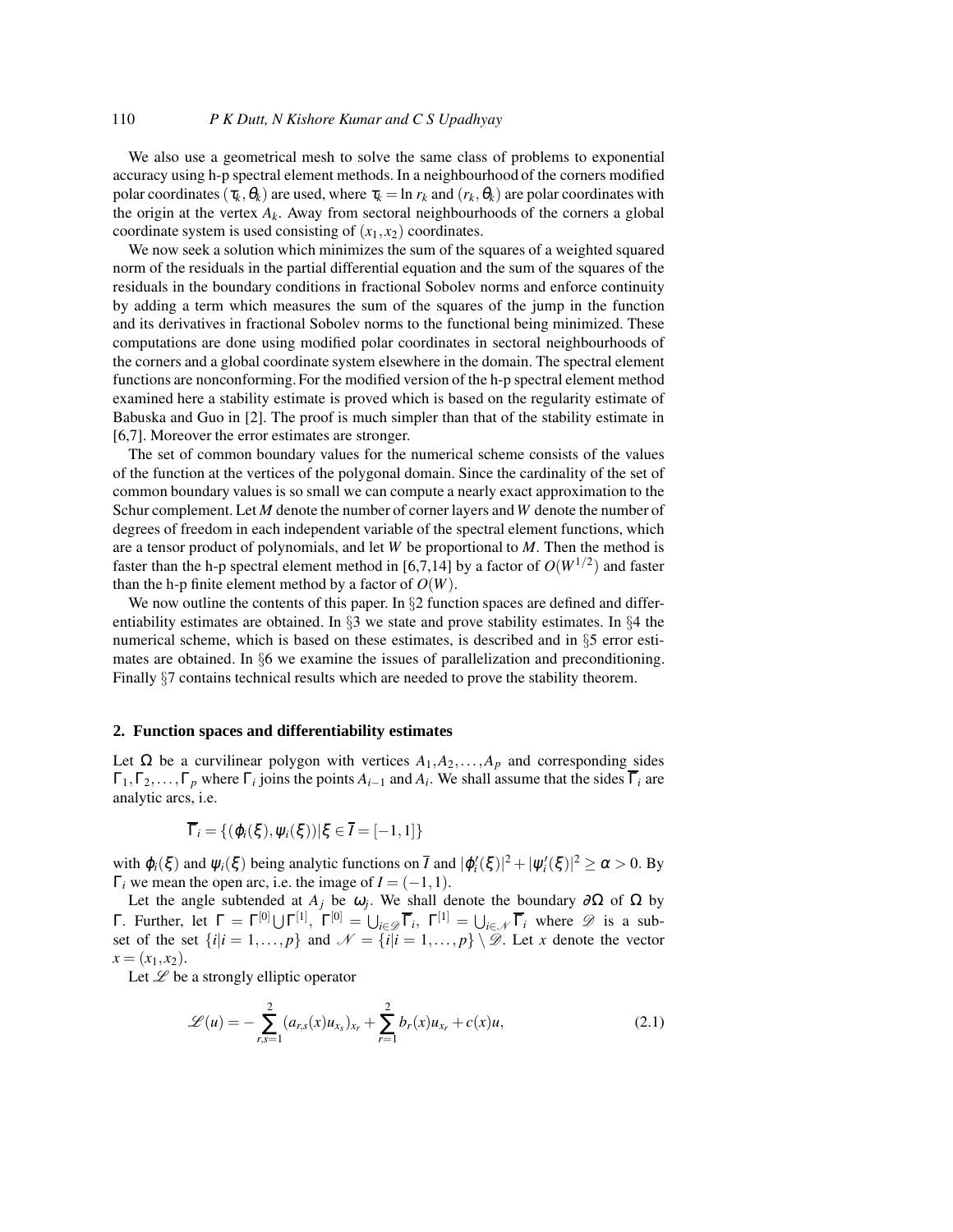where  $a_{s,r}(x) = a_{r,s}(x)$ ,  $b_r(x)$ ,  $c(x)$  are analytic functions on  $\overline{\Omega}$  and for any  $\xi_1, \xi_2 \in \mathbb{R}$  and any  $x \in \overline{\Omega}$ ,

$$
\sum_{r,s=1}^{2} a_{r,s} \xi_r \xi_s \ge \mu_0(\xi_1^2 + \xi_2^2)
$$
\n(2.2)

with  $\mu_0 > 0$ . In this paper we shall consider the boundary value problem

$$
\mathcal{L}u = f \quad \text{on } \Omega,
$$
  
\n
$$
u = g^{[0]} \quad \text{on } \Gamma^{[0]},
$$
  
\n
$$
\left(\frac{\partial u}{\partial N}\right)_A = g^{[1]} \quad \text{on } \Gamma^{[1]},
$$
\n(2.3)

where  $(\partial u/\partial N)$ <sub>*A*</sub> denotes the usual conormal derivative which we shall now define. Let *A* denote the  $2 \times 2$  matrix whose entries are given by

$$
A_{r,s}(x) = a_{r,s}(x)
$$

for  $r, s = 1, 2$ . Let  $N = (N_1, N_2)$  denote the outward normal to the curve  $\Gamma_i$  for  $i \in \mathcal{N}$ . Then  $\left(\frac{\partial u}{\partial N}\right)_A$  is defined as follows:

$$
\left(\frac{\partial u}{\partial N}\right)_A(x) = \sum_{r,s=1}^2 N_r a_{r,s} \frac{\partial u}{\partial x_s}.
$$
\n(2.4)

Moreover let the bilinear form induced by the operator  $\mathscr L$  satisfy the inf–sup conditions. It shall be assumed that the given data *f* is analytic on  $\overline{\Omega}$  and  $g^{[l]}$ ,  $l = 0, 1$  is analytic on every closed arc  $\overline{\Gamma}_i$  and  $g^{[0]}$  is continuous on  $\Gamma^{[0]}$ .

By  $H^m(\Omega)$  we denote the Sobolev space of functions with square integrable derivatives of order≤ *m* on Ω furnished with the norm

.

$$
||u||_{H^{m}(\Omega)}^{2} = \sum_{|\alpha| \leq m} ||D^{\alpha}u||_{L^{2}(\Omega)}^{2}
$$

Define  $r_i(x)$  to be the Euclidean distance between *x* and the vertex  $A_i$  of  $Ω$ . Let  $β =$  $(\beta_1, \beta_2, \dots, \beta_p)$  denote a *p*-tuple of real numbers,  $0 < \beta_i < 1$ ,  $i = 1, \dots, p$ . For any integer *k*, let  $\beta + k = (\beta_1 + k, \beta_2 + k, \dots, \beta_p + k)$ . Further, we denote

$$
\Phi_{\beta}(x) = \prod_{i=1}^{p} r_i^{\beta_i}
$$
 and  $\Phi_{\beta+k}(x) = \prod_{i=1}^{p} r_i^{\beta_i+k}$ .

Let  $H_{\rho}^{m,l}$  $B_{\beta}^{m,\ell}(\Omega)$ ,  $m \ge l \ge 0$ , *l* an integer, denote the completion of the set of all infinitely differentiable functions under the norm

$$
||u||_{H_{\beta}^{m,l}(\Omega)}^2 = ||u||_{H^{l-1}(\Omega)}^2 + \sum_{|\alpha|=k, k=l}^m ||D^{\alpha}u\Phi_{\beta+k-l}||_{L^2(\Omega)}^2, \quad l \ge 1
$$
  

$$
||u||_{H_{\beta}^{m,0}(\Omega)}^2 = \sum_{|\alpha|=k, k=0}^m ||D^{\alpha}u\Phi_{\beta+k-l}||_{L^2(\Omega)}^2, \quad l=0.
$$

For  $m = l = 0$  we shall write  $H_R^{0,0}$  $L_{\beta}^{0,0}(\Omega)=L_{\beta}(\Omega).$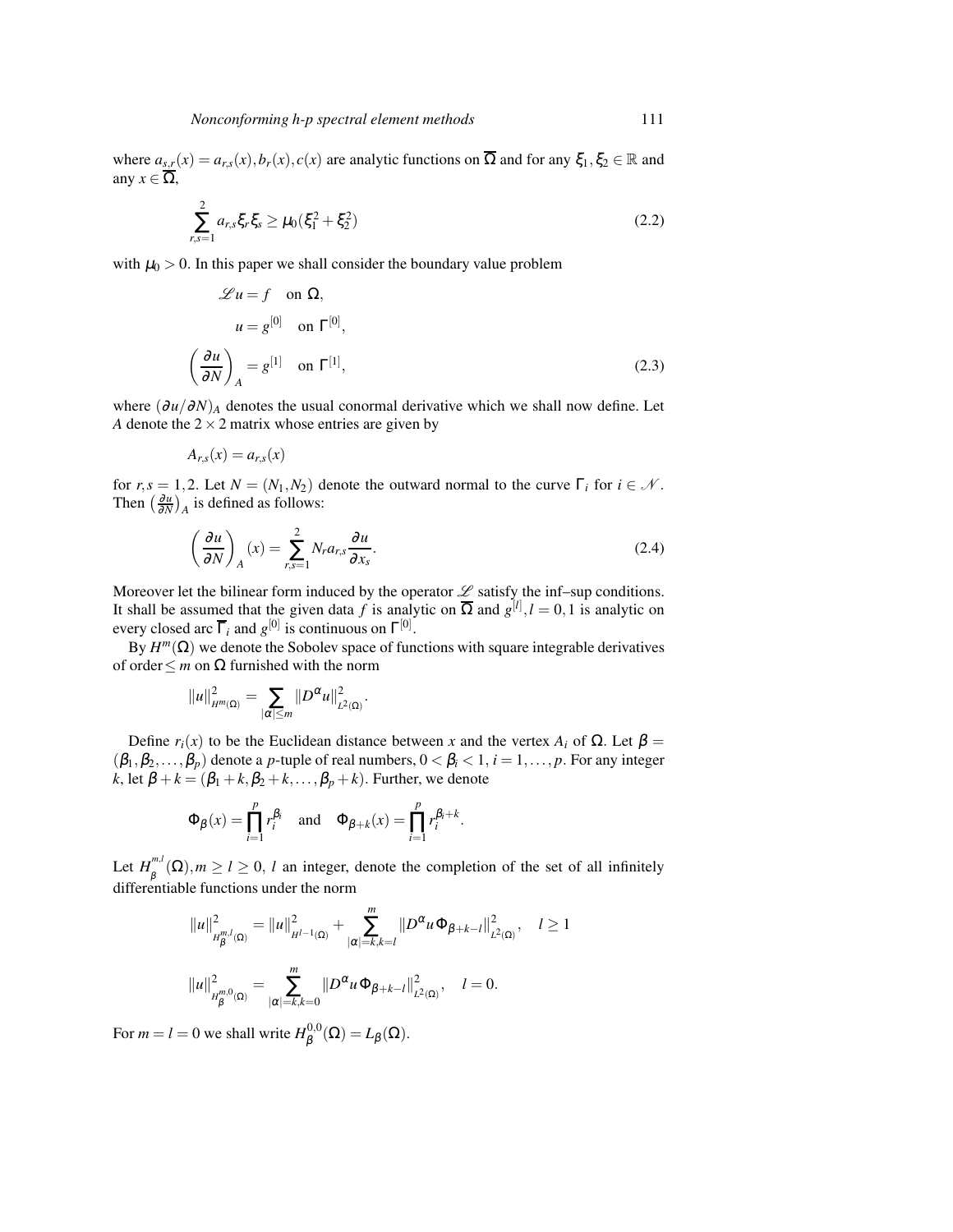Let  $\gamma$  be part of the boundary  $\Gamma$  of  $\Omega$ . Define  $H_{\rho}^{m-\frac{1}{2},l-\frac{1}{2}}$  $\int_{\beta}^{m} \binom{2^{n}-2}{l} (\gamma)$ ,  $m \ge l, l \ge 0$  to be the set of all functions  $\phi$  on  $\gamma$  such that there exists  $f \in H_a^{m,l}$  $\int_{\beta}^{m,\iota}(\Omega)$  with  $\phi=f|_{\gamma}$  and

$$
\|\phi\|_{H^{m-\frac{1}{2},l-\frac{1}{2}}_{\beta}(\gamma)}=\inf_{f\in H^{m,l}_{\beta}(\Omega)}\{\|f\|_{H^{m,l}_{\beta}(\Omega)}\}.
$$

For *l* an integer  $0 \le l \le 2$ , let

$$
\psi_{\beta}^{l}(\Omega) = \{u(x)|u \in H_{\beta}^{m,l}(\Omega), m \ge l\}
$$

and

$$
\mathfrak{B}_{\beta}^{l}(\Omega) = \{u(x)|u \in \psi_{\beta}^{l}(\Omega), |||D^{\alpha}u|\Phi_{\beta+k-l}||_{L^{2}(\Omega)} \leq Cd^{k-l}(k-l)!
$$
  
for  $|\alpha| = k = l, l+1, \ldots; d \geq 1$ , C independent of k.

Let  $Q \subseteq \mathbb{R}^2$  be an open set with a piecewise analytic boundary  $\partial Q$  and  $\gamma$  be part or whole of the boundary  $\partial Q$ . Finally  $\mathfrak{B}^{l-\frac{1}{2}}_\beta(\gamma), 0\leq l\leq 2,$  denotes the space of all functions  $\varphi$  for which there exists  $f \in \mathfrak{B}^l_{\beta}(\mathcal{Q})$  such that  $f = \varphi$  on  $\gamma$ .

Next as in [3] we introduce the space  $\mathfrak{C}_{\beta}^2$ :

$$
\mathfrak{C}_{\beta}^{2}(\Omega) = \{u \in H_{\beta}^{2,2}(\Omega) | |D^{\alpha}u(x)| \leq Cd^{k}k! (\Phi_{k+\beta-1}(x))^{-1},
$$
  

$$
|\alpha| = k = 1,2,\ldots; C \geq 1; d \geq 1 \text{ independent of } k\}.
$$

The relationship between  $\mathfrak{C}_{\beta}^2$  and  $\mathfrak{B}_{\beta}^2$  is given by Theorem 2.2 of [3] which can be stated as follows:

$$
\mathfrak{B}^2_{\beta}(\Omega) \subseteq \mathfrak{C}^2_{\beta}(\Omega).
$$

We need to state our regularity estimates in terms of local variables which are defined on a geometrical mesh imposed on  $\Omega$  as in §5 of [3].  $\Omega$  is first divided into subdomains. Thus we divide  $\Omega$  into p subdomains  $S^1, \ldots, S^p$ , where  $S^i$  denotes a domain which contains the vertex *A<sup>i</sup>* and no other, and on each *S <sup>i</sup>* we define a geometrical mesh. Let S*<sup>k</sup>* = {Ω*<sup>k</sup> i*, *j* , *j* =  $1, \ldots, J_k, i = 1, \ldots, I_{k,j}$  be a partition of  $S^k$  and let  $\mathfrak{S} = \bigcup_{k=1}^p \mathfrak{S}^k$ . The geometrical mesh imposed on  $Ω$  is as shown in figure 1.

We now put some restrictions on  $\mathfrak{S}$ . Let  $(r_k, \theta_k)$  denote polar coordinates with center at *A<sub>k</sub>*. Let  $\tau_k = \ln r_k$ . Choose  $\rho$  so that the curvilinear sector  $\Omega^k$  with sides  $\Gamma_k$  and  $\Gamma_{k+1}$ bounded by the circular arc  $B^k_\rho$ , center at  $A_k$  and radius  $\rho$  satisfies

$$
\Omega^k\subseteq\bigcup_{\Omega^k_{i,j}\in \mathfrak{S}^k}\overline{\Omega}^k_{i,j}.
$$

 $\Omega^k$  may be represented as

$$
\Omega^k = \{ (x_1, x_2) \in \Omega : 0 < r_k < \rho \}.
$$
\n(2.5)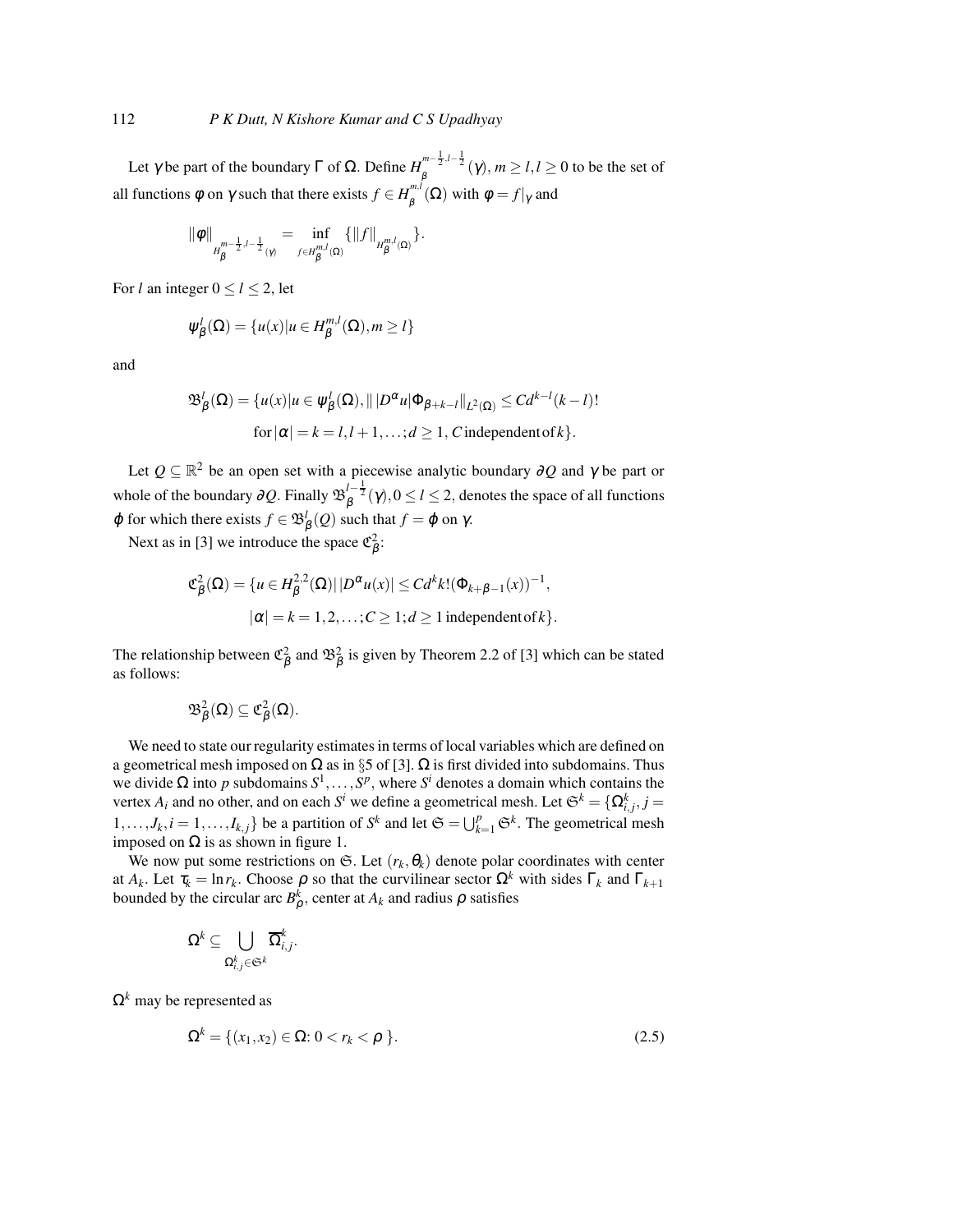

**Figure 1.** Geometrical mesh with *M* layers in the radial direction.

Let  $\gamma_{i,j,l}^k, 1 \leq l \leq 4$  be the side of the quadrilateral  $\Omega_{i,j}^k \in \mathfrak{S}$ . Then it is assumed that

$$
\gamma_{i,j,l}^k: \begin{cases} x_1 = h_{i,j}^k \varphi_{i,j,l}^k(\xi), \\ x_2 = h_{i,j}^k \psi_{i,j,l}^k(\xi), \end{cases} -1 \le \xi \le 1, \ l = 1,3 \tag{2.6a}
$$

$$
\gamma_{i,j,l}^k: \begin{cases} x_1 = h_{i,j}^k \varphi_{i,j,l}^k(\eta), \\ x_2 = h_{i,j}^k \psi_{i,j,l}^k(\eta), \end{cases} -1 \le \eta \le 1, \ l = 2,4 \tag{2.6b}
$$

and that for some  $C \geq 1$  and  $L \geq 1$  independent of *i*, *j*,*k* and *l*,

$$
\left| \frac{d^t}{ds^t} \varphi_{i,j,l}^k(s) \right|, \left| \frac{d^t}{ds^t} \psi_{i,j,l}^k(s) \right| \leq CL^t t!, \quad t = 1, 2, \dots
$$
 (2.7)

We shall place further restrictions on the geometric mesh imposed on  $\Omega^k$  later. Some of the elements may be curvilinear triangles.

Let  $(r_k, \theta_k)$  be polar coordinates with center at  $A_k$ . Then  $\Omega^k$  is the open set bounded by the curvilinear arcs  $\Gamma_k$ ,  $\Gamma_{k+1}$  and a portion of the circle  $r_k = \rho$ . We divide  $\Omega^k$  into



**Figure 2.** Curvilinear sectors.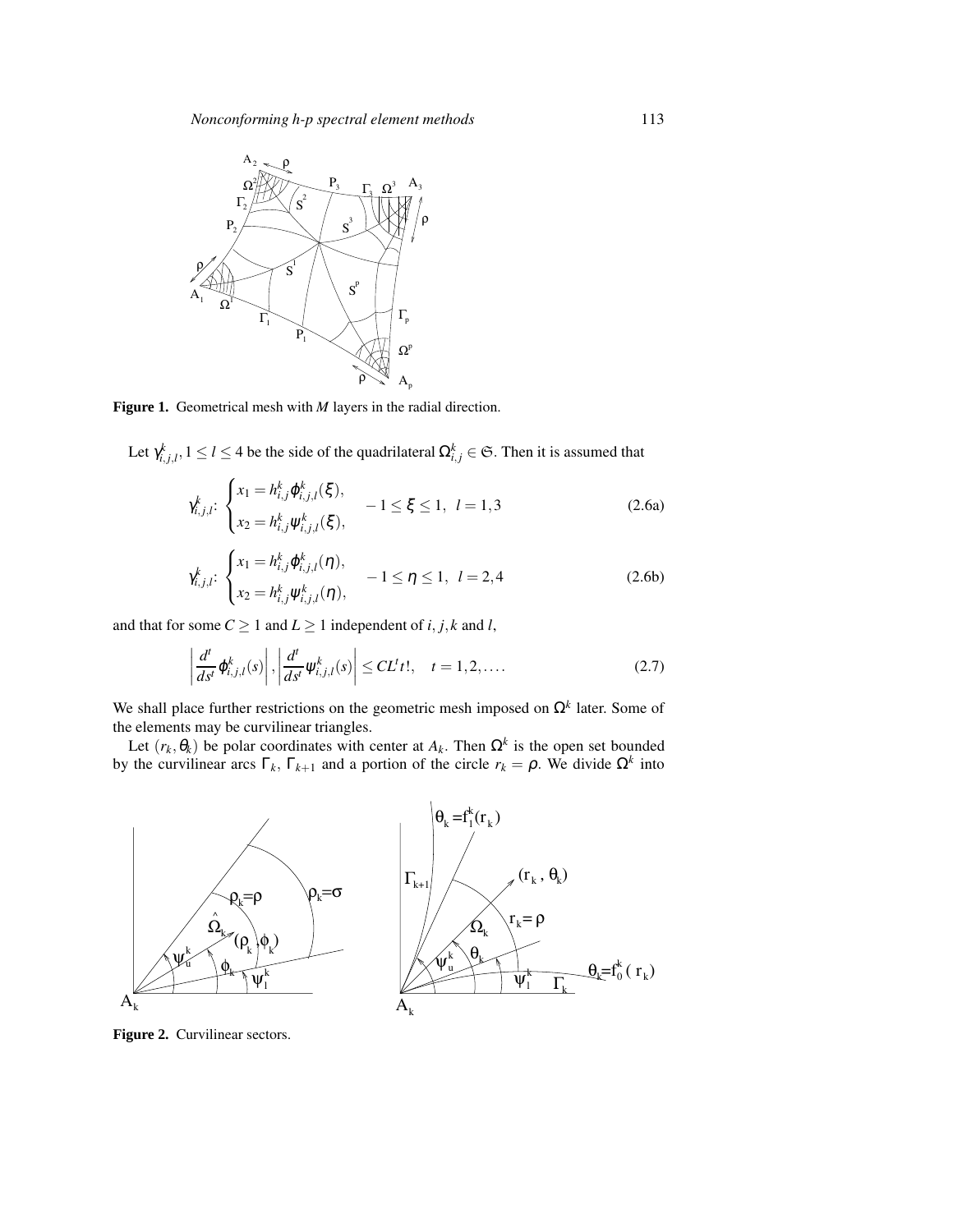curvilinear rectangles by drawing *M* circular arcs  $r_k = \sigma_j^k = \rho \mu_k^{M+1-j}$  $\binom{M+1-j}{k}, j=2,\ldots,M+1,$ where  $\mu_k < 1$  and  $I_k - 1$  analytic curves  $C_2, \ldots, C_{I_k}$  whose exact form shall be prescribed in what follows. Let  $\sigma_1^k = 0$ . Thus  $I_{k,j} = I_k$  for  $j \leq M$ ; in fact, we shall let  $I_{k,j} = I_k$  for  $j \leq M+1$ . Moreover  $I_{k,j} \leq I$  for all  $k, j$  where  $I$  is a fixed constant. Let

$$
\Gamma_{k+j} = \{ (r_k, \theta_k) | \theta_k = f_j^k(r_k), \quad 0 < r_k < \rho \},
$$

 $j = 0, 1$  in a neighbourhood of  $A_k$  in  $\Omega^k$ . Then the mapping

$$
r_k = \rho_k, \theta_k = \frac{1}{(\psi_u^k - \psi_l^k)} [(\phi_k - \psi_l^k) f_1^k(\rho_k) - (\phi_k - \psi_u^k) f_0^k(\rho_k)],
$$
 (2.8)

where  $f_j^k$  is analytic in  $\rho_k$  for  $j = 0, 1$ , maps locally the cone

$$
\{(\rho_k,\phi_k): 0 < \rho_k < \sigma, \psi_l^k < \phi_k < \psi_u^k\}
$$

onto a set containing  $\Omega^k$  as in §3 of [3]. The functions  $f_j^k$  satisfy  $f_0^k(0) = \psi_l^k$ ,  $f_1^k(0) = \psi_u^k$ and  $(f_j^k)'(0) = 0$  for  $j = 0, 1$ . It is easy to see that the mapping defined in (2.8) has two bounded derivatives in a neighbourhood of the origin which contains the closure of the open set

$$
\hat{\Omega}^k = \{(\rho_k, \phi_k) \colon 0 < \rho_k < \rho, \psi_l^k < \phi_k < \psi_u^k\}.
$$

We choose the  $I_k - 1$  curves  $C_2, \ldots, C_{I_k}$  as

$$
C_i: \phi_k(r_k, \theta_k) = \psi_i^k
$$

for  $i = 2, \ldots, I_k$ . Here

$$
\psi_l^k = \psi_1^k < \psi_2^k < \cdots < \psi_{l_k+1}^k = \psi_u^k.
$$

Let  $\Delta \psi_i^k = \psi_{i+1}^k - \psi_i^k$ . Then  $\{\psi_i^k\}_{i,k}$  are chosen so that

$$
\max_{i,k} (\Delta \psi_i^k) < \lambda (\min_{i,k} (\Delta \psi_i^k)) \tag{2.9}
$$

for some constant <sup>λ</sup>. Another set of local variables (<sup>τ</sup>*<sup>k</sup>* ,θ*k*) is needed in a neighbourhood of  $\Omega^k$  where

$$
\tau_k=\ln r_k.
$$

In addition, we need one final set of local variables  $(v_k, \phi_k)$  in the cone

$$
\{(\rho_k,\phi_k): 0\leq \rho_k\leq \rho, \psi_l^k\leq \phi_k\leq \psi_u^k\},\
$$

where

 $v_k = \ln \rho_k$ .

Let *S*<sup>*k*</sup><sub>μ</sub> = {(*r<sub><i>k*</sub></sub>,  $θ$ *<sub><i>k*</sub>): 0 ≤ *r*<sub>*k*</sub> ≤ μ} ∩Ω. Then the image *Ŝ*<sup>*k*</sup><sub>μ</sub></sub> in (*ν*<sub>*k*</sub>, φ<sub>*k*</sub>) variables of *S*<sup>*k*</sup><sub>μ</sub> is given by

$$
\hat{S}_{\mu}^k = \{(\nu_k, \phi_k): \ -\infty \leq \nu_k \leq \ln \mu, \psi_l^k \leq \phi_k \leq \psi_u^k\}.
$$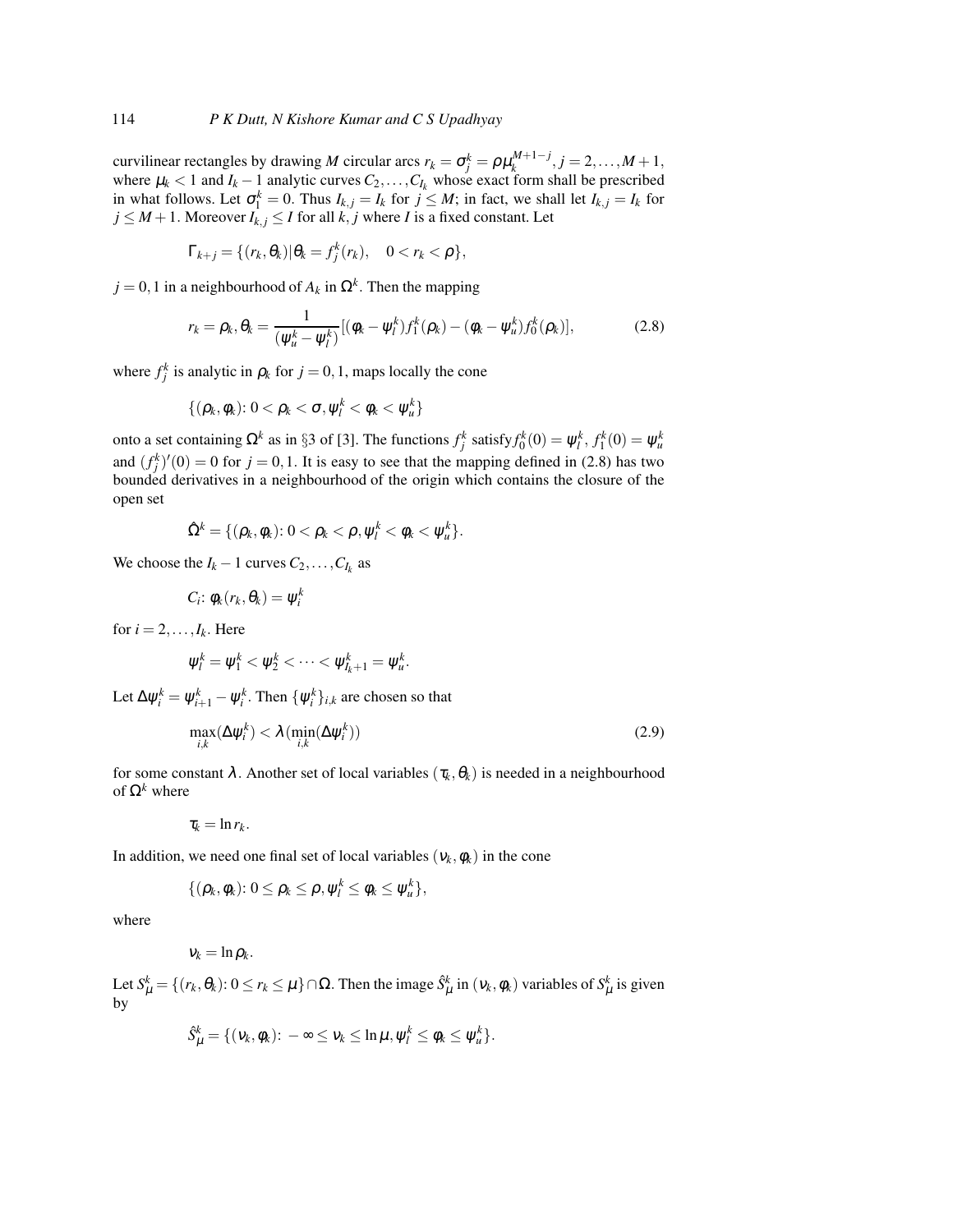Now the relationship between the variables  $(\tau_k, \theta_k)$  and  $(v_k, \phi_k)$  is given by  $(\tau_k, \theta_k)$  $M^k(\nu_k, \phi_k)$ , viz.

$$
\tau_k = v_k,
$$
  
\n
$$
\theta_k = \frac{1}{(\psi_u^k - \psi_l^k)} [(\phi_k - \psi_l^k) f_1^k(e^{v_k}) - (\phi_k - \psi_u^k) f_0^k(e^{v_k})].
$$
\n(2.10)

Hence it is easy to see that  $J^k(\nu_k, \phi_k)$ , the Jacobian of the above transformation, satisfies  $C_1 \leq |J^k(v_k, \phi_k)| \leq C_2$  for all  $(v_k, \phi_k) \in \hat{S}_{\mu}^k$ , for all  $0 < \mu \leq \rho$ .

We now need the fundamental regularity result from [2], viz. Theorem 2.1 which we state as follows:

If  $f \in H^{m,0}_R$  $B^{(m,0)}_{\beta}(\Omega), g^{[j]} \in H^{m+\frac{3}{2}-j,\frac{3}{2}-j}_{\beta}(\Gamma^{[j]}), j=0,1, 0<\beta_i<1, \beta_i>\beta_i^*$  and  $m\geq 0$ , then the solution of (2.3) exists in  $H_R^{m+2,2}$  $_\beta^{m+2,2}(\Omega)$  and

$$
||u||_{H^{m+2,2}(\Omega)} \leq C_m \left(||f||_{H^{m,0}(\Omega)} + \sum_{j=0}^1 ||g^{[j]}||_{H^{m+\frac{3}{2}-j,\frac{3}{2}-j}_{\beta}(\Gamma^{[j]})} \right).
$$

Let us define  $\alpha_i = 1 - \beta_i^*$ .

We now state the differentiability estimates for the solution  $u$  of (2.3) which will be needed in this paper.

### PROPOSITION 2.1.

*Let* 1−<sup>α</sup>*<sup>k</sup>* > 0. *Then for* <sup>λ</sup>*<sup>k</sup>* < <sup>α</sup>*<sup>k</sup>* ,

$$
\int_{\psi_l^k}^{\psi_u^k} \int_{-\infty}^{\ln \mu} \sum_{|\varepsilon| \le m} |D_{v_k}^{\varepsilon_1} D_{\phi_k}^{\varepsilon_2} (u - u(A_k))|^2 e^{-2\lambda_k v_k} dv_k d\phi_k
$$
  
 
$$
\le \mu^{2\gamma_k} (C d^{m-2} (m-2)!)^2
$$
 (2.11)

*for*  $0 < \mu \le \rho$  with  $\gamma_k < \alpha_k - \lambda_k$ . If  $1 - \alpha_k < 0$  then for  $\lambda_k < 1/2$ ,  $(2.11)$  remains valid for  $0 < \mu \leq \rho$  *with*  $\gamma_k = 1/2$ .

The proposition can be proved in the same way as Theorem 2.1 of [6].

### **3. The stability estimate**

Let

$$
\mathcal{L}(u) = -\sum_{i,j=1}^{2} (a_{i,j}u_{x_j})_{x_i} + \sum_{i=1}^{2} b_i u_{x_i} + cu
$$
\n(3.1)

be a strongly elliptic operator. We now consider the following mixed boundary value problem:

$$
\mathcal{L}u = f \text{ in } \Omega,
$$
  
\n
$$
\overline{\gamma}_0 u = u|_{\Gamma^{[0]}} = g^{[0]} \text{ and}
$$
  
\n
$$
\overline{\gamma}_1 u = \left(\frac{\partial u}{\partial N}\right)_A \Big|_{\Gamma^{[1]}} = g^{[1]}.
$$
\n(3.2)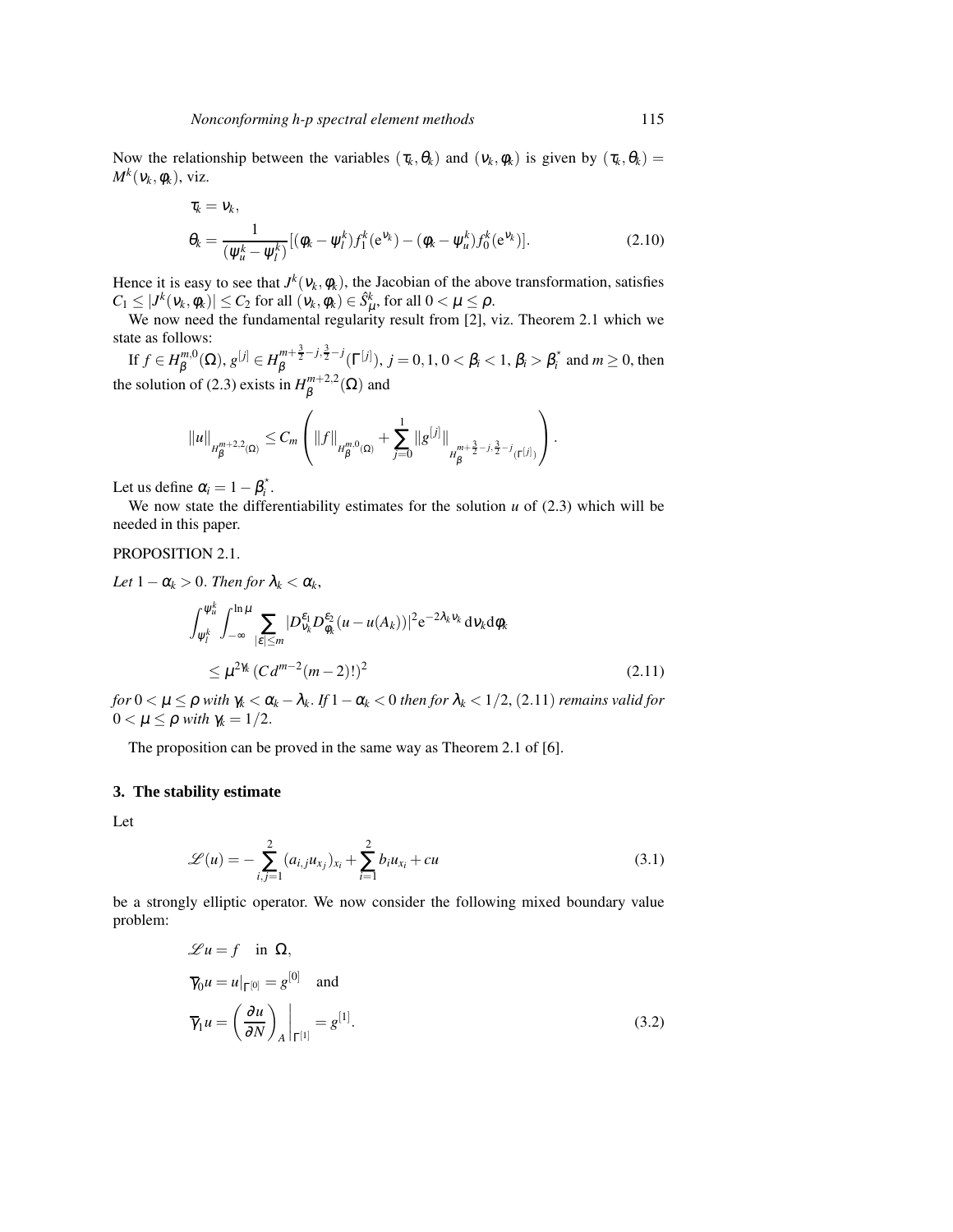## 116 *P K Dutt, N Kishore Kumar and C S Upadhyay*

Here the conormal derivative  $\bar{\gamma}_1u$  is defined as follows. Let  $\gamma_i\subseteq \Gamma^{[1]}$  and let  $N=(N_1,N_2)^T$ denote the unit outward normal at a point on <sup>γ</sup>*<sup>i</sup>* . Then

$$
\bar{\gamma}_1 u = \left(\frac{\partial u}{\partial N}\right)_A = \sum_{i,j=1}^2 N_i a_{i,j} u_{x_j}.
$$
\n(3.3)

Moreover, let the bilinear form induced by the operator  $\mathscr L$  satisfy the inf–sup conditions.

We can now state the regularity result Theorem 2.1 of [2] as follows:

Let  $u$  be the solution to  $(3.2)$ . Then

$$
||u||_{H^{k+2,2}_{\beta}(\Omega)} \leq C_k \left( ||f||_{H^{k,0}_{\beta}(\Omega)} + \sum_{j=0}^1 ||g^{[j]}||_{H^{k+\frac{3}{2}-j,\frac{3}{2}-j}_{\beta}(\Gamma^{[j]})} \right).
$$
 (3.4)

The above estimate for  $k = 0$  is used to prove the stability estimate Theorem 3.1.

We remark that in Theorem 5.2 of [9], Guo and Babuska have extended the above regularity result to elliptic systems. Hence the method applies to elliptic systems too.

Divide the polygonal domain  $\Omega$  into *p* sectors  $\Omega^1, \Omega^2, \ldots, \Omega^p$  and a remaining portion  $\Omega^{p+1}$ . Further divide each of these subdomains into still smaller elements

$$
\{\Omega_{i,j}^k, 1 \le i \le I_{k,j}, 1 \le j \le M, 1 \le k \le p\}.
$$

Let

$$
\Omega^{p+1} = \{ \Omega_{i,j}^k : 1 \le k \le p, M < j \le J_k, 1 \le i \le I_{k,j} \}.
$$

We shall relabel the elements of  $\Omega^{p+1}$  and write

$$
\Omega^{p+1} = \{\Omega_l^{p+1} : 1 \le l \le L\}.
$$

Now define the space of spectral element functions  $\Pi^{M,W} = \{ \{u_{i,j}^k(\mathsf{v}_k, \phi_k) \}_{i,j,k}$  $\{u_l^{p+1}(\xi, \eta)\}_l\}$ , where  $u_{i,1}^k = h_k$  a constant for all *i* and

$$
u_{i,j}^k(\mathbf{v}_k, \phi_k) = \sum_{r=1}^{W_j} \sum_{s=1}^{W_j} g_{r,s} \, v_k^r \, \phi_k^s, \quad 1 < j \leq M.
$$

Here  $1 \leq W_j \leq W$ . Moreover there is an analytic mapping  $M_l^{p+1}$  $l_l^{p+1}$  from the master square  $S = (-1, 1)^2$  to  $\Omega_l^{p+1}$  $\int_l^{p+1}$ . We define

$$
u_l^{p+1}(M_l^{p+1}(\xi,\eta))=\sum_{r=1}^W\sum_{s=1}^W g_{r,s}\xi^r\eta^s.
$$

Let  $w \in H^{2,2}_\rho$  $\int_{\beta}^{\beta}$  (Ω). Now for  $1 \leq j \leq M$ ,

$$
\int_{\Omega_{i,j}^k} r_k^{2\beta_k} |\mathcal{L}w|^2 dx = \int_{\tilde{\Omega}_{i,j}^k} r_k^{2(-1+\beta_k)} |\tilde{\mathcal{L}}^k w|^2 d\tau_k d\theta_k.
$$
\n(3.5)

Here  $\tilde{\Omega}_{i,j}^k$  is the image of  $\Omega_{i,j}^k$  in  $(\tau_k, \theta_k)$  coordinates and  $\tilde{\mathscr{L}}^k w = r_k^2 \mathscr{L} w$ . It has been shown in [7] that if we let  $y_1 = \tau_k$  and  $y_2 = \theta_k$  then

$$
\tilde{\mathcal{L}}^k w = -\sum_{i,j=1}^2 \frac{\partial}{\partial y_i} \left( \tilde{a}_{i,j}^k \frac{\partial w}{\partial y_j} \right) + \sum_{i=1}^2 \tilde{b}_i^k w_{y_i} + \tilde{c}^k w. \tag{3.6}
$$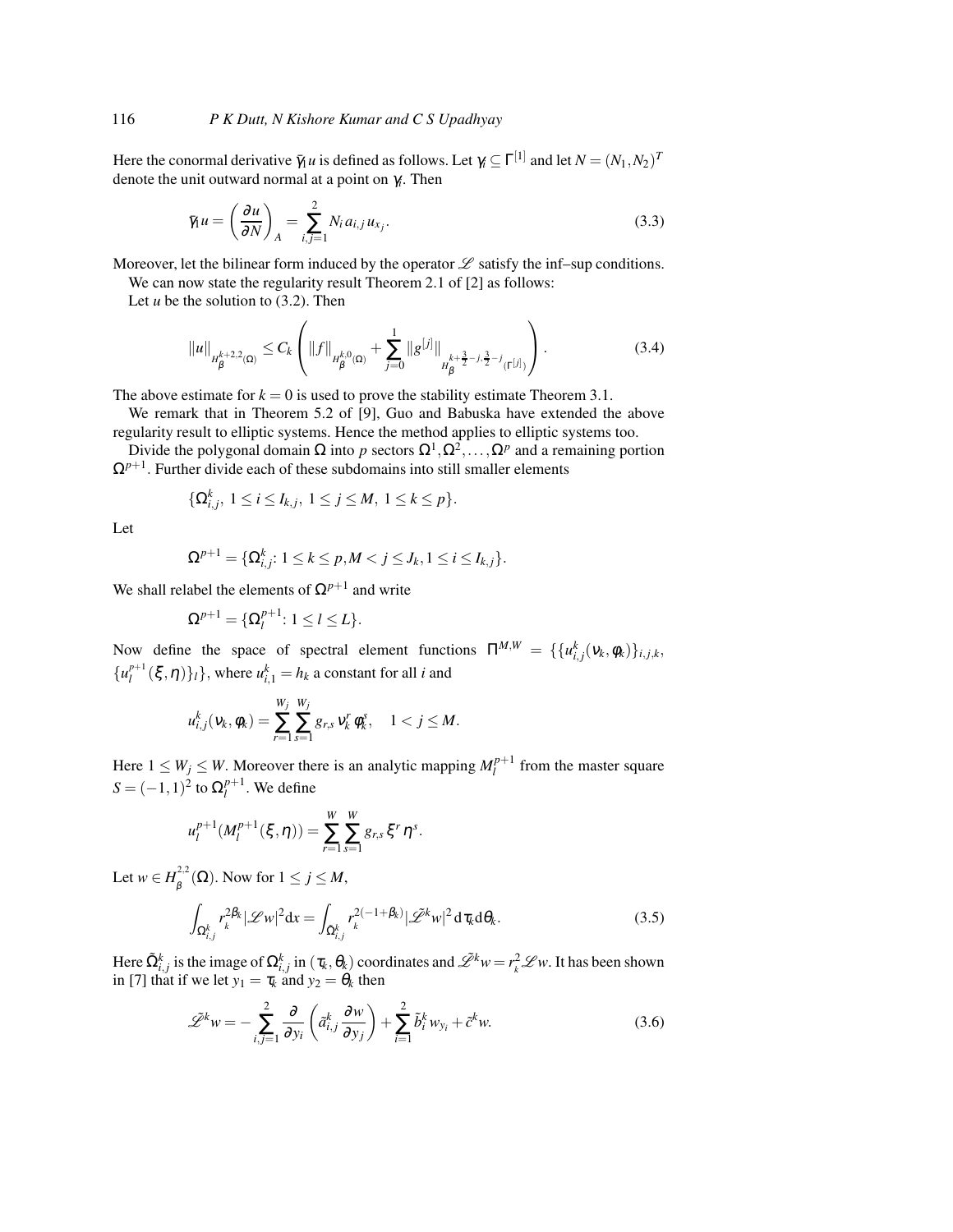Let  $O^k$  denote the matrix

$$
O^k = \begin{bmatrix} \cos \theta_k & -\sin \theta_k \\ \sin \theta_k & \cos \theta_k \end{bmatrix}
$$

and

$$
\tilde{A}^k = \begin{bmatrix} \tilde{a}_{1,1}^k & \tilde{a}_{1,2}^k \\ \tilde{a}_{2,1}^k & \tilde{a}_{2,2}^k \end{bmatrix}.
$$

Then  $\tilde{A}^k = (O^k)^T A O^k$ .

Let  $J^k(\mathbf{v}_k, \phi_k)$  denote the Jacobian of the map  $M^k(\mathbf{v}_k, \phi_k)$  defined in §2. Then for  $1 <$ *j* ≤ *M*,

$$
\int_{\Omega_{i,j}^k} r_k^{2\beta_k} |\mathcal{L}w|^2 dx = \int_{\hat{\Omega}_{i,j}^k} e^{-2(1-\beta_k)v_k} |\mathcal{L}_{i,j}^k w(v_k, \phi_k)|^2 dv_k d\phi_k.
$$
 (3.7)

Here  $\hat{\Omega}_{i,j}^k$  is the image of  $\Omega_{i,j}^k$  in  $(v_k, \phi_k)$  variables and

$$
\mathscr{L}^k_{i,j}w=\sqrt{J^k}\,\tilde{\mathscr{L}}^k w.
$$

Now

$$
\mathcal{L}_{i,j}^k w(v_k, \phi_k) = A_{i,j}^k w_{v_kv_k} + 2B_{i,j}^k w_{v_k\phi_k} + C_{i,j}^k w_{\phi_k\phi_k}
$$

$$
+ D_{i,j}^k w_{v_k} + E_{i,j}^k w_{\phi_k} + F_{i,j}^k w_{v_k}
$$

Let  $\hat{A}_{i,j}^k$  be the polynomial approximation of  $A_{i,j}^k$ , of degree  $W_j$  in  $v_k$  and  $\phi_k$  separately, as defined in Theorem 4.46 of [12]. Now we define a differential operator with polynomial coefficients  $(\mathcal{L}_{i,j}^k)^a$ , which is an approximation to  $\mathcal{L}_{i,j}^k$  as follows:

$$
(\mathscr{L}^k_{i,j})^a w = \hat{A}^k_{i,j} w_{v_k v_k} + 2\hat{B}^k_{i,j} w_{v_k \phi_k} + \hat{C}^k_{i,j} w_{\phi_k \phi_k} + \hat{D}^k_{i,j} w_{v_k}
$$

$$
+ \hat{E}^k_{i,j} w_{\phi_k} + \hat{F}^k_{i,j} w.
$$

Let  $\lambda_k = 1 - \beta_k$ . Then for  $1 < j \leq M$ ,

$$
\left| \int_{\Omega_{i,j}^k} |\mathscr{L}_{i,j}^k w(v_k, \phi_k)|^2 e^{-2\lambda_k v_k} dv_k d\phi_k \right|
$$
  
 
$$
- \int_{\Omega_{i,j}^k} |(\mathscr{L}_{i,j}^k)^a w(v_k, \phi_k)|^2 e^{-2\lambda_k v_k} dv_k d\phi_k \right|
$$
  
 
$$
\leq \varepsilon_w \left( (\rho \mu_k^{M+1-j})^{-2\lambda_k} ||w(v_k, \phi_k) - w(A_k)||_{2, \Omega_{i,j}^k}^2 + (\rho \mu_k^{M+1-j})^{4-2\lambda_k} |w(A_k)|^2 \right).
$$
 (3.8a)

Here  $\varepsilon_w \to 0$  as  $W \to \infty$  and, in fact,  $\varepsilon_w$  is exponentially small in W.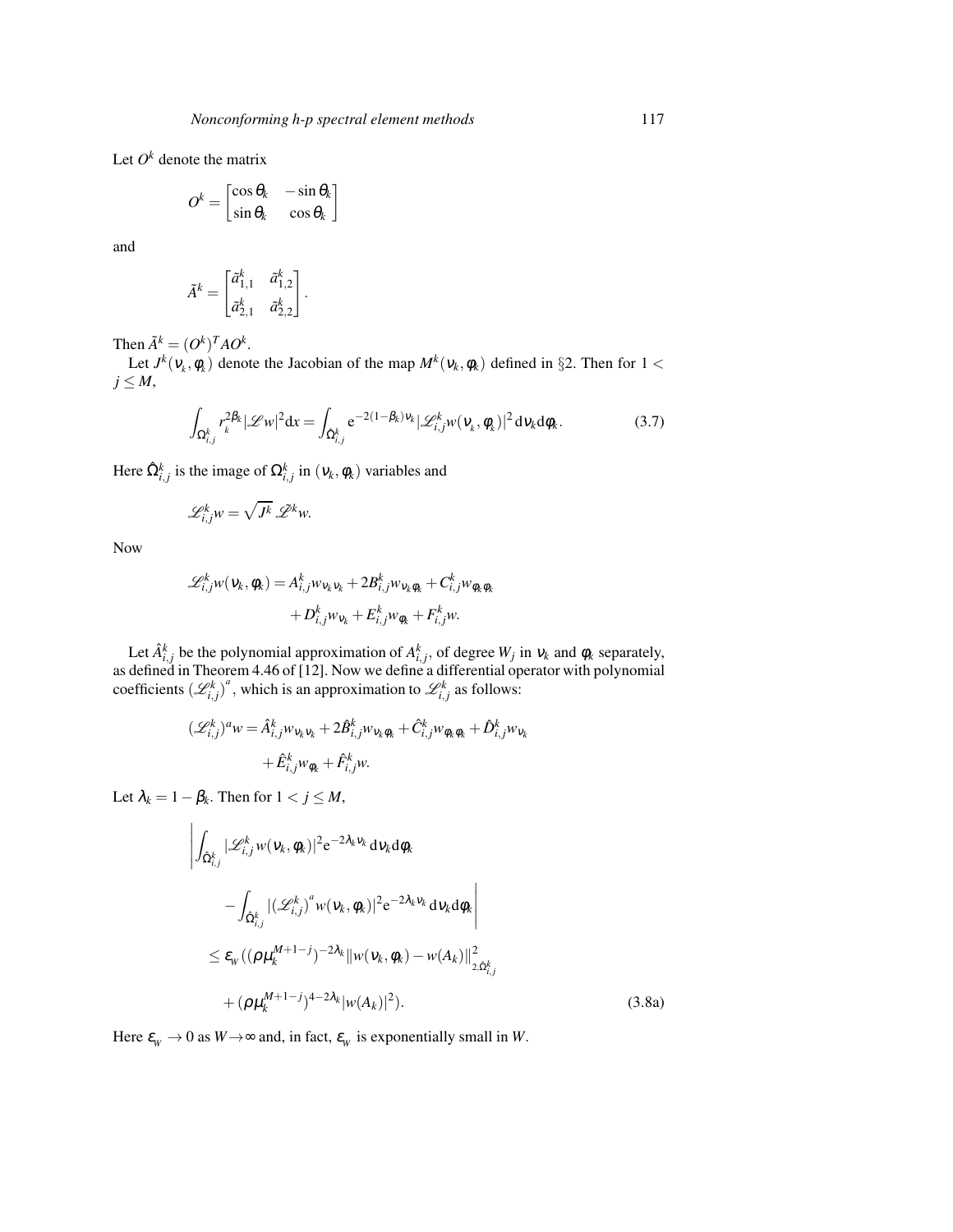## 118 *P K Dutt, N Kishore Kumar and C S Upadhyay*

Moreover, if  $w(v_k, \phi_k) = w(A_k)$ , a constant in  $\Omega_{i,1}^k$  for  $1 \le i \le I_k$ , then

$$
\sum_{i=1}^{I_k} \int_{\hat{\Omega}_{i,1}^k} |\mathscr{L}_{i,1}^k w(v_k,\phi_k)|^2 e^{-2\lambda_k v_k} \, \mathrm{d} v_k \mathrm{d} \phi_k \leq \varepsilon_M |w(A_k)|^2.
$$

Here  $\varepsilon_M \to 0$  as  $M \to \infty$  and  $\varepsilon_M$  is exponentially small in M.

Hence we conclude that if  $w(v_k, \phi_k) = w(A_k)$ , a constant in  $\Omega_{i,1}^k$  for  $1 \le i \le I_k$ , then

$$
\sum_{i=1}^{I_k} \sum_{j=1}^{M} \int_{\hat{\Omega}_{i,j}^k} |\mathcal{L}_{i,j}^k w_{i,j}^k (v_k, \phi_k)|^2 e^{-2\lambda_k v_k} dv_k d\phi_k
$$
\n
$$
\leq C \left( \sum_{i=1}^{I_k} \sum_{j=2}^{M} (\rho \mu_k^{M+1-j})^{-2\lambda_k} \left( \int_{\hat{\Omega}_{i,j}^k} |(\mathcal{L}_{i,j}^k)^\sigma w_{i,j}^k (v_k, \phi_k)|^2 dv_k d\phi_k \right) \right)
$$
\n
$$
+ \varepsilon_w \left( \sum_{i=1}^{I_k} \sum_{j=2}^{M} (\rho \mu_k^{M+1-j})^{-2\lambda_k} ||w_{i,j}^k - w(A_k)||_{2, \hat{\Omega}_{i,j}^k}^2 + |w(A_k)|^2 \right)
$$
\n
$$
+ \varepsilon_w ||w(A_k)|^2.
$$
\n(3.8b)

Here *C* is a constant.

Now

$$
\int_{\Omega_l^{p+1}} |\mathscr{L} w|^2 dx_1 dx_2 = \int_S |\mathscr{L} w_l^{p+1}|^2 J_l^{p+1} d\xi d\eta.
$$

Here  $J_l^{p+1}$  $\int_l^{p+1} (\xi, \eta)$  is the Jacobian of the mapping  $M_l^{p+1}$  $\Omega_l^{p+1}$  from *S* to  $\Omega_l^{p+1}$  $_{l}^{p+1}$ . Let  $\mathscr{L}_{l}^{p+1}$  $\zeta_l^{p+1}(\xi,\eta) =$  $\mathscr{L}(\xi,\eta)\sqrt{J_I^{p+1}}$  $\ell_l^{p+1}$ . Once more we can define  $(\mathscr{L}_l^{p+1})$  $\binom{p}{l}^a$ , a differential operator which is an approximation to  $\mathscr{L}^{p+1}_{l}$  $\mathcal{L}_l^{p+1}$  in which the coefficients of  $\mathcal{L}_l^{p+1}$  $l_l^{p+1}$  are replaced by polynomial approximations. It can be shown as before that

$$
\sum_{l=1}^{L} \int_{\Omega_l^{p+1}} |\mathcal{L}w|^2 dx_1 dx_2
$$
\n
$$
\leq C \sum_{l=1}^{L} \int_{S} |(\mathcal{L}_l^{p+1})^a w_l^{p+1}(\xi, \eta)|^2 d\xi d\eta + \varepsilon_w \sum_{l=1}^{L} \|w_l^{p+1}(\xi, \eta)\|_{2,s}^2.
$$

Here *C* is a constant and  $\varepsilon_w \to 0$  as  $W \to \infty$ . In fact,  $\varepsilon_w$  is exponentially small in *W*.

We now prove a result which we shall need in the sequel.

*Lemma* 3.1. *Let*  $\omega \in H^{2,2}_\beta$  $\beta^{2,2}(\Omega)$ *. Then there exists a constant C such that* 

$$
\frac{1}{C} \left( \sum_{k=1}^p \left( |\omega(A_k)|^2 + \sum_{|\alpha| \le 2} \int_{\hat{\Omega}^k} |D^{\alpha}_{\nu_k, \phi_k}(\omega(\nu_k, \phi_k) - \omega(A_k))|^2 \right) \right)
$$

$$
\times e^{-2\lambda_k \nu_k} d\nu_k d\phi_k \right) + ||\omega(x_1, x_2)||^2_{H^2(\Omega^{p+1})}
$$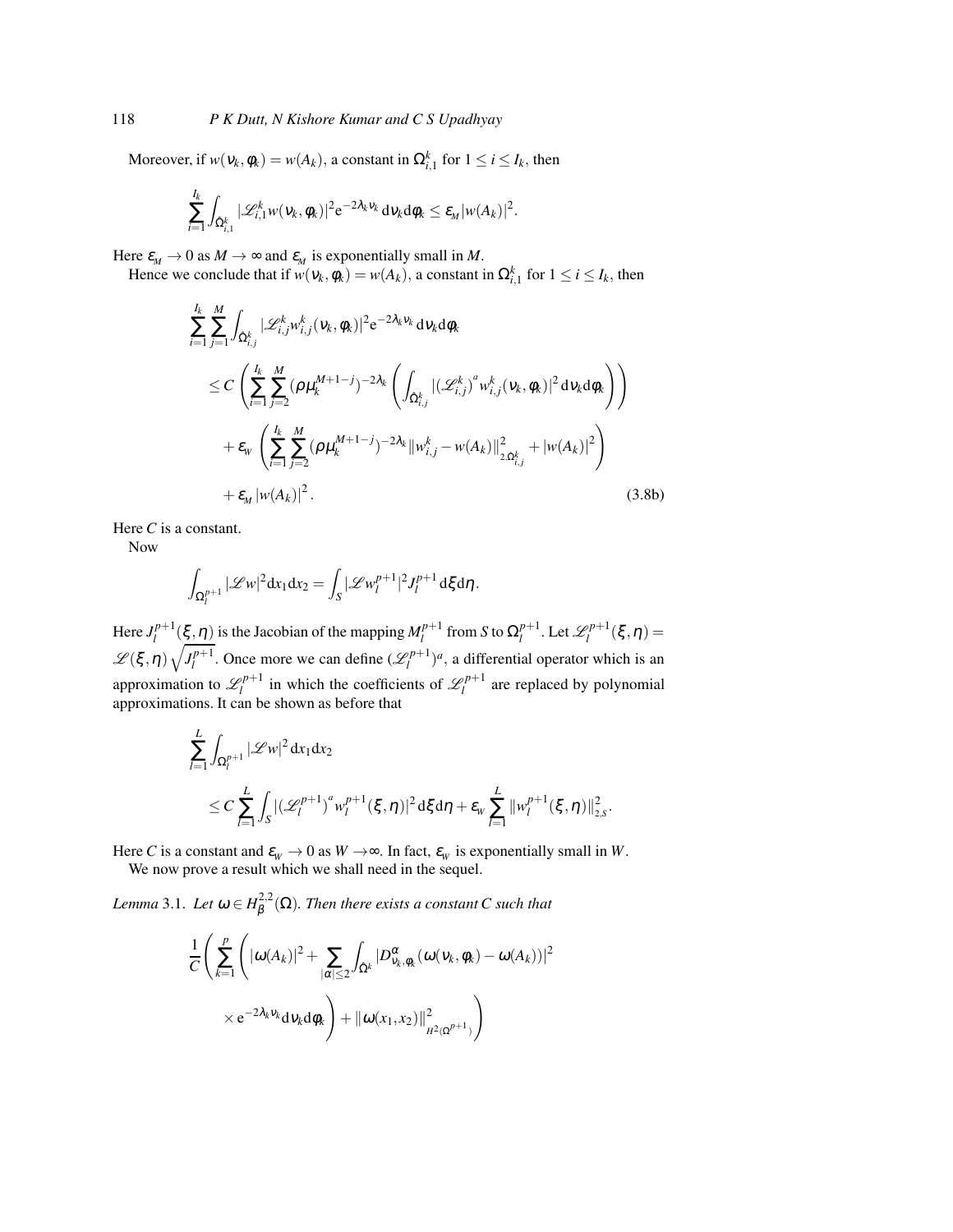$$
\leq ||\omega||_{H_{\beta}^{2,2}(\Omega)}^{2}
$$
\n
$$
\leq C\left(\sum_{k=1}^{p}\left(|\omega(A_{k})|^{2}+\sum_{|\alpha|\leq 2}\int_{\hat{\Omega}^{k}}|D_{V_{k},\phi_{k}}^{\alpha}(\omega(v_{k},\phi_{k})-\omega(A_{k}))|^{2}\right.\right)
$$
\n
$$
\times e^{-2\lambda_{k}V_{k}}dV_{k}d\phi_{k}\right)+||\omega(x_{1},x_{2})||_{H^{2}(\Omega^{p+1})}^{2}\right).
$$
\n(3.9)

Here  $\lambda_k = 1 - \beta_k$ .

*Proof.* Let  $\psi_k \in C_0^{\infty}$  $\int_0^{\infty}$  (*R*) such that  $\psi_k(r_k) = 1$  for  $r_k \le \rho$  and  $\psi_k(r_k) = 0$  for  $r_k \ge \rho^1$  for  $k = 1, 2, \ldots, p$ . Here  $\rho^1 > \rho$  is chosen so that  $\Omega_{\rho^1}^k = \{(x_1, x_2) : r_k \le \rho^1\}$  have the property that  $\Omega_{\rho^1}^k \cap \Omega_{\rho^1}^l = \emptyset$  if  $k \neq l$ . We define  $\omega_k = \omega \psi_k$  for  $k = 1, ..., p$  and  $\omega_0 = 1 - \sum_{k=1}^p \omega_k$ . Then  $\omega_k \in H^{2,2}_\beta$  $\int_{\beta}^{2\pi} (\Omega)$  for  $k = 1, \ldots, p$ .

Now by Lemma 2.1 of [3],  $H_{a}^{2,2}$  $\int_{\beta}^{2,2}(\Omega) \subseteq C(\bar{\Omega})$  with continuous injection. Hence we conclude that

$$
\sum_{k=1}^p |\omega_k(A_k)|^2 \leq C \sum_{k=1}^p ||\omega_k||^2_{H^{2,2}_{\beta}(\Omega)}.
$$

Therefore

$$
\sum_{k=1}^{p} |\omega(A_k)|^2 \le C \sum_{k=1}^{p} ||\omega||_{H_{\beta}^{2,2}(\Omega)}^2.
$$
\n(3.10)

We now cite Lemma 2.2 of [4]. Let  $u \in H^{2,2}_{\rho}$  $\int_{\beta}^{2\pi} (\Omega)$ . Then

(i)

$$
\sum_{|\alpha|=1}||D^{\alpha}u\Phi_{\beta-1}||_{L^2(\Omega)}\leq C||u||_{H^{2,2}_{\beta}(\Omega)}.
$$

(ii) Let  $u(A_i) = 0$ , for  $i = 1, ..., p$ . Then

$$
\|u\Phi_{\beta-2}\|_{L^2(\Omega)}\leq C\|u\|_{H^{2,2}(\Omega)}.
$$

From (i) we obtain

$$
\sum_{k=1}^p \int_{\hat{\Omega}^k} \sum_{|\alpha|=1} |D^{\alpha}_{\nu_k,\phi_k} \omega(\nu_k,\phi_k)|^2 e^{-2(1-\beta_k)\nu_k} d\nu_k d\phi_k \leq C(||\omega||^2_{H^{2,2}_{\beta}(\Omega)}).
$$
 (3.11)

Here  $C$  is a generic constant. Now using (ii) we get

$$
\int_{\Omega} |\omega_k(v_k, \phi_k) - \omega(A_k) \psi_k|^2 e^{-2(1-\beta_k)v_k} dv_k d\phi_k
$$
  
\n
$$
\leq C(||\omega_k||^2_{\mu^2_{\beta}(0)} + |\omega(A_k)|^2).
$$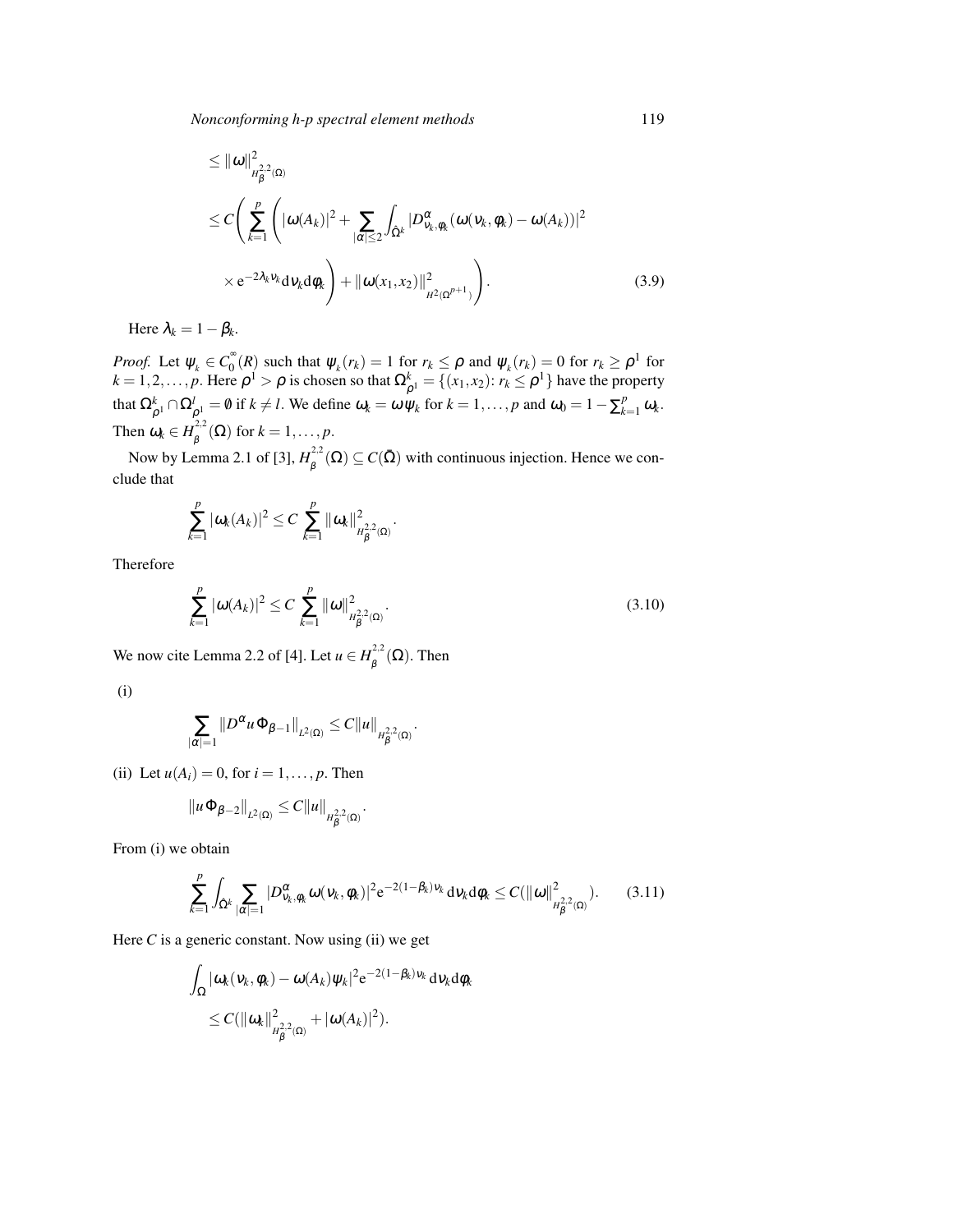120 *P K Dutt, N Kishore Kumar and C S Upadhyay*

Hence

$$
\sum_{k=1}^p \int_{\hat{\Omega}^k} |\omega(\nu_k, \phi_k) - \omega(A_k)|^2 e^{-2(1-\beta_k)\nu_k} d\nu_k d\phi_k \leq C ||\omega||^2_{\dot{H}^{2,2}_{\beta}(\Omega)}.
$$
\n(3.12)

Finally,

$$
\sum_{k=1}^p \int_{\hat{\Omega}^k} \sum_{|\alpha|=2} |D^{\alpha}_{\nu_k,\phi_k} \omega(\nu_k,\phi_k)|^2 e^{-2(1-\beta_k)\nu_k} d\nu_k d\phi_k \leq C ||\omega||^2_{\dot{H}^{2,2}_{\beta}(\Omega)}.
$$
 (3.13)

Combining the estimates  $(3.10)$ – $(3.13)$  we get  $(3.9)$ .

We now introduce some notation which is needed to state the stability estimate Theorem 3.1 which is the main result of this section.

Let  $\gamma_s$  be a side common to the elements  $\Omega_m^{p+1}$  and  $\Omega_n^{p+1}$  and let  $\gamma_s \subseteq \Omega^{p+1}$ . We may assume that  $\gamma_s$  is the image of  $\eta = -1$  under the mapping  $M_m^{p+1}$  which maps *S* to  $\Omega_m^{p+1}$  and also the image of  $\eta = 1$  under the mapping  $M_n^{p+1}$  which maps *S* to  $\Omega_n^{p+1}$ . By the chain rule

$$
(u_m^{p+1})_{x_1} = (u_m^{p+1})_{\xi} \xi_{x_1} + (u_m^{p+1})_{\eta} \eta_{x_1}, \text{ and}
$$
  

$$
(u_m^{p+1})_{x_2} = (u_m^{p+1})_{\xi} \xi_{x_2} + (u_m^{p+1})_{\eta} \eta_{x_2}.
$$

Now let  $\hat{\xi}_{x_1}$  denote the polynomial approximation of  $\xi_{x_1}(\xi, \eta)$ , of degree *W* in  $\xi$  and  $\eta$ separately, as defined in Theorem 4.46 of [12]. In the same way  $\hat{\eta}_{x_1}, \hat{\xi}_{x_2}$  and  $\hat{\eta}_{x_2}$  can be defined. We now define

$$
(u_m^{p+1})_{x_1}^a = (u_m^{p+1})_{\xi} \hat{\xi}_{x_1} + (u_m^{p+1})_{\eta} \hat{\eta}_{x_1}, \text{ and}
$$

$$
(u_m^{p+1})_{x_2}^a = (u_m^{p+1})_{\xi} \hat{\xi}_{x_2} + (u_m^{p+1})_{\eta} \hat{\eta}_{x_2}.
$$

Let

$$
\begin{aligned}\n\| [u^{p+1}] \|_{0,\mathcal{X}}^2 &= \| u_m^{p+1}(\xi, -1) - u_n^{p+1}(\xi, 1) \|_{0,I}^2, \\
\| [ (u_{x_1}^{p+1})^a ] \|_{1/2,\mathcal{X}}^2 &= \| (u_m^{p+1})_{x_1}^a(\xi, -1) - (u_n^{p+1})_{x_1}^a(\xi, 1) \|_{1/2,I}^2, \quad \text{and} \\
\| [ (u_{x_2}^{p+1})^a ] \|_{1/2,\mathcal{X}}^2 &= \| (u_m^{p+1})_{x_2}^a(\xi, -1) - (u_n^{p+1})_{x_2}^a(\xi, 1) \|_{1/2,I}^2.\n\end{aligned}
$$

Here  $I = (-1,1)$ . Next, let  $\gamma_s \subseteq \Gamma^{[0]} \cap \partial \Omega^{p+1}$  and let  $\gamma_s$  be the image of  $\eta = -1$  under the mapping  $M_m^{p+1}$  which maps *S* to  $\Omega_m^{p+1}$ . We can define  $\left(\frac{\partial u_m^{p+1}}{\partial T}\right)^a$ , an approximation to ∂*u p*+1  $\frac{\partial u^{p+1}}{\partial T}$  as before. Let

.

$$
||u^{p+1}||_{0,\gamma_{s}}^{2} + ||\left(\frac{\partial u^{p+1}}{\partial T}\right)^{a}||_{1/2,\gamma_{s}}^{2}
$$
  
=  $||u_{m}^{p+1}(\xi, -1)||_{0,I}^{2} + ||\left(\frac{\partial u_{m}^{p+1}}{\partial T}\right)^{a}(\xi, -1)||_{1/2,I}^{2}$ 

In the same way, if  $\gamma_s \subseteq \Gamma^{[1]} \cap \partial \Omega^{p+1}$ ,  $\left\| \left( \frac{\partial u^{p+1}}{\partial N} \right)$  $\left.\frac{a^{p+1}}{a^{N}}\right)_{A}^{a}$ 2  $\sum_{1/2,\gamma_s}^2$  can be defined.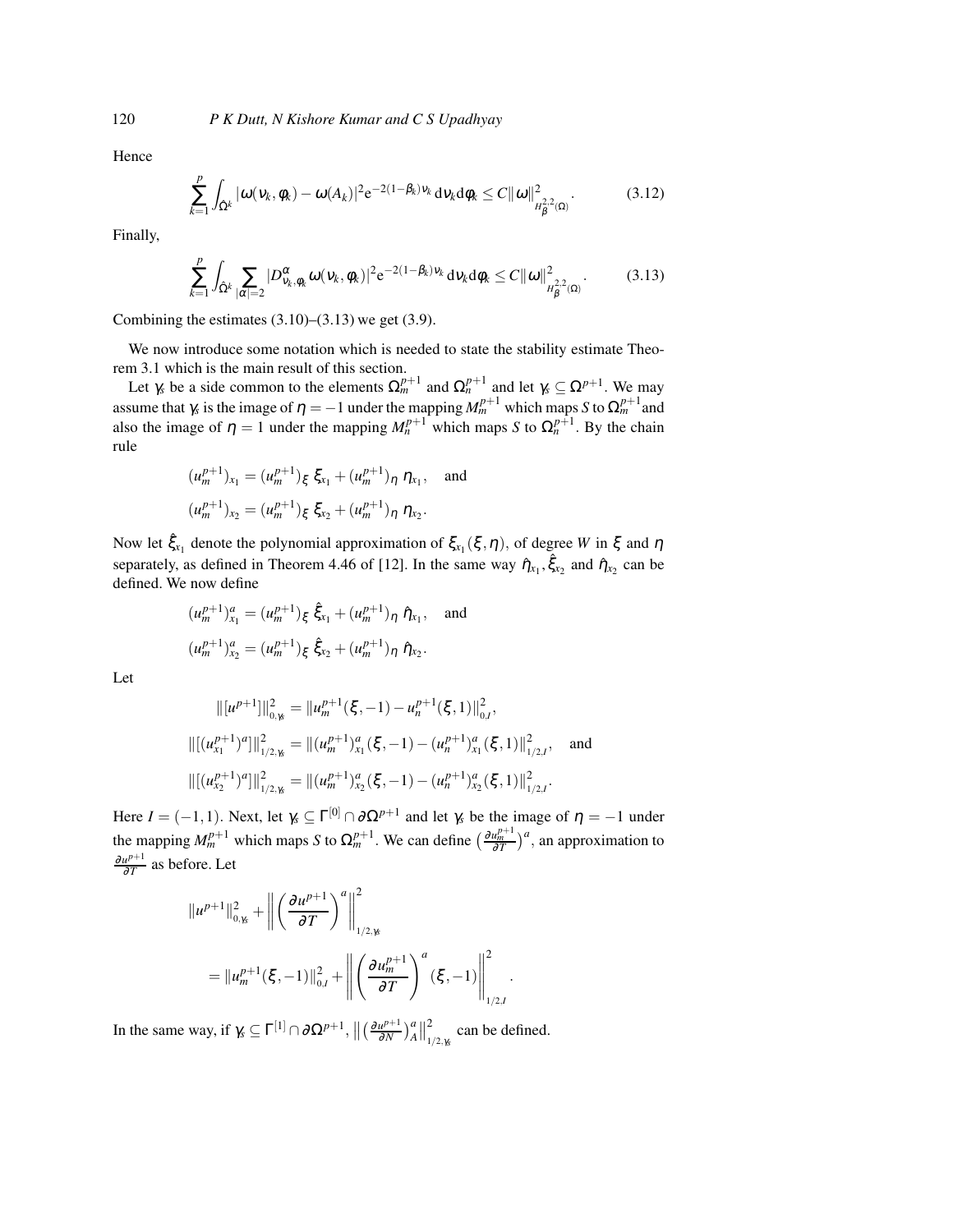Let  $\gamma_s \subseteq \Gamma^{[1]} \cap \partial \Omega^k$  for  $1 \leq k \leq p$ . Let  $\tilde{\gamma}_s$  be the image of  $\gamma_s$  in  $(\tau_k, \theta_k)$  coordinates and  $\hat{\gamma}_s$  be the image of  $\gamma_s$  in  $(v_k, \phi_k)$  coordinates. Let  $(n_1, n_2)$  be the normal at a point  $\tilde{p}$  on  $\tilde{\gamma}_s$ . Define

$$
\left(\frac{\partial u^k}{\partial n}\right)_{\tilde{A}^k} = \sum_{i,j=1}^2 n_i \tilde{a}_{i,j}^k \frac{\partial u^k}{\partial y_j}.
$$

Now  $\hat{\gamma}_s$  is a portion of the straight line  $\phi_k = \alpha$ , where  $\alpha$  is a constant. Let  $\left(\frac{\partial u^k}{\partial n}\right)$  $\frac{\partial u^k}{\partial n}$ <sub> $\tilde{A}^k$ , denote</sub> an approximation to  $\left(\frac{\partial u^k}{\partial n}\right)$  $\left(\frac{\partial u^k}{\partial n}\right)_{\tilde{A}^k}$  as before, and using this  $\left\| \left(\frac{\partial u^k}{\partial n}\right)_{\tilde{A}^k}\right\|$  $\frac{\partial u^k}{\partial n}$  $\Big)_{\tilde{A}^k}^{a}$ 2  $\sum_{1/2,\hat{\gamma}_s}^{2}$  can be defined. Let  $γ<sub>s</sub> ⊆ Ω<sup>k</sup>$ . Define

$$
d(A_k, \gamma_s) = \inf_{x \in \gamma_s} \{ \text{distance}(A_k, x) \}.
$$

Let

$$
\mathcal{V}_{\text{vertices}}^{M,W}(\{u_{i,j}^{k}(v_{k},\phi_{k})\}_{i,j,k},\{u_{l}^{p+1}(\xi,\eta)\}_{l})
$$
\n
$$
=\sum_{k=1}^{p}\sum_{j=2}^{M}\sum_{i=1}^{I_{k}}(\rho\mu_{k}^{M+1-j})^{-2\lambda_{k}}\|(\mathcal{L}_{i,j}^{k})^{a}u_{i,j}^{k}(v_{k},\phi_{k})\|_{0,\hat{\Omega}_{i,j}^{k}}^{2} + \sum_{k=1}^{p}\sum_{\gamma_{s}\subseteq\Omega^{k}\cup B_{p}^{k},\mu(\hat{\gamma}_{s})<\infty}d(A_{k},\gamma_{s})^{-2\lambda_{k}}
$$
\n
$$
\times (\| [u^{k}] \|_{0,\hat{\gamma}_{s}}^{2} + \| [(u_{v_{k}}^{k})^{a}] \|_{1/2,\hat{\gamma}_{s}}^{2} + \| [(u_{\phi_{k}}^{k})^{a}] \|_{1/2,\hat{\gamma}_{s}}^{2}) + \sum_{l\in\mathcal{D}k=l-1}(|h_{k}|^{2} + \sum_{\gamma_{s}\subseteq\partial\Omega^{k}\cap\Gamma_{l},\mu(\hat{\gamma}_{s})<\infty}d(A_{k},\gamma_{s})^{-2\lambda_{k}}
$$
\n
$$
\times (\| u^{k}-h_{k} \|_{0,\hat{\gamma}_{s}}^{2} + \| u_{v_{k}}^{k} \|_{1/2,\hat{\gamma}_{s}}^{2})) + \sum_{l\in\mathcal{N}}\sum_{k=l-1}^{l}\sum_{\gamma_{s}\subseteq\partial\Omega^{k}\cap\Gamma_{l},\mu(\hat{\gamma}_{s})<\infty}d(A_{k},\gamma_{s})^{-2\lambda_{k}} \left\| (\frac{\partial u^{k}}{\partial n})_{\tilde{A}^{k}}^{a} \right\|_{1/2,\hat{\gamma}_{s}}^{2}.
$$
\n(3.14)

Here  $\{\{u_{i,j}^k(v_k, \phi_k)\}_{i,j,k}, \{u_l^{p+1}(\xi, \eta)\}_l\} \in \Pi^{M,W}$  and  $u_{i,1}^k = h_k$  for  $1 \le i \le I_k$ . Moreover  $\mu(\hat{\gamma}_s)$  denotes the measure of  $\hat{\gamma}_s$ . Next, we define

$$
\mathcal{W}^{M,W}_{\text{interior}}(\{u_{i,j}^{k}(v_k, \phi_k)\}_{i,j,k}, \{u_l^{p+1}(\xi, \eta)\}_l)
$$
\n
$$
= \sum_{l=1}^L \|(\mathcal{L}_l^{p+1})^a u_l^{p+1}(\xi, \eta)\|_{0,S}^2
$$
\n
$$
+ \sum_{\chi \subseteq \Omega^{p+1}} (\| [u^{p+1}] \|_{0,\chi}^2 + \| [(u_{\chi_1}^{p+1})^a] \|_{1/2,\chi}^2 + \| [(u_{\chi_2}^{p+1})^a] \|_{1/2,\chi}^2)
$$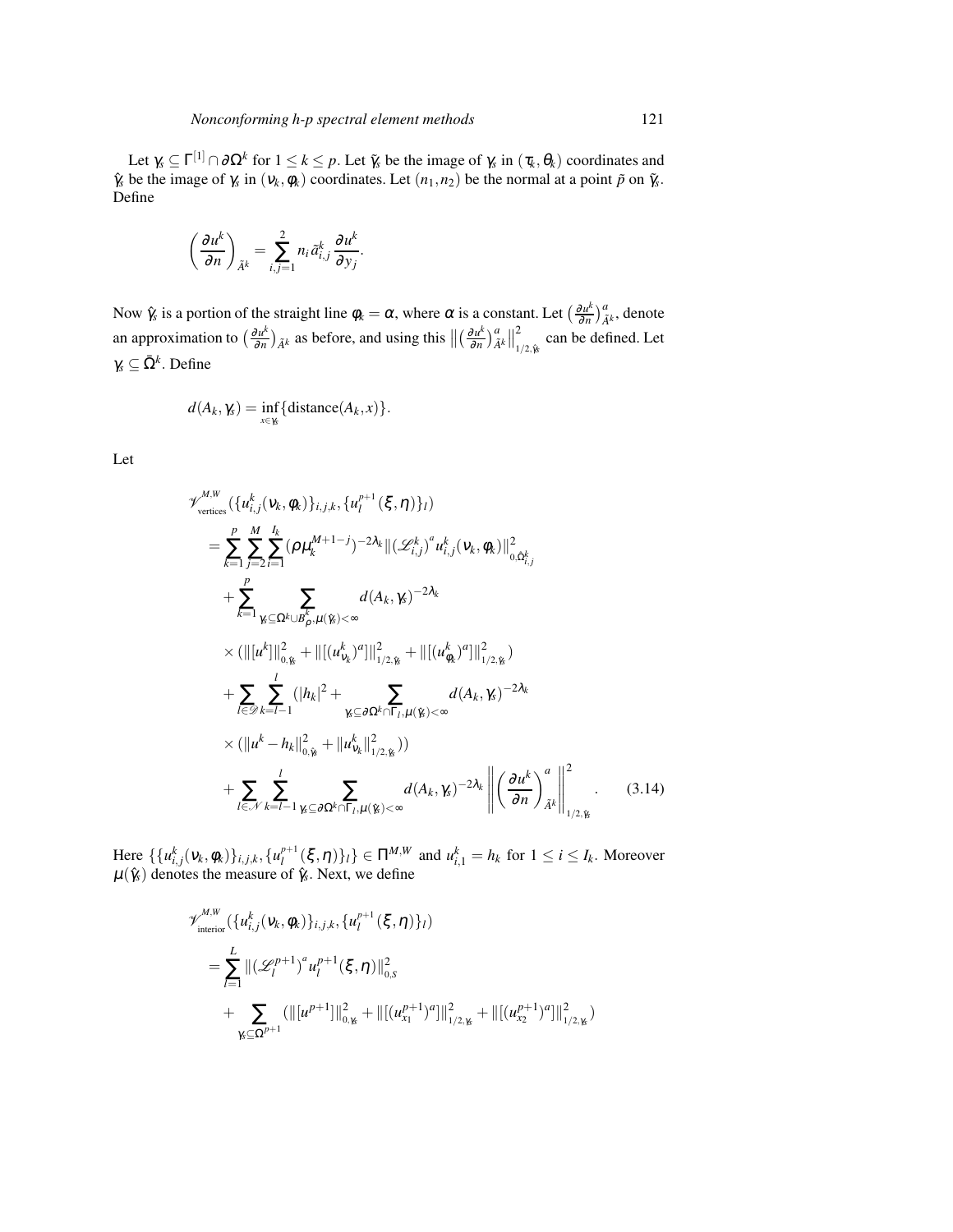122 *P K Dutt, N Kishore Kumar and C S Upadhyay*

$$
+ \sum_{l \in \mathscr{D}} \sum_{\gamma_s \subseteq \partial \Omega^{p+1} \cap \Gamma_l} \left( \|u^{p+1}\|_{0,\infty}^2 + \left\| \left(\frac{\partial u^{p+1}}{\partial T}\right)^a \right\|_{1/2,\gamma_s}^2 \right) + \sum_{l \in \mathscr{N}} \sum_{\gamma_s \subseteq \partial \Omega^{p+1} \cap \Gamma_l} \left\| \left(\frac{\partial u^{p+1}}{\partial N}\right)_A^a \right\|_{1/2,\gamma_s}^2.
$$

Let

$$
\mathcal{V}^{M,W}(\{u_{i,j}^{k}(v_k,\phi_k)\}_{i,j,k},\{u_l^{p+1}(\xi,\eta)\}_l)
$$
\n
$$
= \mathcal{V}^{M,W}_{\text{vertices}}(\{u_{i,j}^{k}(v_k,\phi_k)\}_{i,j,k},\{u_l^{p+1}(\xi,\eta)\}_l)
$$
\n
$$
+ \mathcal{V}^{M,W}_{\text{interior}}(\{u_{i,j}^{k}(v_k,\phi_k)\}_{i,j,k},\{u_l^{p+1}(\xi,\eta)\}_l). \tag{3.15}
$$

We can now state the main result of this section.

**Theorem 3.2.** *For M and W large enough the estimate*

$$
\sum_{k=1}^{p} \left( |h_k|^2 + \sum_{i=1}^{I_k} \sum_{j=2}^{M} (\rho \mu_k^{M+1-j})^{-2\lambda_k} ||u_{i,j}^k(\mathbf{v}_k, \phi_k) - h_k||_{2, \hat{\Omega}_{i,j}^k}^2 \right) \n+ \sum_{l=1}^{L} ||u_l^{p+1}(\xi, \eta)||_{2,s}^2 \n\leq C(\ln W)^2 \mathcal{V}^{M,W} (\{u_{i,j}^k(\mathbf{v}_k, \phi_k)\}_{i,j,k}, \{u_l^{p+1}(\xi, \eta)\}_l)
$$
\n(3.16)

*holds. Here C is a constant.*

*Proof.* By Lemma 7.1 there exist  $\{\{v_{i,j}^k(v_k, \phi_k)\}_{i,j,k}, \{v_l^{p+1}(\xi, \eta)\}_l\}$  such that *w* defined as  $w = u + v \in H^{2,2}_a$  $\beta_{\beta}^{2,2}(\Omega)$ . Moreover  $v_{i,1}^k = 0$  for all *i* and *k*. Hence by Theorem 2.1 of [2],

$$
||w||_{H_{\beta}^{2,2}(\Omega)}^2 \leq C \left( ||\mathcal{L}w||_{L_{\beta}(\Omega)}^2 + ||w||_{H_{\beta}^{\frac{3}{2},\frac{3}{2}}(\Gamma^{[0]})}^2 + \left\| \left(\frac{\partial w}{\partial N}\right)_A \right\|_{H_{\beta}^{\frac{1}{2},\frac{1}{2}}(\Gamma^{[1]})}^2 \right).
$$
\n(3.17)

Now  $v_{i,1}^k(v_k, \phi_k) = 0$  for  $1 \le i \le I_k$ . Hence by (3.8),

$$
\|\mathcal{L}w\|_{L_{\beta}(\Omega)}^2
$$
  
\n
$$
\leq 2\left(\sum_{k=1}^p\sum_{j=2}^M\sum_{i=1}^{J_k}\|(\mathcal{L}_{i,j}^k)^a u_{i,j}^k(v_k,\phi_k)\|_{0,\hat{\Omega}_{i,j}^k}^2 + \sum_{l=1}^L\|(\mathcal{L}_l^{p+1})^a u_l^{p+1}(\xi,\eta)\|_{0,\hat{S}}^2\right)
$$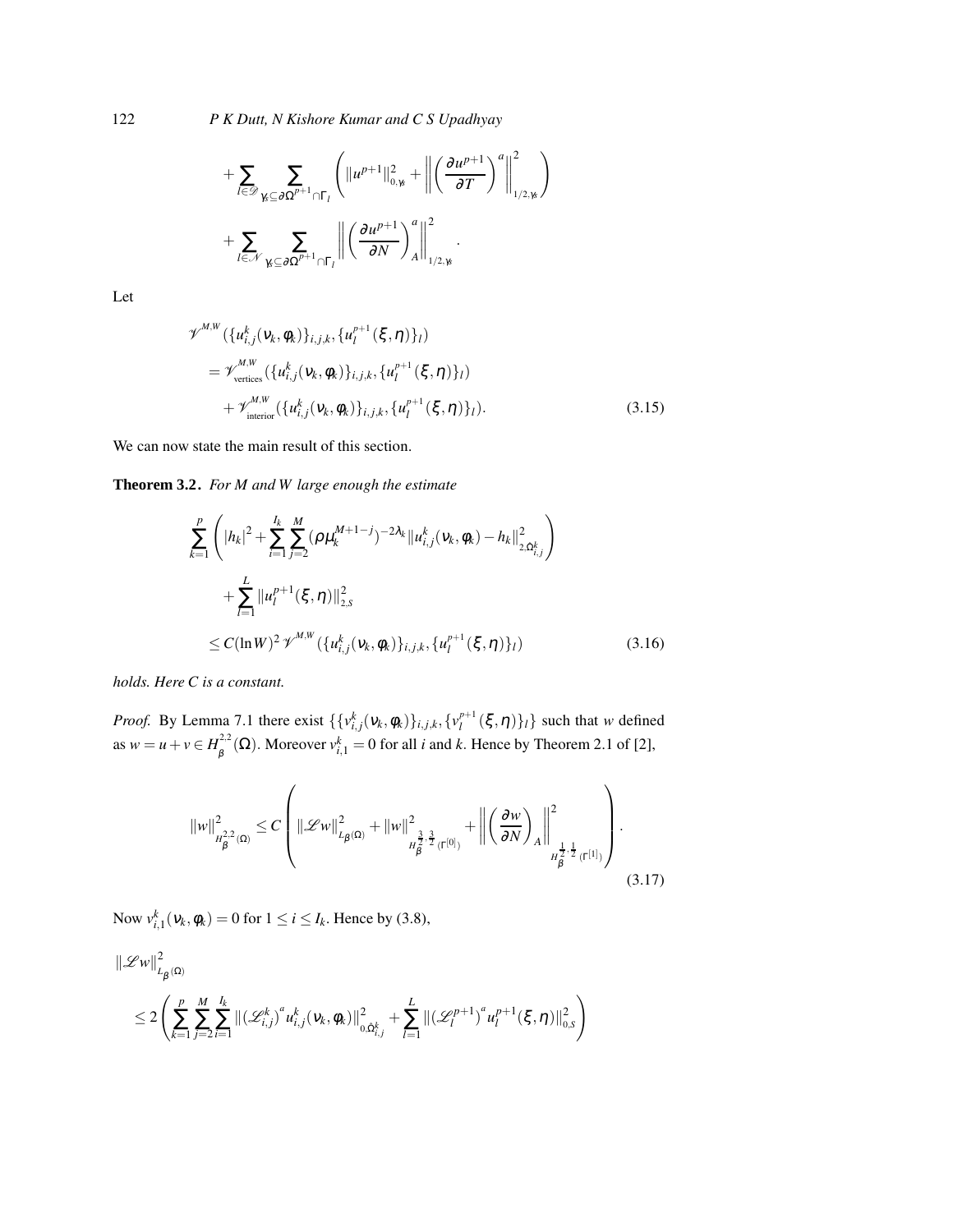*Nonconforming h-p spectral element methods* 123

$$
+ C \left( \sum_{k=1}^{p} \sum_{i=1}^{l_k} \sum_{j=2}^{M} (\rho \mu_k^{M+1-j})^{-2\lambda_k} ||v_{i,j}^k(v_k, \phi_k)||_{2, \hat{\Omega}_{i,j}^k}^2 + \sum_{l=1}^{L} ||v_l^{p+1}(\xi, \eta)||_{2,S}^2 \right) + \epsilon_{w} \left( \sum_{k=1}^{p} \sum_{j=2}^{M} \sum_{i=1}^{l_k} (\rho \mu_k^{M+1-j})^{-2\lambda_k} ||u_{i,j}^k(v_k, \phi_k) - h_k||_{2, \hat{\Omega}_{i,j}^k}^2 + \sum_{k=1}^{p} |h_k|^2 \right) + \epsilon_{w} \left( \sum_{l=1}^{L} ||u_l^{p+1}(\xi, \eta)||_{2,S}^2 \right) + \epsilon_{w} \left( \sum_{k=1}^{p} |h_k|^2 \right).
$$
 (3.18)

Now using Lemma 7.2,

$$
||w||_{H_{\beta}^{\frac{3}{2},\frac{3}{2}}(\Gamma^{[0]})}^{2} + ||\left(\frac{\partial w}{\partial N}\right)_{A}||_{H_{\beta}^{\frac{1}{2},\frac{1}{2}}(\Gamma^{[1]})}^{2}
$$
\n
$$
\leq C(\ln W)^{2} \left(\sum_{k:\partial\Omega^{k}\cap\Gamma^{[0]}\neq\emptyset} |h_{k}|^{2} + \sum_{l\in\mathcal{D}k=l-1} \sum_{k=l-1} \left| d(A_{k},\gamma_{s})^{-2\lambda_{k}}(||u^{k}-h_{k}||_{0,\gamma_{s}}^{2} + ||u^{k}_{\gamma_{k}}||_{1/2,\gamma_{s}}^{2}) \right| + \sum_{l\in\mathcal{N}} \sum_{k=l-1} \sum_{\gamma_{k}\subseteq\partial\Omega^{k}\cap\Gamma_{l},\mu(\gamma_{k})<\infty} d(A_{k},\gamma_{s})^{-2\lambda_{k}} ||\left(\frac{\partial u^{k}}{\partial n}\right)_{\tilde{A}^{k}}^{2}||_{1/2,\tilde{\gamma}_{s}}^{2}
$$
\n
$$
+ \sum_{l\in\mathcal{D}} \sum_{\gamma_{k}\subseteq\partial\Omega^{p+1}\cap\Gamma_{l}} \left( ||u^{p+1}||_{0,\gamma}^{2} + ||\left(\frac{\partial u^{p+1}}{\partial T}\right)^{a}||_{1/2,\gamma_{s}}^{2} \right)
$$
\n
$$
+ \sum_{l\in\mathcal{N}} \sum_{\gamma_{k}\subseteq\partial\Omega^{p+1}\cap\Gamma_{l}} \left( \left\|\frac{\partial u^{p+1}}{\partial N}\right)_{A}^{2}||_{1/2,\gamma_{s}}^{2}
$$
\n
$$
+ \sum_{k=1}^{p} \sum_{\gamma_{k}\subseteq\Omega^{k}\cup B_{p}^{k},\mu(\gamma_{k})<\infty} d(A_{k},\gamma_{s})^{-2\lambda_{k}}
$$
\n
$$
\times (||[u^{k}||]_{0,\gamma_{s}}^{2} + ||[(u^{k}_{\gamma_{k}})^{a}||_{1/2,\gamma_{s}}^{2} + ||[(u^{k}_{\phi_{k}})^{a}||_{1/2,\gamma_{s}}^{2}) + \sum_{\gamma_{k}\subseteq\Omega^{p+1}} (||[u^{p+1}||]_{0,\gamma_{k}}^{2} + ||[(u^{p+1}_{\gamma_{k}})^{a}||_{
$$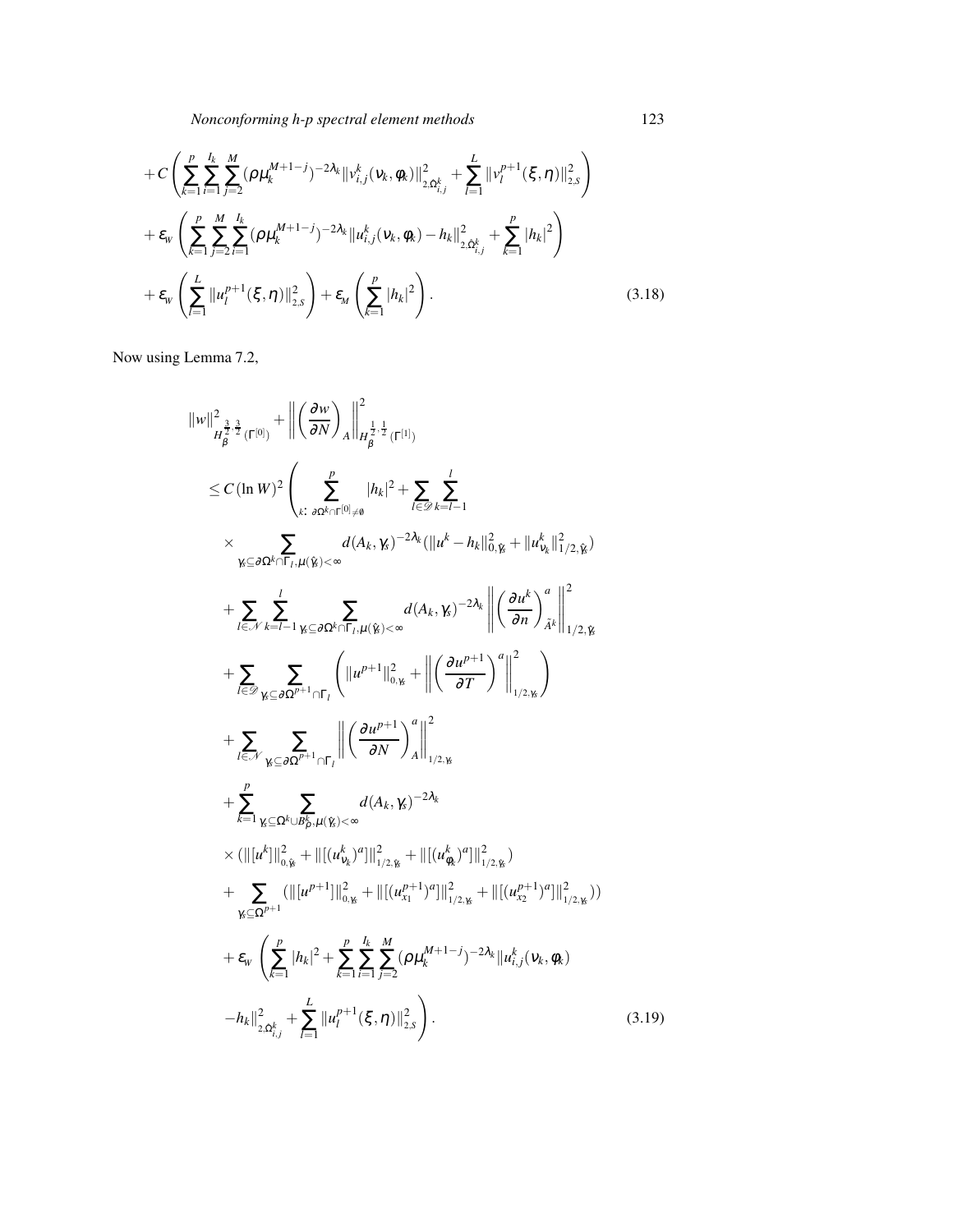Combining (3.17)–(3.19) we obtain

$$
||w||_{H_{\beta}^{2,2}(\Omega)}^{2} \leq C(\ln W)^{2} \mathcal{V}^{M,W}(\{u_{i,j}^{k}(v_{k},\phi_{k})\}_{i,j,k},\{u_{l}^{p+1}(\xi,\eta)\}_{l})
$$
  
+
$$
+C\left(\sum_{k=1}^{p} \sum_{i=1}^{k} \sum_{j=2}^{M} (\rho u_{k}^{M+1-j})^{-2\lambda_{k}} ||v_{i,j}^{k}(v_{k},\phi_{k})||_{2,\hat{\Omega}_{i,j}^{k}}^{2} + \sum_{l=1}^{L} ||v_{l}^{p+1}(\xi,\eta)||_{2,S}^{2}\right)
$$
  
+
$$
\epsilon_{w} \left(\sum_{k=1}^{p} \sum_{j=2}^{M} \sum_{i=1}^{l_{k}} (\rho u_{k}^{M+1-j})^{-2\lambda_{k}} ||u_{i,j}^{k}(v_{k},\phi_{k}) - h_{k}||_{2,\hat{\Omega}_{i,j}^{k}}^{2} + \sum_{k=1}^{p} |h_{k}|^{2}\right)
$$
  
+
$$
\epsilon_{w} \left(\sum_{l=1}^{L} ||u_{l}^{p+1}(\xi,\eta)||_{2,S}^{2}\right) + \epsilon_{M} \left(\sum_{k=1}^{p} |h_{k}|^{2}\right).
$$
 (3.20)

Now using (3.9),

$$
\sum_{k=1}^{p} \left( |h_k|^2 + \sum_{i=1}^{I_k} \sum_{j=2}^{M} (\rho \mu_k^{M+1-j})^{-2\lambda_k} ||u_{i,j}^k(v_k, \phi_k) - h_k||_{2, \hat{\Omega}_{i,j}^k}^2 \right) \n+ \sum_{l=1}^{L} ||u_l^{p+1}(\xi, \eta)||_{2,s}^2 \n\leq K \left( ||w||_{H_{\beta}^{2,2}(\Omega)}^2 + \sum_{k=1}^{p} \sum_{i=1}^{I_k} \sum_{j=2}^{M} (\rho \mu_k^{M+1-j})^{-2\lambda_k} ||v_{i,j}^k(v_k, \phi_k)||_{2, \hat{\Omega}_{i,j}^k}^2 \n+ \sum_{l=1}^{L} ||v_l^{p+1}(\xi, \eta)||_{2,s}^2 \right).
$$
\n(3.21)

Combining (3.20) and (3.21) gives

$$
\sum_{k=1}^{p} \left( |h_{k}|^{2} + \sum_{i=1}^{l_{k}} \sum_{j=2}^{M} (\rho \mu_{k}^{M+1-j})^{-2\lambda_{k}} ||u_{i,j}^{k}(v_{k}, \phi_{k}) - h_{k}||_{2, \hat{\Omega}_{i,j}^{k}}^{2} \right) + \sum_{l=1}^{L} ||u_{l}^{p+1}(\xi, \eta)||_{2, S}^{2}
$$
\n
$$
\leq C (\ln W)^{2} \mathscr{V}^{M,W} (\{u_{i,j}^{k}(v_{k}, \phi_{k})\}_{i,j,k}, \{u_{l}^{p+1}(\xi, \eta)\}_{l})
$$
\n
$$
+ C \left( \sum_{k=1}^{p} \sum_{i=1}^{k} \sum_{j=2}^{M} (\rho \mu_{k}^{M+1-j})^{-2\lambda_{k}} ||v_{i,j}^{k}(v_{k}, \phi_{k})||_{2, \hat{\Omega}_{i,j}^{k}}^{2} + \sum_{l=1}^{L} ||v_{l}^{p+1}(\xi, \eta)||_{2, S}^{2} \right)
$$
\n
$$
+ \varepsilon_{W} \left( \sum_{k=1}^{p} \sum_{j=2}^{M} \sum_{i=1}^{l_{k}} (\rho \mu_{k}^{M+1-j})^{-2\lambda_{k}} ||u_{i,j}^{k}(v_{k}, \phi_{k}) - h_{k}||_{2, \hat{\Omega}_{i,j}^{k}}^{2} + \sum_{k=1}^{p} |h_{k}|^{2} \right)
$$
\n
$$
+ \varepsilon_{W} \left( \sum_{l=1}^{L} ||u_{l}^{p+1}(\xi, \eta)||_{2, S}^{2} \right) + \varepsilon_{M} \left( \sum_{k=1}^{p} |h_{k}|^{2} \right).
$$
\n(3.22)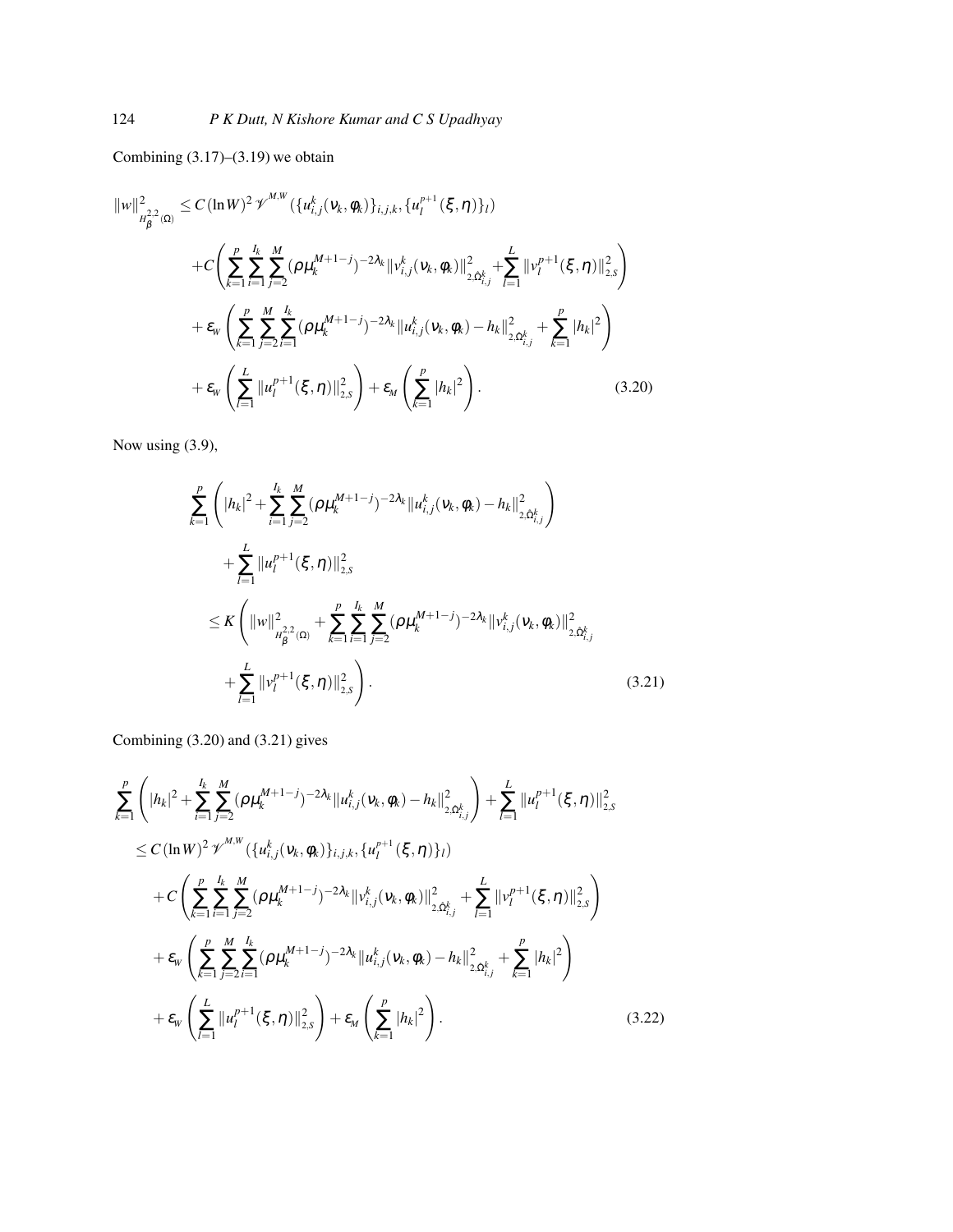Now by Lemma 7.1,

$$
\sum_{k=1}^{p} \sum_{i=1}^{l_k} \sum_{j=2}^{M} (\rho \mu_k^{M+1-j})^{-2\lambda_k} ||v_{i,j}^k(v_k, \phi_k)||_{2, \dot{\Omega}_{i,j}^k}^2 + \sum_{l=1}^{L} ||v_l^{p+1}(\xi, \eta)||_{2,s}^2
$$
\n
$$
\leq C (\ln W)^2 \left( \sum_{k=1}^{p} \sum_{\substack{\gamma \subseteq \Omega^k \cup B_\rho^k, \mu(\hat{\gamma}_k) < \infty}} d(A_k, \gamma_s)^{-2\lambda_k} \times (||[u^k]||_{0,\hat{\gamma}_k}^2 + ||[(u^k_{v_k})^a]||_{1/2,\hat{\gamma}_s}^2 + ||[(u^k_{\phi_k})^a]||_{1/2,\hat{\gamma}_s}^2) \right)
$$
\n
$$
+ \sum_{\substack{\gamma \subseteq \Omega^{p+1}}} (||[u^{p+1}]||_{0,\gamma_s}^2 + ||[(u^{p+1}_{\chi_1})^a]||_{1/2,\gamma_s}^2 + ||[(u^{p+1}_{\chi_2})^a]||_{1/2,\gamma_s}^2) \right)
$$
\n
$$
+ \varepsilon_W \left( \sum_{k=1}^{p} \sum_{i=1}^{l_k} \sum_{j=2}^{M} (\rho \mu_k^{M+1-j})^{-2\lambda_k} ||u_{i,j}^k(v_k, \phi_k) - h_k||_{2,\dot{\Omega}_{i,j}^k}^2 + \sum_{l=1}^{L} ||u_l^{p+1}(\xi, \eta)||_{2,s}^2 \right).
$$
\n(3.23)

Combining (3.22) and (3.23) we get the result.

## **4. The numerical scheme**

*k*

As in §3,

$$
\hat{\Omega}_{i,j}^k = \{ (v_k, \phi_k) \colon v_j^k < v_k < v_{j+1}^k, \psi_i^k < \phi_k < \psi_{i+1}^k \}
$$

for  $1 \le j \le M$ ,  $1 \le i \le I_{k,j}$ ,  $1 \le k \le p$  in  $v_k$  and  $\phi_k$  variables.

We now define a nonconforming spectral element representation on each of these subdomains as follows:

$$
u_{i,j}^k(v_k, \phi_k) = h_k
$$
, if  $j = 1, 1 \le i \le I_k, 1 \le k \le p$ 

and

$$
u_{i,j}^k(\mathbf{v}_k, \phi_k) = \sum_{m=1}^{W_j} \sum_{n=1}^{W_j} a_{m,n} v_k^m \phi_k^n
$$

for  $1 < j \leq M, 1 \leq i \leq I_{k,j}, 1 \leq k \leq p$ . Here  $1 \leq W_j \leq W$ . Let

$$
\Omega^{p+1} = \{\Omega_l^{p+1}, 1 \le l \le L\}.
$$

We define the analytic map  $M_l^{p+1}$  $\sum_l^{p+1}$  from the master square  $S = (-1,1)^2$  to  $\Omega_l^{p+1}$  $_l^{p+1}$  and let

$$
u_l^{p+1}(M_l^{p+1}(\xi,\eta)) = \sum_{m=1}^W \sum_{n=1}^W a_{m,n} \xi^m \eta^n.
$$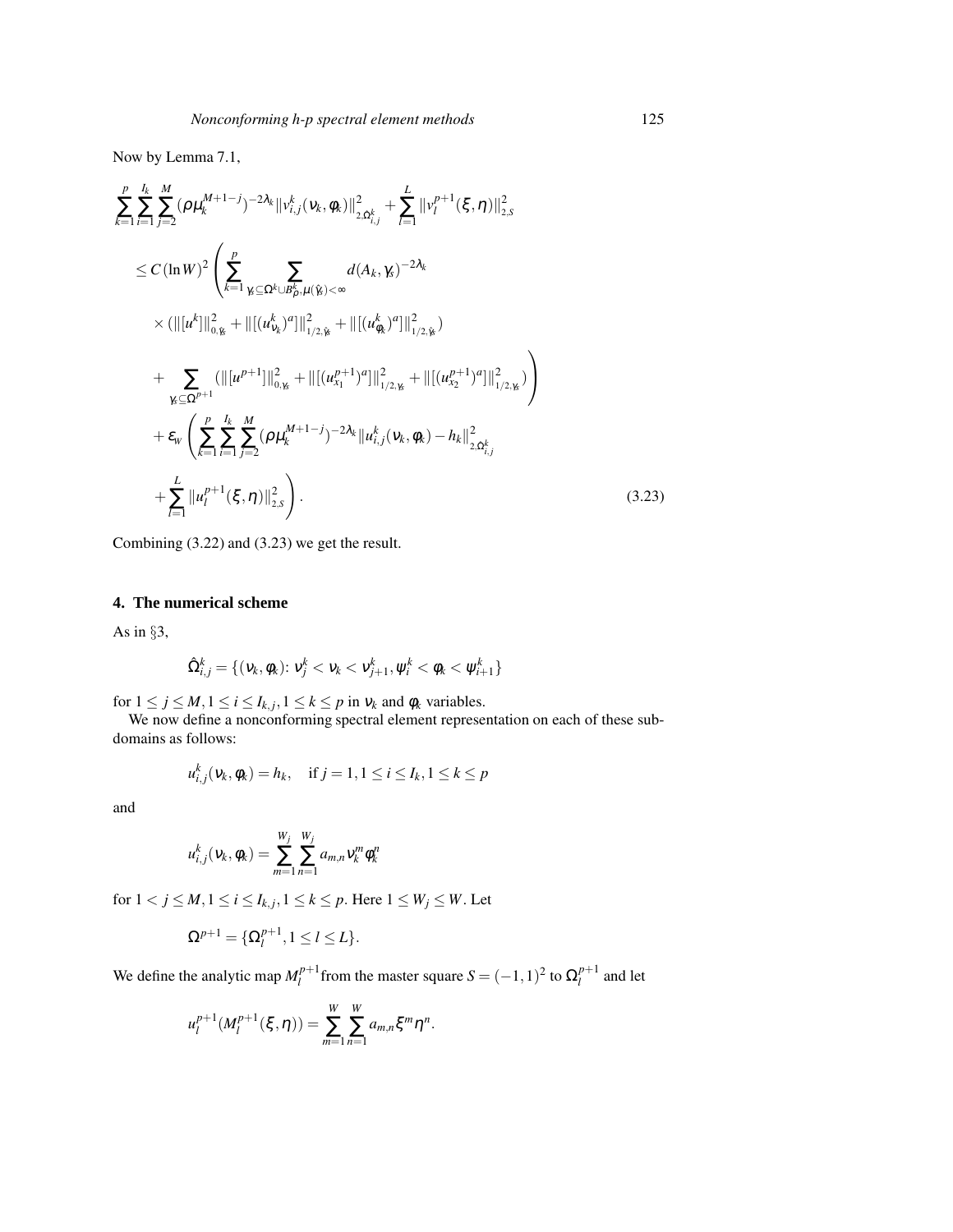Let  $f_l^{p+1}$  $\zeta_l^{p+1}(\xi, \eta) = f(X_l^{p+1})$  $\chi_l^{(p+1)}(\xi, \eta), Y_l^{p+1}$  $\binom{p+1}{l}(\xi, \eta)$  for  $1 \le l \le L$  and  $J_l^{p+1}$  $l_l^{(p+1)}(\xi, \eta)$  denote the Jacobian of the mapping  $M_l^{p+1}$  $L_l^{p+1}$ . Define  $F_l^{p+1}$  $\sigma_l^{p+1}(\xi, \eta) = f_l^{p+1}$  $J_l^{p+1}(\xi,\eta)\,\sqrt{J_l^{p+1}}$  $\int_l^{p+1} (\xi, \eta)$  and let  $\hat{F}^{p+1}_{l}$  $\int_l^{l} (\xi, \eta)$  denote the unique polynomial which is the orthogonal projection of  $F_l^{p+1}$  $\int_l^{p+1} (\xi, \eta)$  into the space of polynomials of degree 2*W* in  $\xi$  and  $\eta$  with respect to the usual inner product in  $H^2(S)$ .

Next, let the vertex  $A_k = (x_k, y_k)$ . As defined in §2 we have the following relationship between  $(\tau_k, \theta_k)$ : and  $(\nu_k, \phi_k)$  coordinates:

$$
\nu_k = \tau_k,
$$
  
\n
$$
\theta_k = \frac{1}{(\psi_k^k - \psi_l^k)} [(\phi_k - \psi_l^k) f_1^k(e^{v_k}) - (\phi_k - \psi_u^k) f_0^k(e^{v_k})].
$$

Define  $f^k(\tau_k, \theta_k) = e^{2\tau_k} f(x_k + e^{\tau_k} \cos \theta_k, y_k + e^{\tau_k} \sin \theta_k)$  for  $1 \le k \le p$ , and  $F_{i,j}^k(v_k, \phi_k) =$  $f^k(\tau_k, \theta_k)$  for  $(v_k, \phi_k) \in \hat{\Omega}_{i,j}^k$ . Let  $\hat{F}_{i,j}^k(v_k, \phi_k)$  denote the polynomial of degree  $2W_j$  in  $v_k$ and  $\phi_k$  variables which is the orthogonal projection of  $F_{i,j}^k(v_k, \phi_k)$  into the space of polynomials of degree  $2W_j$  in  $v_k$  and  $\phi_k$  variables with respect to the usual inner product in  $H^2(\hat{\Omega}_{i,j}^k)$ . Here  $2 \le j \le M$ .

We now consider the boundary condition  $u = g_k$  on  $\Gamma_k$  for  $k \in \mathcal{D}$  and let  $\left(\frac{\partial u}{\partial N}\right)_A = g_k$ on  $\Gamma_k$  for  $k \in \mathcal{N}$ . Define

$$
l_1^k(v_k) = \begin{cases} u = g_k(x_k + e^{v_k} \cos(f_0^k(e^{v_k})), y_k + e^{v_k} \sin(f_0^k(e^{v_k}))), & \text{for } k \in \mathcal{D}, \\ \left(\frac{\partial u}{\partial n}\right)_{\tilde{A}^k} = e^{v_k} g_k(x_k + e^{v_k} \cos(f_0^k(e^{v_k})), y_k + e^{v_k} \sin(f_0^k(e^{v_k}))), \\ \text{for } k \in \mathcal{N}. \end{cases}
$$

Let  $\hat{l}_{1,j}^k(v_k)$  be the orthogonal projection of  $l_1^k(v_k)$  into the space of polynomials of degree  $2W_j$  with respect to the usual inner product on  $H^2(v_j^k, v_{j+1}^k)$  for  $2 \le j \le M$ .

Consider the boundary condition  $u = g_k$  on  $\Gamma_k \cap \partial \Omega^{k-1}$ . Define

$$
l_{2}^{k}(v_{k-1}) = \begin{cases} u = g_{k}(x_{k-1} + e^{v_{k-1}} \cos(f_{1}^{k-1}(e^{v_{k-1}})), y_{k-1} + e^{v_{k-1}} \sin(f_{1}^{k-1}(e^{v_{k-1}}))), \\ \text{for } k \in \mathcal{D}, \\ \left(\frac{\partial u}{\partial n}\right)_{\tilde{A}^{k}} = e^{v_{k-1}} g_{k}(x_{k-1} + e^{v_{k-1}} \cos(f_{1}^{k-1}(e^{v_{k-1}})), y_{k-1} \\ + e^{v_{k-1}} \sin(f_{1}^{k-1}(e^{v_{k-1}}))) \quad \text{for } k \in \mathcal{N}. \end{cases}
$$

Let  $a_k = u(A_k)$  if  $\gamma_k$  or  $\gamma_{k+1} \in \mathcal{D}$ . We define  $\hat{l}_{2,j}^k(\nu_{k-1})$  to be the orthogonal projection of  $l_2^k(v_{k-1})$  into the space of polynomials of degree 2W<sub>*j*</sub> with respect to the usual inner product on  $H^2(\mathsf{v}_j^{k-1}, \mathsf{v}_{j+1}^{k-1})$  for  $2 \leq j \leq M$ .

Finally, let  $\Gamma_k \cap \partial \Omega_t^{p+1} = C_t^k$  be the image of the mapping  $M_t^{p+1}$  of  $\overline{S}$  onto  $\overline{\Omega}_t^{p+1}$ *t* corresponding to the side  $\xi = -1$ . Let  $o_t^k(\eta) = g_k(X_t^{p+1}(-1, \eta), Y_t^{p+1}(-1, \eta))$ , where  $-1 \leq \eta \leq 1$ . Define  $\partial_t^k(\eta)$  to be the polynomial of degree 2*W* which is the orthogonal projection of  $o_t^k(\eta)$  with respect to the usual inner product in  $H^2(-1,1)$ .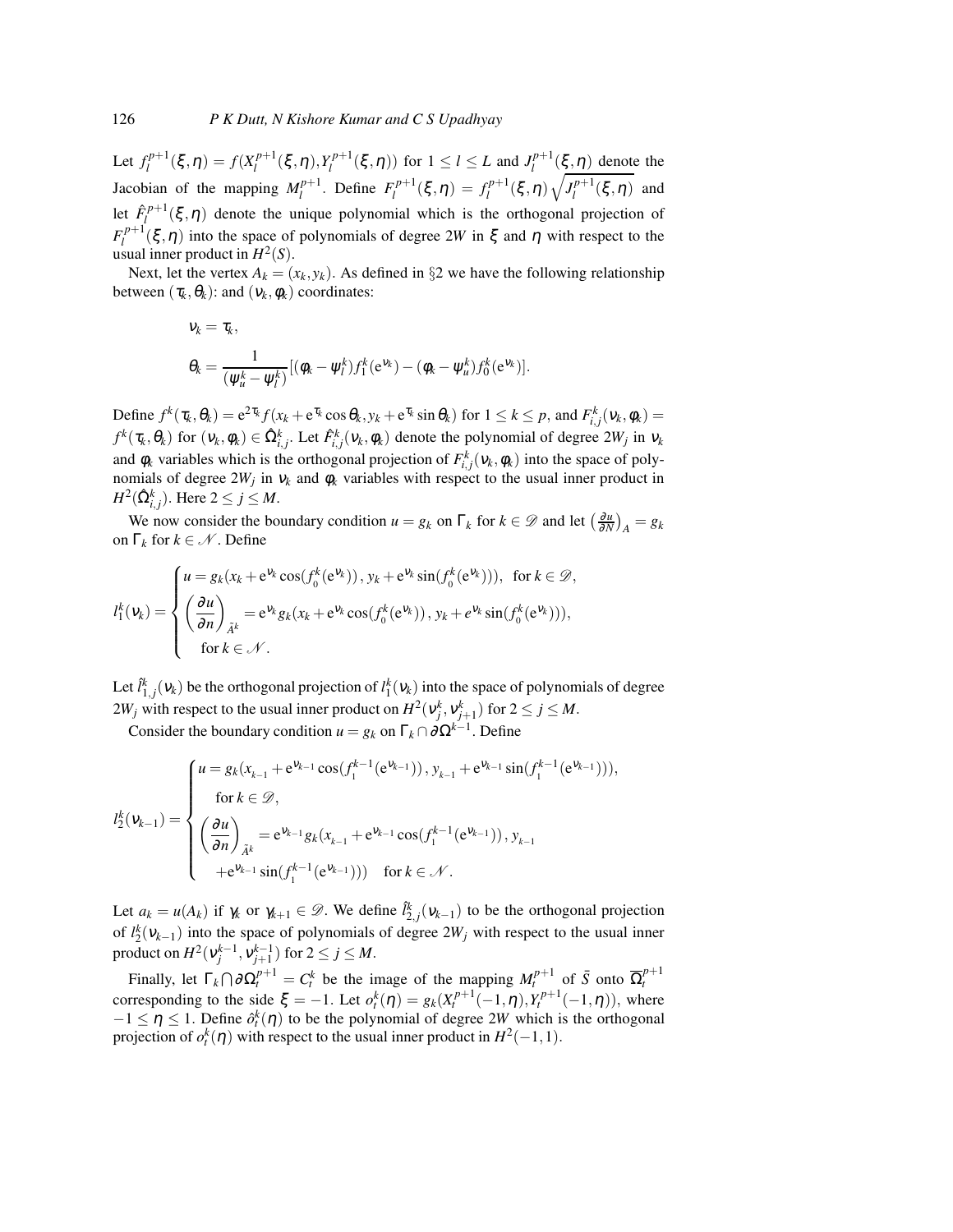Now we formulate the numerical scheme for problems with mixed boundary conditions.

Let  $\{\{v_{i,j}^k(v_k, \phi_k)\}_{i,j,k}, \{v_l^{p+1}(\xi, \eta)\}_l\} \in \Pi^{M,W}$ , the space of spectral element functions. Define the functional

$$
\begin{split}\n&\text{M,W}_{\text{vertices}}(\{v_{i,j}^{k}(v_{k},\phi_{k})\}_{i,j,k},\{v_{l}^{p+1}(\xi,\eta)\}_{l}) \\
&= \sum_{k=1}^{p} \sum_{j=2}^{M} \sum_{i=1}^{l_{k}} (\rho \mu_{k}^{M+1-j})^{-2\lambda_{k}} \| (\mathcal{L}_{i,j}^{k})^{a} v_{i,j}^{k}(v_{k},\phi_{k}) - \hat{F}_{i,j}^{k}(v_{k},\phi_{k}) \|_{0,\hat{\Omega}_{i,j}^{k}}^{2} \\
&+ \sum_{k=1}^{p} \sum_{\gamma_{k} \subseteq \Omega^{k} \cup B_{p}^{k}, \mu(\hat{\gamma}_{k}) < \infty} d(A_{k},\gamma_{s})^{-2\lambda_{k}} \\
&\times (\| [v^{k}] \|_{0,\hat{\gamma}_{s}}^{2} + \| [ (v^{k}_{\gamma_{k}})^{a}] \|_{1/2,\hat{\gamma}_{s}}^{2} + \| [ (v^{k}_{\phi_{k}})^{a}] \|_{1/2,\hat{\gamma}_{s}}^{2}) \\
&+ \sum_{m \in \mathcal{D}} \sum_{k=m-1}^{m} \sum_{\gamma_{s} \subseteq \partial \Omega^{k} \cap \Gamma_{m}, \mu(\hat{\gamma}_{s}) < \infty} d(A_{k},\gamma_{s})^{-2\lambda_{k}} (\| (v^{k} - h_{k}) \\
&- (\hat{l}_{m-k+1}^{m} - a_{k}) \|_{0,\hat{\gamma}_{s}}^{2} + \| v^{k}_{\gamma_{k}} - (\hat{l}_{m-k+1}^{m})_{\gamma_{k}} \|_{1/2,\hat{\gamma}_{s}}^{2}) \\
&+ \sum_{m \in \mathcal{D}} \sum_{k=m-1}^{m} (h_{k} - a_{k})^{2} + \sum_{m \in \mathcal{N}} \sum_{k=m-1}^{m} \sum_{k=m-1} d(A_{k},\gamma_{s})^{-2\lambda_{k}} \|\left(\frac{\partial v^{k}}{\partial n}\right)_{\hat{A}^{k}}^{a} - \hat{l}_{m-k+1}^{m} \|_{1/2,\hat{\gamma}_{s}}^{2}.\n\end{split} \tag{4.1}
$$

In the above  $\mu(\hat{\gamma}_s)$  denotes the measure of  $\hat{\gamma_s}$ . Next, define

$$
\mu_{\text{interior}}^{M,W}(\{v_{i,j}^{k}(v_{k}, \phi_{k})\}_{i,j,k}, \{v_{l}^{p+1}(\xi, \eta)\}_{l})
$$
\n
$$
= \sum_{l=1}^{L} \|(\mathscr{L}_{l}^{p+1})^{a} v_{l}^{p+1}(\xi, \eta) - \hat{F}_{l}^{p+1}(\xi, \eta) \|_{0,s}^{2}
$$
\n
$$
+ \sum_{\gamma_{k} \subseteq \Omega^{p+1}} (\| [v^{p+1}] \|_{0,\gamma_{k}}^{2} + \| [ (v_{\chi_{1}}^{p+1})^{a}] \|_{1/2,\gamma_{k}}^{2} + \| [ (v_{\chi_{2}}^{p+1})^{a}] \|_{1/2,\gamma_{k}}^{2})
$$
\n
$$
+ \sum_{l \in \mathscr{D}} \sum_{\gamma_{k} \subseteq \partial \Omega^{p+1} \cap \Gamma_{l}} \left( \| v^{p+1} - \hat{o}^{l} \|_{0,\gamma_{k}}^{2} + \left\| \left( \frac{\partial v^{p+1}}{\partial T} \right)^{a} - \left( \frac{\partial \hat{o}^{l}}{\partial T} \right)^{a} \right\|_{1/2,\gamma_{k}}^{2} \right)
$$
\n
$$
+ \sum_{l \in \mathscr{N}} \sum_{\gamma_{k} \subseteq \partial \Omega^{p+1} \cap \Gamma_{l}} \left\| \left( \frac{\partial v^{p+1}}{\partial N} \right)_{A}^{a} - \hat{o}^{l} \right\|_{1/2,\gamma_{k}}^{2}.
$$
\n(4.2)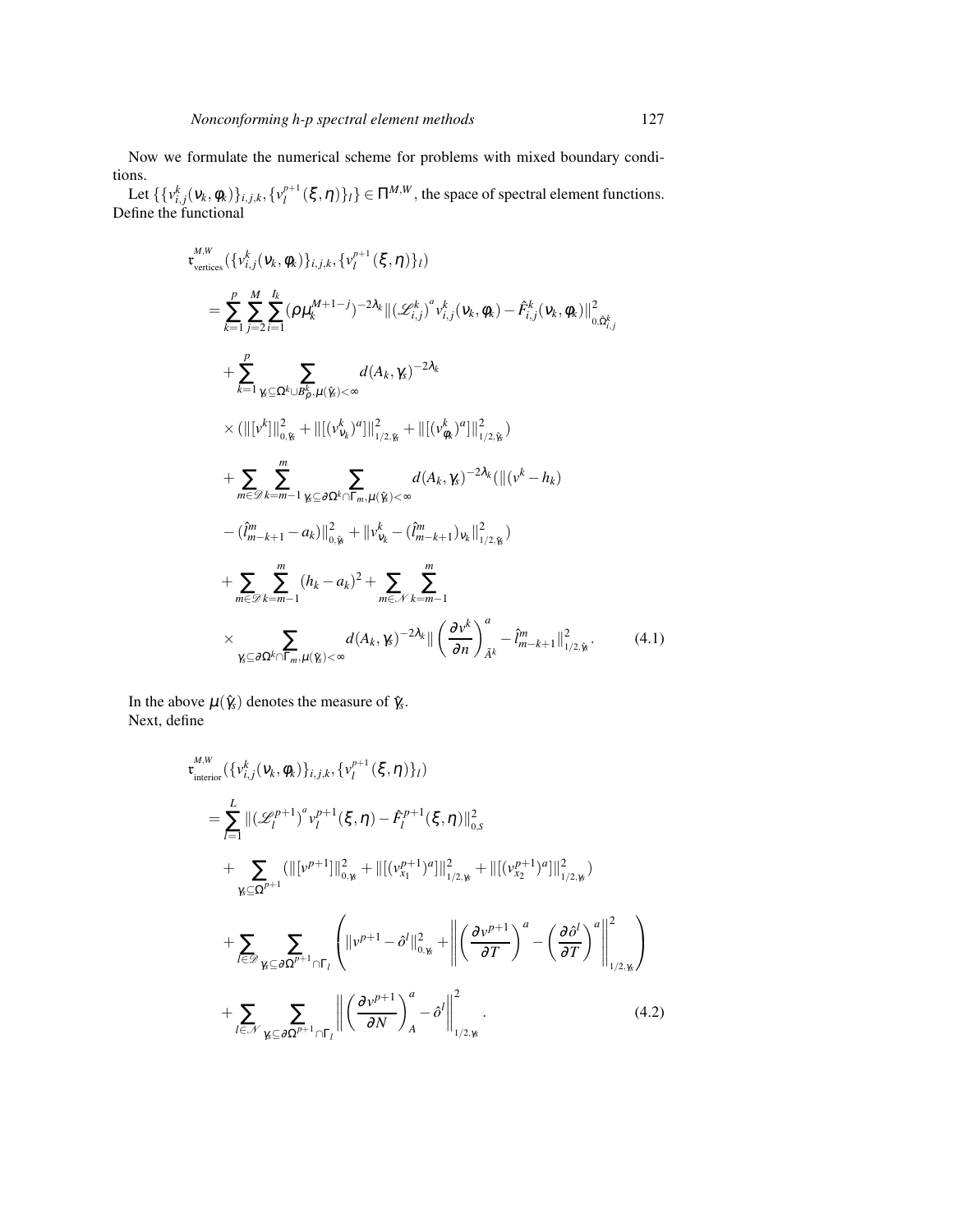Let

$$
\mathbf{t}^{M,W}(\{\mathbf{v}_{i,j}^{k}(\mathbf{v}_{k},\phi_{k})\}_{i,j,k},\{\mathbf{v}_{l}^{p+1}(\xi,\eta)\}_{l})
$$
\n
$$
= \mathbf{t}_{\text{vertices}}^{M,W}(\{\mathbf{v}_{i,j}^{k}(\mathbf{v}_{k},\phi_{k})\}_{i,j,k},\{\mathbf{v}_{l}^{p+1}(\xi,\eta)\}_{l})
$$
\n
$$
+ \mathbf{t}_{\text{interior}}^{M,W}(\{\mathbf{v}_{i,j}^{k}(\mathbf{v}_{k},\phi_{k})\}_{i,j,k},\{\mathbf{v}_{l}^{p+1}(\xi,\eta)\}_{l}).
$$
\n(4.3)

We choose as our approximate solution the unique  $\{\{z_{i,j}^k(v_k, \phi_k)\}_{i,j,k}, \{z_l^{p+1}(\xi, \eta)\}_l\} \in$ Π*M*,*<sup>W</sup>* , the space of spectral element functions, which minimizes the functional  $\mathfrak{r}^{M,W}(\{v_{i,j}^k(\textbf{\emph{v}}_k,\phi_k)\}_{i,j,k},\{v_l^{p+1}(\xi,\eta)\}_l)$  over all  $\{\{v_{i,j}^k(\textbf{\emph{v}}_k,\phi_k)\}_{i,j,k},\{v_l^{p+1}(\xi,\eta)\}_l\}.$ 

A brief description of the solution procedure is now given; a more detailed examination is provided in §6. The above method is essentially a least-squares method and the solution can be obtained by using preconditioned conjugate gradient techniques (PCGM) to solve the normal equations. To be able to do so we must be able to compute the residuals in the normal equations inexpensively. In  $[5,14]$  it has been shown how to compute these efficiently on a distributed memory parallel computer, without having to filter the coefficients of the differential operator and the data. The evaluation of the residuals on each element requires the interchange of boundary values between neighbouring elements.

The values of the spectral element functions at the vertices of the polygonal domain constitute the set of common boundary values  $U_B$ . Since the dimension of the set of common boundary values is so small a nearly exact approximation to the Schur Complement matrix can be computed. Now on the subspace of spectral element functions which vanish at the set of common boundary values it is possible to define a preconditioner for the matrix in the normal equations such that the condition number of the preconditioned system is  $O((\ln W)^2)$ . Moreover, the preconditioner is a block diagonal matrix such that each diagonal block corresponds to a different element, and so can be easily inverted.

Hence an exponentially accurate approximation  $\mathbb{S}^a$  to the Schur Complement matrix  $\mathbb S$ can be computed using  $O(W \ln W)$  iterations of the PCGM. To solve the normal equations the residual in the equations for the Schur Complement  $\mathbb{S}U_B = h_B$  must be computed to exponential accuracy and this can be done using *O*(*W* ln*W*) iterations of the PCGM. The common boundary values  $U_B$  are then given by  $U_B = (\mathbb{S}^a)^{-1} h_B$ . The remaining values can then be obtained using *O*(*W* ln*W*) iterations of the PCGM.

## **5. Error estimates**

Let  $\{\{z_{i,j}^k(\mathbf{v}_k, \phi_k)\}_{i,j,k}, \{z_l^{p+1}(\xi, \eta)\}_l\}$  minimize  $\mathfrak{r}^{M,W}(\{\mathfrak{v}_{i,j}^k(\mathbf{v}_k, \phi_k)\}_{i,j,k}, \{\mathfrak{v}_l^{p+1}(\xi, \eta)\}_l)$ over all  $\{\{v_{i,j}^k(v_k, \phi_k)\}_{i,j,k}, \{v_l^{p+1}(\xi, \eta)\}_l\} \in \Pi^{M,W}$ , the space of spectral element functions. Here  $z_{i,1}^k = b_k$  for all *i*,  $z_{i,j}^k(v_k, \phi_k)$  is a polynomial in  $v_k$  and  $\phi_k$  of degree  $W_j$ ,  $W_j \leq W$  and  $z_l^{p+1}(\xi, \eta)$  is a polynomial in  $\xi$  and  $\eta$  of degree *W* as defined in §3. We choose *W* proportional to *M*. Then we have the following error estimate.

**Theorem 5.1.** Let  $a_k = u(A_k)$ . Let  $U_{i,j}^k(v_k, \phi_k) = u(v_k, \phi_k)$  for  $(v_k, \phi_k) \in \hat{\Omega}_{i,j}^k$  and  $U_{I}^{p+1}$  $\int_l^{p+1} (\xi, \eta) = u(\xi, \eta)$  *for*  $(\xi, \eta) \in S$ *. Let*  $\alpha j \leq W_j \leq W$  *for some positive*  $\alpha$  *for*  $j > 2$ *. Then there exists positive constants C and b such that for W large enough the estimate*

$$
\sum_{k=1}^{p} |b_k - a_k|^2 + \sum_{k=1}^{p} \sum_{j=2}^{M} \sum_{i=1}^{I_k} (\rho \mu_k^{M+1-j})^{-2\lambda_k}
$$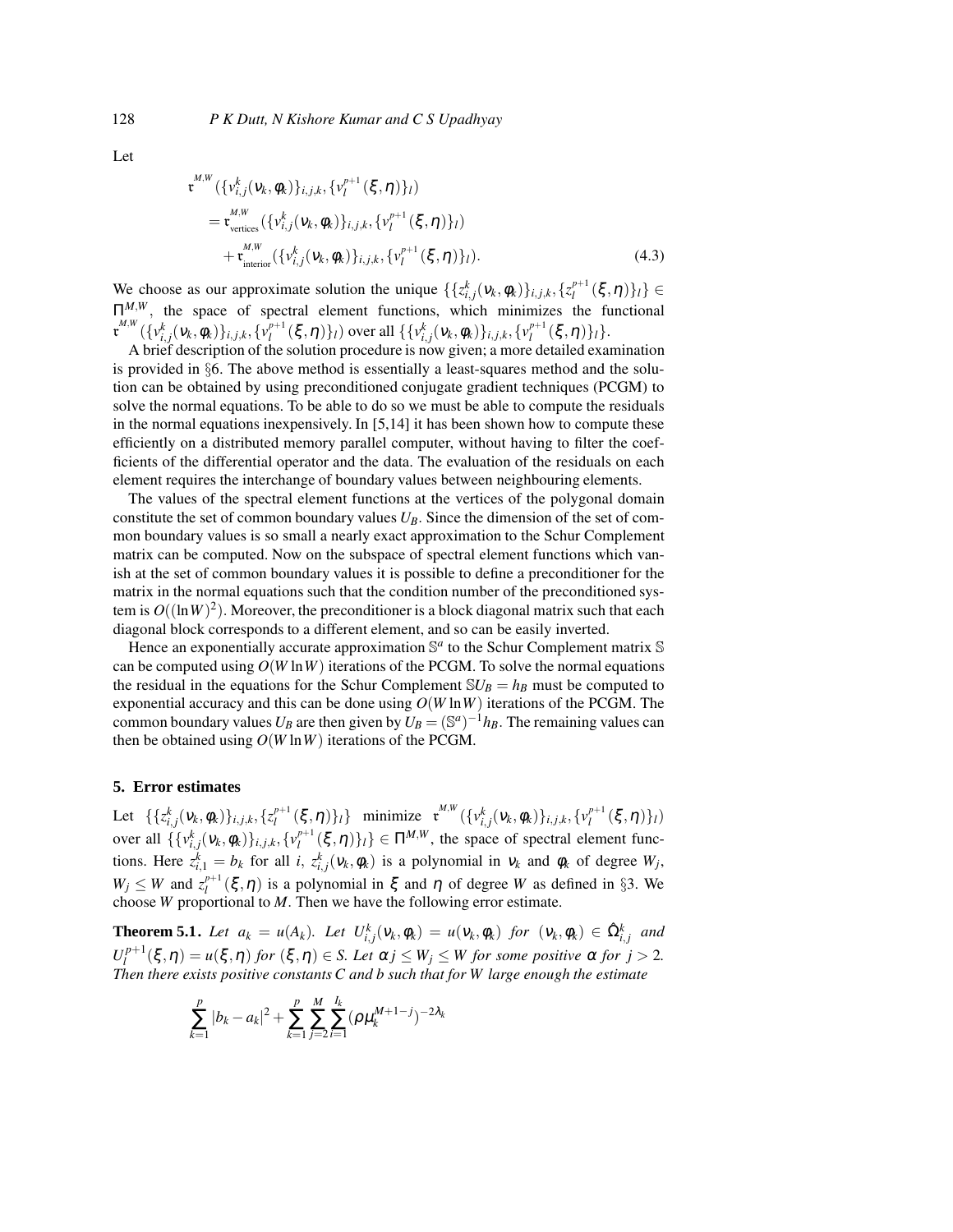$$
\times \| (z_{i,j}^k - U_{i,j}^k) (\mathbf{v}_k, \phi_k) - (b_k - a_k) \|_{2, \Omega_{i,j}^k}^2
$$
  
+ 
$$
\sum_{l=1}^L \| (z_l^{p+1} - U_l^{p+1}) (\xi, \eta) \|_{2, S}^2 \le C e^{-bW}
$$
 (5.1)

*holds.*

We use the differentiability estimates stated in Proposition 2.1 to prove the result. The proof of the above Theorem is very similar to the proof of Theorem 3.1 in [14] and hence is omitted.

*Remark.* We can construct a set of corrections  $\{\{c_{i,j}^k(v_k, \phi_k)\}_{i,j,k}, \{c_l^{p+1}(\xi, \eta)\}_l\} \in \Pi^{M,W}$ , the set of spectral element functions, so that corrected solution  $\{\{\hat{z}_{i,j}^k(v_k, \phi_k)\}_{i,j,k}$  $\{\hat{z}_l^{p+1}(\xi,\eta)\}_l\}$  defined by

$$
\begin{aligned} &\{\{\hat{z}_{i,j}^{k}(v_k,\phi_k)\}_{i,j,k},\{\hat{z}_l^{p+1}(\xi,\eta)\}_l\} \\ &= \{\{z_{i,j}^{k}(v_k,\phi_k)\}_{i,j,k},\{z_l^{p+1}(\xi,\eta)\}_l\} + \{\{c_{i,j}^{k}(v_k,\phi_k)\}_{i,j,k},\{c_l^{p+1}(\xi,\eta)\}_l\} \end{aligned}
$$

is conforming and belongs to  $H^1(\Omega)$ . These corrections are defined in §3.5 of [14]. Then the error estimate

$$
||(u-\hat{z})(x,y)||_{1,\Omega} \leq C e^{-bW}
$$

holds for *W* large enough. Here *C* and *b* denote constants. These constructions are similar to Lemma 4.57 in [12].

### **6. Parallelization and preconditioning**

Let *U* be a vector assembled from  $\{g_k\}_{k=1}^p$ , where  $u_{i,1}^k = g_k$  for all *i*, and the val*k*=1 ues of  $\{\{u_{i,j}^k(\mathbf{v}_k, \phi_k)\}_{i,j,k}, \{u_l^{p+1}\}$  $\left\{ \left[ \left( \xi, \eta \right) \right]_l \right\}$  at the Gauss–Lobatto–Legendre points are arranged in lexicographic order for  $1 \leq k \leq p$ ,  $2 \leq j \leq J_k$ ,  $1 \leq i \leq I_{k,j}$ . Let  $\{\{z_{i,j}^k(\nu_k, \phi_k)\}_{i,j,k}, \{z_l^{p+1}(\xi, \eta)\}_l\}$  minimize  $\mathfrak{r}^{M,W}(\{v_{i,j}^k(\nu_k, \phi_k)\}_{i,j,k}, \{v_l^{p+1}(\xi, \eta)\}_l)$  over all  $\{\{v_{i,j}^k(v_k, \phi_k)\}_{i,j,k}, \{v_l^{p+1}(\xi, \eta)\}_l\} \in \Pi^{M,W}$ , the space of spectral element functions.

Let  $\hat{U}_B$  denote the values  $\{g_k\}_{k=1}^p$  $\binom{p}{k-1}$  and  $U_I$  the remaining values of  $U$ . We now define a quadratic form

$$
\mathscr{Z}^{M,W}(\{u_{i,j}^{k}(v_k,\phi_k)\}_{i,j,k},\{u_{l}^{p+1}(\xi,\eta)\}_{l})
$$
\n
$$
= \sum_{k=1}^{p} |g_k|^2 + \sum_{k=1}^{p} \sum_{j=2}^{M} \sum_{i=1}^{l_k} (\rho \mu_k^{M+1-j})^{-2\lambda_k} ||u_{i,j}^{k}(\xi,\eta) - g_k||_{2,S}^2
$$
\n
$$
+ \sum_{l=1}^{L} ||u_{l}^{p+1}(\xi,\eta)||_{2,S}^2.
$$
\n(6.1)

It should be noted that  $u_{i,1}^k(v_k, \phi_k) = g_k$  for  $1 \le i \le I_k$ . Moreover for  $j \le M$ ,  $\xi$  is a linear function of  $v_k$  and  $\eta$  is a linear function of  $\phi_k$  such that the linear mapping  $M_{i,j}^k(\xi, \eta)$ maps the master square *S* onto  $\hat{\Omega}_{i,j}^k$ .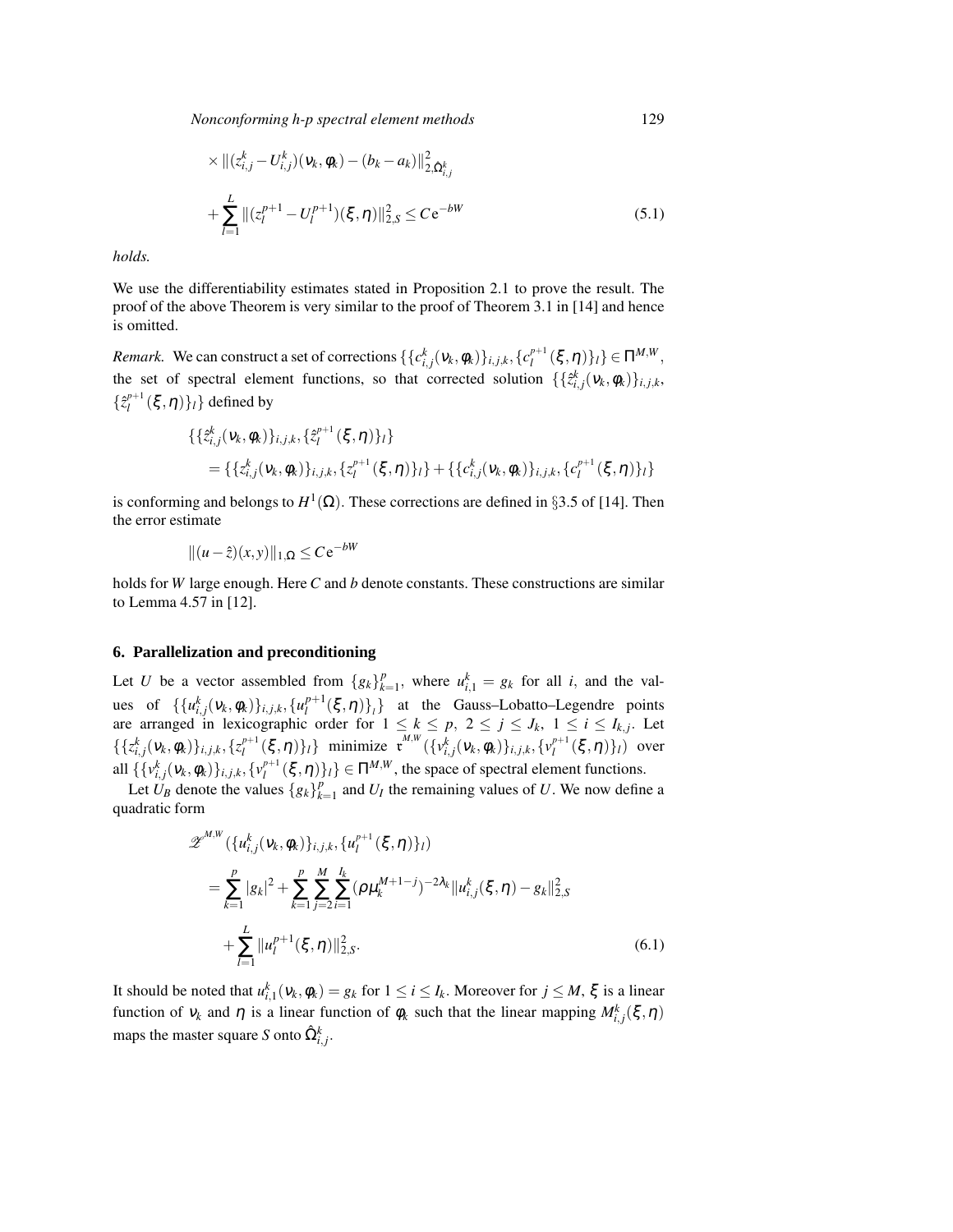To solve the minimization problem we have to solve a system of equations of the form

$$
AZ = h.\tag{6.2}
$$

Here *A* is a symmetric positive definite matrix and

$$
\mathscr{V}^{M,W}\left(\{u_{i,j}^k(v_k,\phi_k)\}_{i,j,k},\{u_l^{p+1}(\xi,\eta)\}_l\right) = U^T A U,\tag{6.3}
$$

where  $\mathcal{V}^{M,W}(\{u_{i,j}^k(v_k, \phi_k)\}_{i,j,k}, \{u_l^{p+1}(\xi, \eta)\}_l)$  is as defined in (3.15) in §3. Now *A* has the form

$$
A = \left[ \begin{array}{cc} A_{II} & A_{IB} \\ A_{BI} & A_{BB} \end{array} \right] \tag{6.4}
$$

corresponding to the decomposition of *U* as

$$
U=\left[\begin{array}{c} U_I \\ U_B \end{array}\right],
$$

and *h* has the form

$$
h=\left[\begin{array}{c}h_I\\h_B\end{array}\right].
$$

To solve the matrix equation (6.2) we use the block L-U factorization of *A*, viz.

$$
A = \begin{bmatrix} I & 0 \\ A_{IB}^T A_{II}^{-1} & I \end{bmatrix} \begin{bmatrix} A_{II} & 0 \\ 0 & \mathbb{S} \end{bmatrix} \begin{bmatrix} I & A_{II}^{-1} A_{IB} \\ 0 & I \end{bmatrix},
$$
(6.5)

where the Schur Complement matrix  $\mathbb S$  is defined as

$$
\mathbb{S} = A_{BB} - A_{IB}^T A_{II}^{-1} A_{IB}.
$$
\n(6.6)

To solve the matrix equation (6.2) based on the L-U factorization of *A* given in (6.5) reduces to solving the system of equations

$$
\mathbb{S}Z_B = \tilde{h}_B,\tag{6.7}
$$

where

$$
\tilde{h}_B = h_B - A_{IB}^T A_{II}^{-1} h_I.
$$
\n(6.8)

The feasibility of such a process depends on our being able to compute  $A_{IB}V_B$ ,  $A_{II}V_I$  and  $A_{BB}V_B$  for any  $V_I$ ,  $V_B$  efficiently and this can always be done since AV can be computed inexpensively as explained in ch. 3 of [14].

However in addition to this it is imperative that we should be able to construct effective preconditioners for the matrix *AII* so that the condition number of the preconditioned system is as small as possible. If this can be done then it will be possible to compute  $A_{II}^{-1}V_I$ efficiently using the preconditioned conjugate gradient method (PCGM) for any vector*V<sup>I</sup>* .

Consider the space of spectral element functions  $\Pi_0^{M,W}$ , such that for  $\{\{u_{i,j}^k(v_k, \phi_k)\}_{i,j,k}$  $\{u_l^{p+1}(\xi, \eta)\}_l\}$   $\in \Pi_0^{M,W}$  we have  $u_{i,1}^k = 0$  for all *i* and *k*. Let *U* be the vector corresponding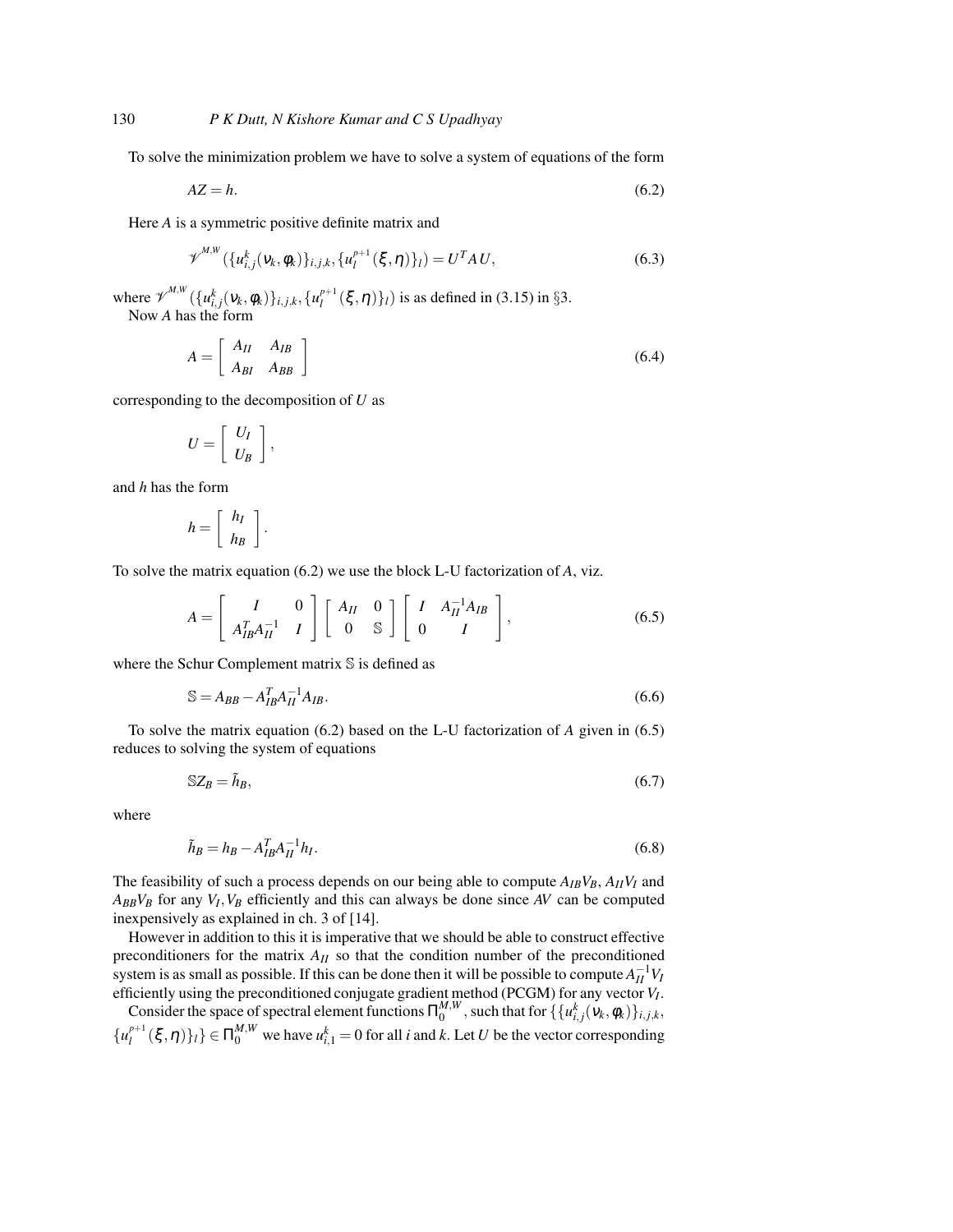to the spectral element function  $\{\{u_{i,j}^k(\nu_k, \phi_k)\}_{i,j,k}, \{u_l^{p+1}(\xi, \eta)\}_l\}$ . Then  $U_B = 0$  and  $U =$  $\bigl[$ *U*<sub>I</sub>  $\begin{bmatrix} \mathcal{I}_I \\ 0 \end{bmatrix}$  and so

$$
\mathscr{V}^{M,W}(\{u_{i,j}^k(\mathbf{v}_k,\phi_k)\}_{i,j,k},\{u_l^{p+1}(\xi,\eta)\}_l) = U_l^T A_{II} U_l.
$$
\n(6.9)

Now using Theorem 3.1 we have the following result.

Let  $\{\{u_{i,j}^{k}(v_{k},\phi_{k})\}_{i,j,k}, \{u_{l}^{p+1}(\xi,\eta)\}_{l}\} \in \Pi_{0}^{M,W}$ . Then the estimate

$$
\sum_{k=1}^{p} \sum_{j=2}^{M} \sum_{i=1}^{I_k} (\rho \mu_k^{M+1-j})^{-2\lambda_k} \|u_{i,j}^k(\xi, \eta)\|_{2, S}^2 + \sum_{l=1}^{L} \|u_l^{p+1}(\xi, \eta)\|_{2, S}^2
$$
  
 
$$
\leq C(\ln W)^2 \mathscr{V}^{M, W} (\{u_{i,j}^k(v_k, \phi_k)\}_{i,j,k}, \{u_l^{p+1}(\xi, \eta)\}_l)
$$
(6.10)

holds for *W* large enough. In the above,  $u_{i,1}^k = 0$  for  $1 \le k \le p$  and  $1 \le i \le I_k$ .

Let us define the quadratic form

$$
\mathcal{U}^{M,W}(\{u_{i,j}^k(v_k, \phi_k)\}_{i,j,k}, \{u_l^{p+1}(\xi, \eta)\}_l)
$$
  
= 
$$
\sum_{k=1}^p \sum_{j=2}^M \sum_{i=1}^M (\rho \mu_k^{M+1-j})^{-2\lambda_k} ||u_{i,j}^k(\xi, \eta)||_{2,S}^2 + \sum_{l=1}^L ||u_l^{p+1}(\xi, \eta)||_{2,S}^2
$$
 (6.11)

for all  $\{\{u_{i,j}^k(\mathsf{v}_k, \phi_k)\}_{i,j,k}, \{u_l^{p+1}(\xi, \eta)\}_l\} \in \Pi_0^{M,W}.$ 

Now using the trace theorems for Sobolev spaces it can be concluded that there exists a constant *K* such that

$$
\mathscr{V}^{M,W}(\{u_{i,j}^{k}(v_{k},\phi_{k})\}_{i,j,k},\{u_{l}^{p+1}(\xi,\eta)\}_{l})
$$
\n
$$
\leq K \mathscr{U}^{M,W}(\{u_{i,j}^{k}(v_{k},\phi_{k})\}_{i,j,k},\{u_{l}^{p+1}(\xi,\eta)\}_{l})
$$
\n(6.12)

 $\text{for } \{\{u_{i,j}^k(\mathbf{v}_k, \phi_k)\}_{i,j,k}, \{u_l^{p+1}(\xi, \eta)\}_l\} \in \Pi_0^{M,W}.$ 

Hence using  $(6.10)$  and  $(6.12)$  it follows that there exists a constant *C* such that

$$
\frac{1}{C} \mathcal{V}^{M,W}(\{u_{i,j}^{k}(v_k,\phi_k)\}_{i,j,k},\{u_l^{p+1}(\xi,\eta)\}_l)
$$
\n
$$
\leq \mathcal{U}^{M,W}(\{u_{i,j}^{k}(v_k,\phi_k)\}_{i,j,k},\{u_l^{p+1}(\xi,\eta)\}_l)
$$
\n
$$
\leq C(\ln W)^2 \mathcal{V}^{M,W}(\{u_{i,j}^{k}(v_k,\phi_k)\}_{i,j,k},\{u_l^{p+1}(\xi,\eta)\}_l)
$$
\n(6.13)

for all  $\{\{u_{i,j}^k(\mathsf{v}_k, \phi_k)\}_{i,j,k}, \{u_l^{p+1}(\xi, \eta)\}_l\} \in \Pi_0^{M,W}.$ 

Thus the two forms  $\mathscr{V}^{M,W}(\{u_{i,j}^{k}(v_{k},\phi_{k})\}_{i,j,k},\{u_{l}^{p+1}(\xi,\eta)\}_{l})$  and  $\mathscr{U}^{M,W}(\{u_{i,j}^{k}(v_{k},\phi_{k})\}_{i,j,k},\eta_{k})$  $\{u_l^{p+1}(\xi, \eta)\}_l$  are spectrally equivalent.

We can now use the quadratic form  $\mathscr{U}^{M,W}(\lbrace u_{i,j}^k(v_k, \phi_k) \rbrace_{i,j,k}, \lbrace u_l^{p+1}(\xi, \eta) \rbrace_l)$  which consists of a decoupled set of quadratic forms on each element as a preconditioner for *AII*. This can be done by inverting the block diagonal matrix representation for  $\mathscr{U}^{M,W}(\{u_{i,j}^{k}(v_{k},\phi_{k})\}_{i,j,k},\{u_{l}^{p+1}(\xi,\eta)\}_{l}).$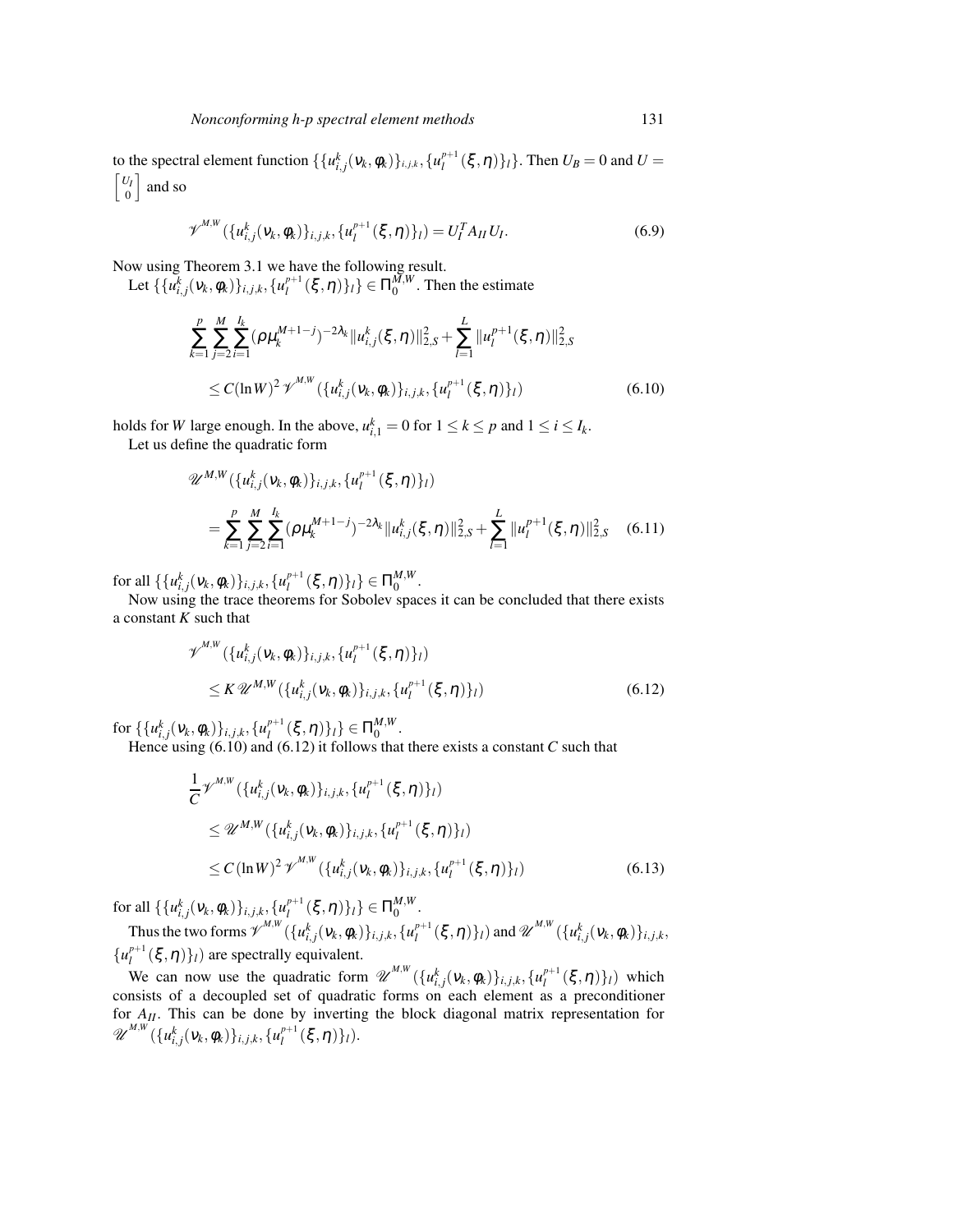Now from (6.13) we can conclude that if we were to compute  $(A_{II})^{-1}U_I$  using the PCGM then the condition number of the preconditioned matrix would be  $O((\ln W)^2)$ . Hence, to compute  $(A_{II})^{-1}U_I$  to an accuracy of  $O(\mathrm{e}^{-bW})$  would require  $O(W \ln W)$  iterations of the PCGM.

We now return to the steps involved in solving the system of equations (6.2). As a first step it would be necessary to solve the much smaller system of equations (6.7). Here the dimension of the vector  $Z_B$  is *p*, the number of vertices of the domain Ω. Now to be able to solve (6.7) to an accuracy of  $O(e^{-bW})$  using PCGM the residual

$$
R_B = \mathbb{S}U_B - \tilde{h}_B
$$

needs to be computed with the same accuracy and in an efficient manner. The bottleneck in computing  $R_B$  consists in computing  $(A_{II})^{-1}A_{IB}U_B$  to an accuracy of  $O(e^{-bW})$  and it has already been seen that this can be done using *O*(*W* ln*W*) iterations of the PCGM for computing  $(A_{II})^{-1}A_{IB}U_B$  for a given vector  $U_B$ .

We now show that it is possible to explicitly construct the Schur Complement matrix  $\mathbb S$ in  $O(W \ln W)$  iterations of the PCGM. S is a  $p \times p$  matrix. Let  $e_k$  be a column vector of dimension *p* with 1 in the *k*th place and 0 elsewhere. Let  $\mathbb{S}_k = \mathbb{S}e_k$ .

Then the Schur Complement matrix  $\mathcal S$  can be written as

$$
\mathbb{S} = [\mathbb{S}_1, \mathbb{S}_2, \dots, \mathbb{S}_p].
$$

Now by a well known result on the Schur Complement we have

$$
U_B^T \mathbb{S} U_B = \min_{v: \ v_B = U_B} V^T A V
$$
  
= 
$$
\min_{v_{i,j}^k: \ v_{i,1}^k = g_k} \mathcal{V}^{M,W} (\{v_{i,j}^k(v_k, \phi_k)\}_{i,j,k}, \{v_l^{p+1}(\xi, \eta)\}_l).
$$

Here  $U_B = [g_1, g_2, \dots, g_p]^T$ . Hence using Theorem 3.1 we conclude that

$$
U_B^T \mathbb{S} U_B \geq \frac{C}{(\ln W)^2} ||U_B||^2.
$$

And so we obtain

$$
\|\mathbb{S}^{-1}\| \le C(\ln W)^2. \tag{6.14}
$$

Here the norm denoted is the matrix norm induced by the Euclidean norm. Now

$$
\mathbb{S}_k = \mathbb{S}e_k = (A_{BB} - A_{IB}^T A_{II}^{-1} A_{IB}) e_k.
$$

Let  $(\mathbb{S}_k)^a$  be the approximation to  $\mathbb{S}_k$  computed using  $O(W \ln W)$  iterations of the PCGM to compute  $A_{II}^{-1}A_{IB}e_k$ . Then

$$
\|\mathbb{S}_k - \mathbb{S}_k^a\| = O(\mathrm{e}^{-bW}).
$$

Let  $\mathbb{S}^a$  denote the matrix

$$
\mathbb{S}^a = [\mathbb{S}^a_1, \mathbb{S}^a_2, \dots, \mathbb{S}^a_p].
$$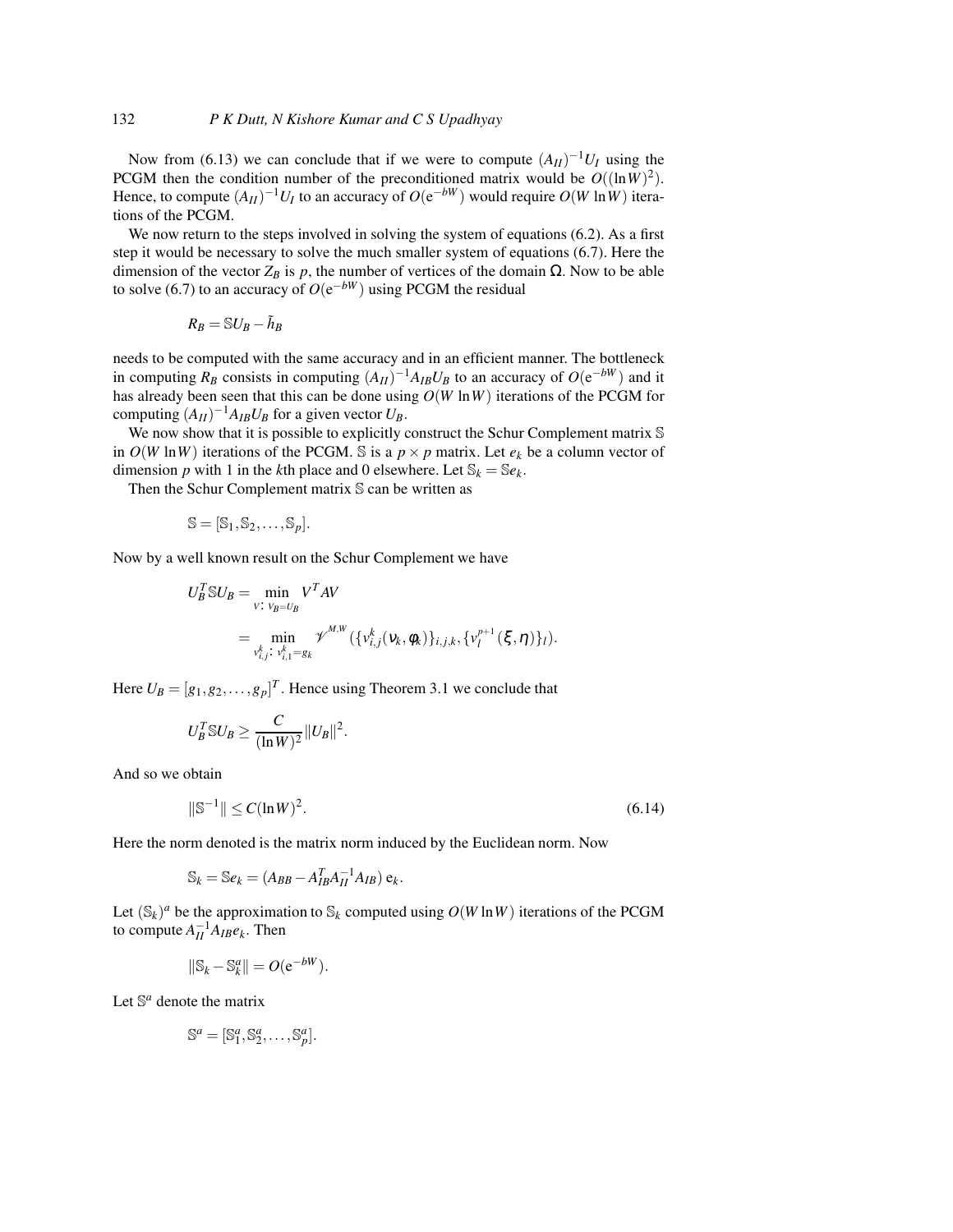Clearly

$$
\|\mathbb{S} - \mathbb{S}^a\| = O(\mathrm{e}^{-bW}).
$$

Now to compute  $\mathbb{S}^a$  requires  $O(W \ln W)$  iterations of the PCGM since p is a fixed constant. Hence we can solve (6.7) as

 $\mathbb{S}Z_B = \tilde{h}_B$ 

by replacing S by the matrix  $\mathbb{S}^a$ . Let  $Z_B^a$  be the solution of

$$
\mathbb{S}^a Z_B^a = \tilde{h}_B.
$$

Since

$$
\mathbb{S}^a = \mathbb{S} + \delta \mathbb{S},
$$

we have

$$
(\mathbb{S}^a)^{-1} = (I + \mathbb{S}^{-1} \delta \mathbb{S}) \mathbb{S}^{-1}.
$$

Thus

$$
\|\mathbb{S}^{-1} - (\mathbb{S}^{a})^{-1}\| \le 2\|\mathbb{S}^{-1}\|^2 \|\delta \mathbb{S}\| \le O((\ln W)^4) \|\delta \mathbb{S}\|
$$

for  $\|\delta\mathbb{S}\|$  small enough.

Hence

$$
\|\mathbb{S}^{-1} - (\mathbb{S}^a)^{-1}\| = O(e^{-bW}).
$$

Therefore

$$
||Z_B^a - Z_B|| = O(e^{-bW}).
$$

Having solved for  $Z_B$  we obtain  $Z_I$  by solving

$$
A_{II}Z_I = h_I - A_{IB}Z_B
$$

using  $O(W \ln W)$  iterations of the PCGM. Hence the solution *Z* can be obtained to exponential accuracy using *O*(*W* ln*W*) iterations of the PCGM.

We shall now briefly examine the complexity of the solution procedure for the h-p finite element method. Since finite elements have to be continuous along the sides of the elements, the cardinality of the set of common boundary value is large in the h-p finite element method. Let S denote the Schur Complement matrix for the h-p finite element method. In [1,10] it has been shown that an approximation  $\mathbb{S}^a$  to  $\mathbb S$  can be obtained such that the condition number  $\chi$  of the preconditioned system satisfies

$$
\chi \leq C(1 + (\ln W)^2),
$$

where *C* denotes a constant. Then to solve  $\mathbb{S}U_B = h_B$  to an accuracy  $O(e^{-bW})$  will require  $O(W \ln W)$  iterations of the PCGM using  $\mathbb{S}^a$  as a preconditioner. Now to compute the residual in the Schur Complement system to an accuracy of *O*(e <sup>−</sup>*bW* ) requires *O*(*W*) iterations of the PCGM to compute  $A_{II}^{-1}A_{IB}V_B$ . Hence we would need to perform  $O(W^2 \ln W)$ iterations of the PCGM for computing  $A_{II}^{-1}V_I$ , where  $V_I$  will vary after every sequence of  $O(W \ln W)$  steps. So the h-p finite element method requires  $O(W^2 \ln W)$  iterations of the PCGM to obtain the solution.

Hence the proposed method is faster than h-p finite element method by a factor of *O*(*W*).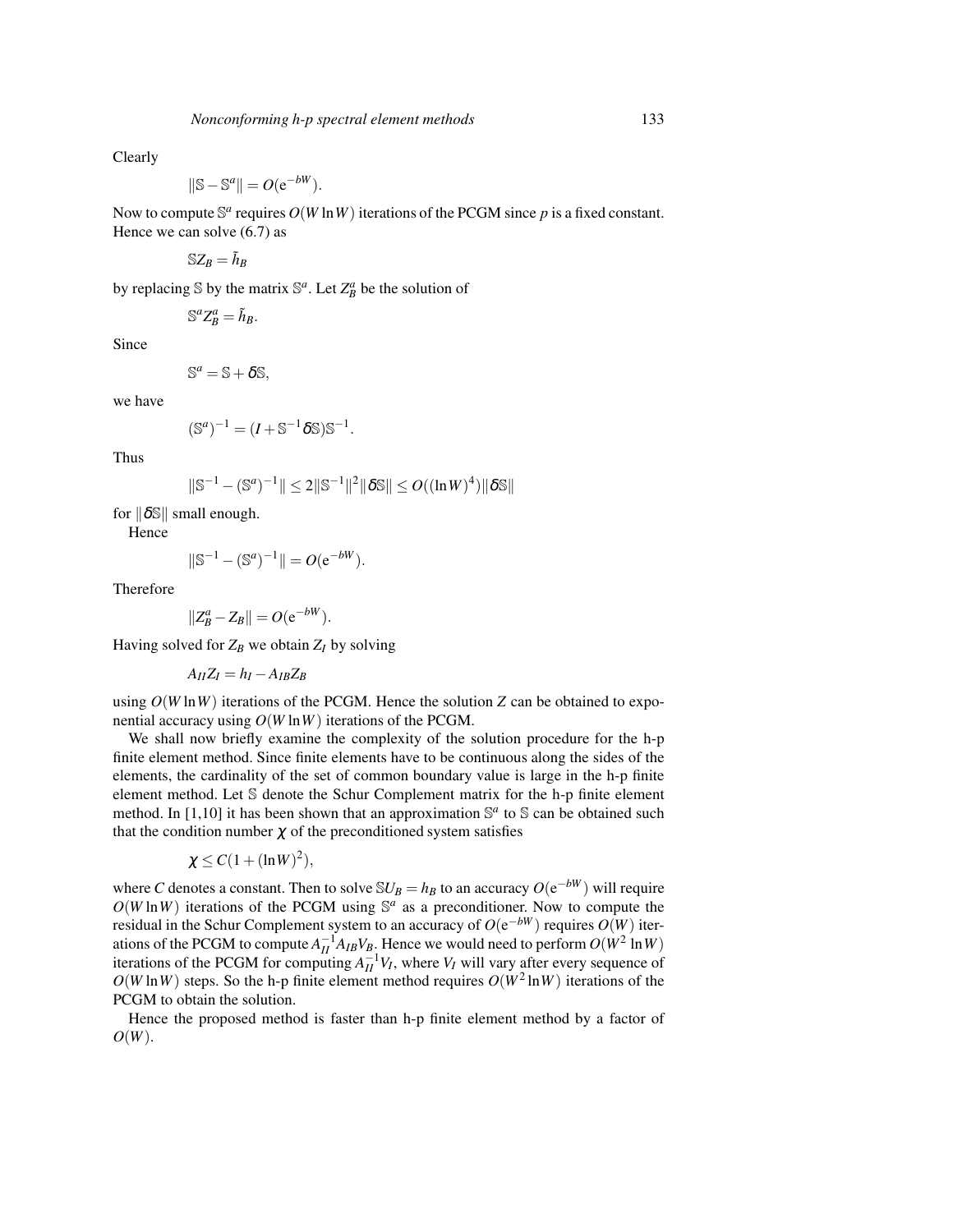## **7. Technical results**

Lemma 7.1. Let  $\{\{u_{i,j}^k(\nu_k,\phi_k)\}_{i,j,k},\{u_l^{p+1}(\xi,\eta)\}_l\}\in \Pi^{M,W}$ . Then there exists  $\{\{v_{i,j}^k(\tau_k,\eta_k)\}_{k\in I}$  $(v_k, \phi_k)\}_{i,j,k}, \{v_l^{p+1}(\xi, \eta)\}_l\}$  such that  $v_{i,1}^k = 0$  for all  $i, k, v_{i,j}^k \in H^2(\hat{\Omega}_{i,j}^k)$  for  $2 \le j \le M$ and all i and k,  $v_l^{p+1} \in H^2(S)$  for  $l = 1, 2, \ldots, L$  and  $w = u + v \in H^{2,2}_{\beta}$  $\beta^{2,2}(\Omega)$ . *Moreover the estimate*

$$
\sum_{k=1}^{p} \sum_{i=1}^{I_k} \sum_{j=2}^{M} (\rho \mu_k^{M+1-j})^{-2\lambda_k} ||v_{i,j}^k(v_k, \phi_k)||_{2, \hat{\Omega}_{i,j}^k}^2 + \sum_{l=1}^{L} ||v_l^{p+1}(\xi, \eta)||_{2,s}^2
$$
\n
$$
\leq C(\ln W)^2 \Biggl( \sum_{k=1}^{p} \sum_{\gamma_s \subseteq \Omega^k \cup B_p^k, \mu(\hat{\gamma}_s) < \infty} d(A_k, \gamma_s)^{-2\lambda_k} \Biggr)
$$
\n
$$
\times (||[u^k]||_{0,\hat{\gamma}_s}^2 + ||[(u_{v_k}^k)^a]||_{1/2,\hat{\gamma}_s}^2 + ||[(u_{\phi_k}^k)^a]||_{1/2,\hat{\gamma}_s}^2)
$$
\n
$$
+ \sum_{\gamma_s \subseteq \Omega^{p+1}} (||[u^{p+1}]||_{0,\gamma_s}^2 + ||[(u_{x_1}^{p+1})^a]||_{1/2,\gamma_s}^2 + ||[(u_{x_2}^{p+1})^a]||_{1/2,\gamma_s}^2) \Biggr)
$$
\n
$$
+ \varepsilon_w \Biggl( \sum_{k=1}^{p} \sum_{i=1}^{l_k} \sum_{j=2}^{M} (\rho \mu_k^{M+1-j})^{-2\lambda_k} ||u_{i,j}^k(v_k, \phi_k) - h_k||_{2,\Omega_{i,j}^k}^2 + \sum_{l=1}^{L} ||u_l^{p+1}(\xi, \eta)||_{2,s}^2 \Biggr)
$$
\n(7.1)

*holds. Here*  $\varepsilon_{\rm w}$  *is exponentially small in W.* 

We first make a correction  $\{\{r_{i,j}^k(v_k, \phi_k)\}_{i,j,k}, \{r_l^{p+1}(\xi, \eta)\}_l\}$  such that  $r_{i,1}^k = 0$  for all *i* and *k* and at the vertices  $\hat{Q}_l$  for  $l = 1, ..., 4$  of  $\hat{\Omega}_{i,j}^k$ ,

$$
(u_{i,j}^k + r_{i,j}^k)(\hat{Q}_l) = \bar{u}(\hat{Q}_l),
$$
  

$$
((u_{i,j}^k)_{v_k} + (r_{i,j}^k)_{v_k})(\hat{Q}_l) = \bar{u}_{v_k}(\hat{Q}_l),
$$
  

$$
((u_{i,j}^k)_{\phi_k} + (r_{i,j}^k)_{\phi_k})(\hat{Q}_l) = \bar{u}_{\phi_k}(\hat{Q}_l),
$$
 (7.2a)

provided  $Q_l$  is not a vertex of  $\Omega_{i,1}^k$  for all *i*,*k*. If  $Q_l$  is a vertex of  $\Omega_{i,1}^k$  choose  $r_{i,2}^k$  such that

$$
(u_{i,2}^k + r_{i,2}^k)(\hat{Q}_l) = u_{i,1}^k(\hat{Q}_l),
$$
  

$$
((u_{i,2}^k)_{v_k} + (r_{i,2}^k)_{v_k})(\hat{Q}_l) = (u_{i,1}^k)_{v_k}(\hat{Q}_l),
$$
  

$$
((u_{i,2}^k)_{\phi_k} + (r_{i,2}^k)_{\phi_k})(\hat{Q}_l) = (u_{i,1}^k)_{\phi_k}(\hat{Q}_l).
$$
 (7.2b)

Here  $\bar{s}(\hat{Q}_l)$  denotes the average of the values of *s* at  $\hat{Q}_l$  over all the elements which have  $\hat{Q}_l$  as a vertex.

We can find a polynomial  $r_{i,j}^k(v_k, \phi_k)$  on  $\hat{\Omega}_{i,j}^k$  such that  $r_{i,j}^k(\hat{Q}_l) = a_l, (r_{i,j}^k)_{v_k}(\hat{Q}_l) = a_l$  $b_l, (r_{i,j}^k)_{\phi_k}(\hat{Q}_l) = c_l$  for  $l = 1, ..., 4$ . Here the values  $a_l, b_l, c_l$  are defined by (7.2). Moreover  $r_{i,j}^k$  is a polynomial of degree less than or equal to four and the estimate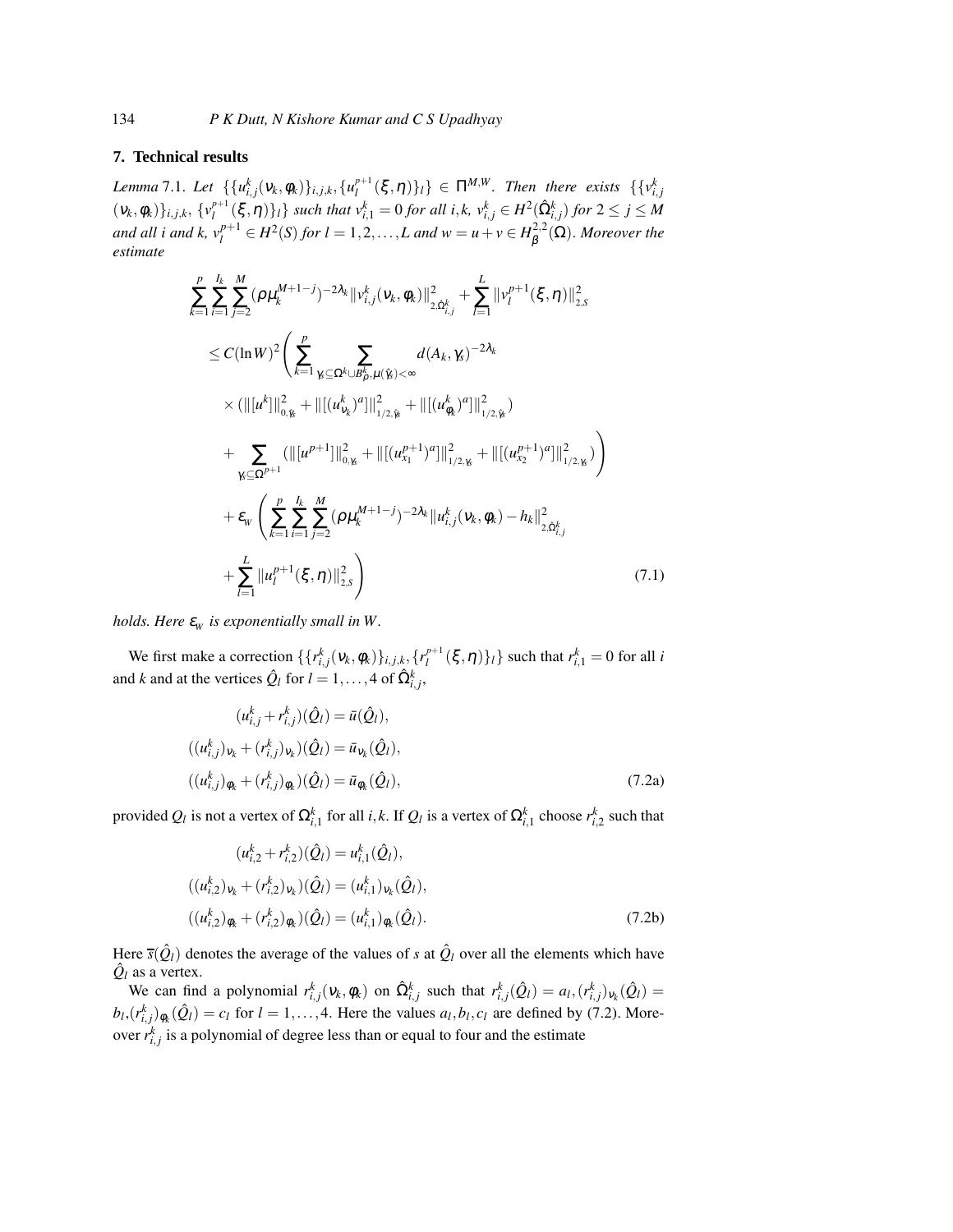*Nonconforming h-p spectral element methods* 135

$$
||r_{i,j}^k(v_k, \phi_k)||_{2, \hat{\Omega}_{i,j}^k}^2 \le C \left(\sum_{l=1}^4 |a_l|^2 + |b_l|^2 + |c_l|^2\right)
$$
\n(7.3)

holds for  $j \ge 2$  and all *i* and *k*. Next consider  $\Omega_l^{p+1} \in \Omega^{p+1}$ . Now

$$
(u_l^{p+1})_{x_1} = (u_l^{p+1})_{\xi} \xi_{x_1} + (u_l^{p+1})_{\eta} \eta_{x_1}, \text{ and}
$$
  

$$
(u_l^{p+1})_{x_2} = (u_l^{p+1})_{\xi} \xi_{x_2} + (u_l^{p+1})_{\eta} \eta_{x_2}.
$$

Let  $\hat{\xi}_{x_1}, \hat{\xi}_{x_2}, \hat{\eta}_{x_1}$  and  $\hat{\eta}_{x_2}$  denote the polynomials of degree *W* in  $\xi$  and  $\eta$  separately which are the approximations to  $\xi_{x_1}, \xi_{x_2}, \eta_{x_1}$  and  $\eta_{x_2}$  in the space of polynomial of degree *W* as defined in Theorem 4.46 of [12].

Let  $P_j$ ,  $j = 1, ..., 4$  denote the vertices of S. Then  $\hat{\xi}_{x_i}(P_j) = \xi_{x_i}(P_j)$  and  $\hat{\eta}_{x_i}(P_j) = \eta_{x_i}(P_j)$ for  $i = 1, 2$  and  $j = 1, ..., 4$ . Now

$$
(u_l^{p+1})_{x_1}^a = (u_l^{p+1})_{\xi} \hat{\xi}_{x_1} + (u_l^{p+1})_{\eta} \hat{\eta}_{x_1}, \text{ and}
$$
  

$$
(u_l^{p+1})_{x_2}^a = (u_l^{p+1})_{\xi} \hat{\xi}_{x_2} + (u_l^{p+1})_{\eta} \hat{\eta}_{x_2}.
$$

Hence  $(u_1^{p+1})$  $\binom{p+1}{l}$ <sup>*a*</sup><sub>*x*</sub></sub> $(P_j) = (u_l^{p+1})$  $j^{p+1}_{l}$ <sub> $(x_i(P_j))$ , for  $i = 1, 2$  and  $j = 1, \ldots, 4$ . Therefore we can find a</sub> polynomial  $r_l^{p+1}$  $\int_l^{p+1} (\xi, \eta) \text{ on } S = (M_l^{p+1})$  $\binom{p+1}{l}$ <sup>-1</sup> $(\Omega_l^{p+1})$  $\binom{p+1}{l}$  such that for  $j = 1, \ldots, 4$ ,

$$
(u_l^{p+1} + r_l^{p+1})(P_j) = \bar{u}(P_j),
$$
  
\n
$$
((u_l^{p+1})_{x_1} + (r_l^{p+1})_{x_1})(P_j) = \bar{u}_{x_1}(P_j),
$$
 and  
\n
$$
((u_l^{p+1})_{x_2} + (r_l^{p+1})_{x_2})(P_j) = \bar{u}_{x_2}(P_j).
$$

Now let  $q(y)$  be a polynomial of degree *W* defined on  $I = (-1,1)$ . Then by Theorem 4.79 of [12]

$$
||q||_{L^{\infty}(I)}^{2} \leq C(\ln W) ||q||_{1/2,I}^{2}.
$$
\n(7.4)

Here  $C$  is a constant. Hence using  $(7.3)$  and  $(7.4)$  we obtain

$$
\sum_{k=1}^{p} \sum_{i=1}^{l_k} \sum_{j=2}^{M} (\rho \mu_k^{M+1-j})^{-2\lambda_k} ||r_{i,j}^k(\mathbf{v}_k, \phi_k)||_{2, \Omega_{i,j}^k}^2 + \sum_{l=1}^{L} ||r_l^{p+1}(\xi, \eta)||_{2,s}^2
$$
  

$$
\leq K(\ln W) \left( \sum_{k=1}^{p} \sum_{\gamma_s \subseteq \Omega^k \cup B_p^k, \mu(\hat{\gamma}_s) < \infty} d(A_k, \gamma_s)^{-2\lambda_k} \times (||[u^k]||_{0,\gamma_k}^2 + ||[(u_{\mathbf{v}_k}^k)^{\alpha}]||_{1/2,\hat{\gamma}_k}^2 + ||[(u_{\phi_k}^k)^{\alpha}]||_{1/2,\hat{\gamma}_k}^2) + \sum_{\gamma_s \subseteq \Omega^{p+1}} (||[u^{p+1}]||_{0,\gamma_s}^2 + ||[(u_{\chi_1}^{p+1})^{\alpha}]||_{1/2,\gamma_s}^2 + ||[(u_{\chi_2}^{p+1})^{\alpha}]||_{1/2,\gamma_s}^2) \right)
$$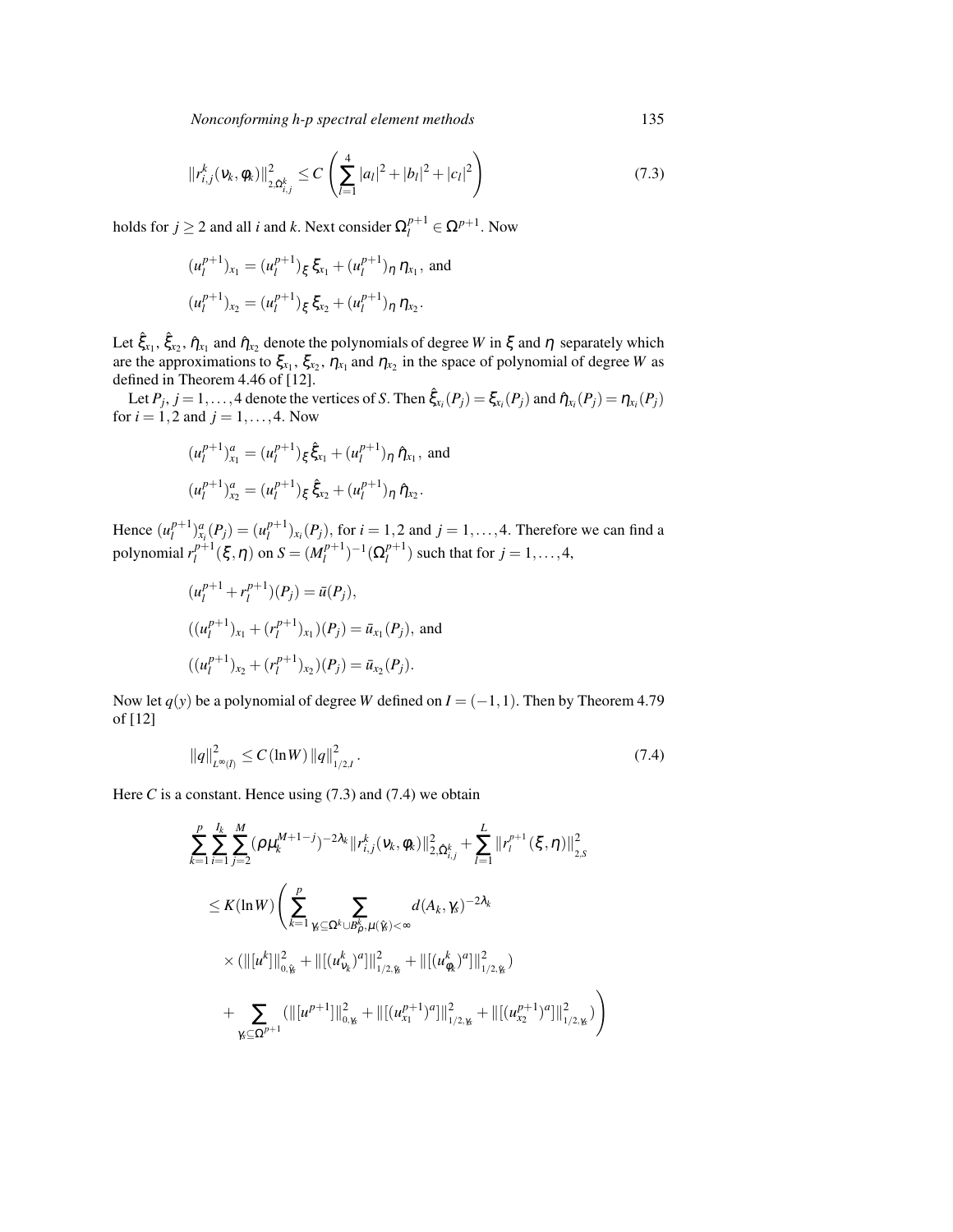136 *P K Dutt, N Kishore Kumar and C S Upadhyay*

+ 
$$
\varepsilon_{w} \left( \sum_{k=1}^{p} \sum_{i=1}^{I_{k}} \sum_{j=2}^{M} (\rho \mu_{k}^{M+1-j})^{-2\lambda_{k}} ||u_{i,j}^{k}(v_{k}, \phi_{k}) - h_{k}||_{2, \hat{\Omega}_{i,j}^{k}}^{2} + \sum_{l=1}^{L} ||u_{l}^{p+1}(\xi, \eta)||_{2, S}^{2} \right).
$$
 (7.5)

Let

$$
y_{i,j}^k(v_k, \phi_k) = u_{i,j}^k(v_k, \phi_k) + r_{i,j}^k(v_k, \phi_k)
$$
 and  

$$
y_l^{p+1}(\xi, \eta) = u_l^{p+1}(\xi, \eta) + r_l^{p+1}(\xi, \eta).
$$

Now we define a correction  $\{\{s_{i,j}^k(\mathsf{v}_k, \phi_k)\}_{i,j,k}, \{s_i^{p+1}(\xi, \eta)\}_l\}$  such that  $s_{i,1}^k = 0$  for all *i* and *k*,  $s_{i,j}^k \in H^2(\hat{\Omega}_{i,j}^k)$  for  $2 \le j \le M$  and all *i* and *k*,  $s_l^{p+1} \in H^2(S)$  for  $l = 1, ..., L$  and  $w = y + s \in H_a^{2,2}$  $\int_{\beta}^{2,\infty}(\Omega).$ 

Consider  $\hat{\Omega}_{i,j}^k$  with  $2 \leq j < M$ . Let

$$
F_1(\phi_k) = -\frac{1}{2} (y_{i,j}^k - y_{i,j+1}^k)|_{\hat{\gamma}_1},
$$
  
\n
$$
G_1(\phi_k) = -\frac{1}{2} (y_{i,j}^k - y_{i,j+1}^k)_{\nu_k}|_{\hat{\gamma}_1},
$$
 and  
\n
$$
H_1(\phi_k) = -\frac{1}{2} (y_{i,j}^k - y_{i,j+1}^k)_{\phi_k}|_{\hat{\gamma}_1}.
$$
\n(7.6)

In the same way we define  $F_l$ ,  $G_l$  and  $H_l$  for  $l = 1, ..., 4$ . If  $\gamma_l \subseteq \partial \Omega$  for some  $l$ ,  $F_l$ ,  $G_l$  and *H*<sub>*l*</sub> are defined to be identically zero on  $\hat{\gamma}$ . Now  $F_l$ ,  $G_l$  and  $H_l$  are polynomials of degree *W* that vanish at the end points  $\hat{Q}_l$  and  $\hat{Q}_{l+1}$  of  $\hat{\gamma}_l$ . If  $\gamma_3 \subseteq \partial \Omega_{i,1}^k \cap \partial \Omega_{i,2}^k$  for some *i*, *k* then the factor of  $\frac{1}{2}$  will be missing in the definition of  $F_3(\phi_k)$ ,  $G_3(\phi_k)$  and  $H_3(\phi_k)$ . We wish to define  $s_{i,j}^k(v_k, \phi_k)$  on  $\hat{\Omega}_{i,j}^k$  such that  $s_{i,j}^k\big|_{\hat{\gamma}_l} = F_l$ ,  $(s_{i,j}^k)_{v_k}\big|_{\hat{\gamma}_l} = G_l$  and  $(s_{i,j}^k)_{\phi_k}\big|_{\hat{\gamma}_l} = H_l$  for  $l = 1, \ldots, 4.$ 

We now cite Theorem 1.5.2.4 of [8]. The mapping  $u \to \{\{f_k\}_{k=0}^{m-1}, \{g_k\}_{k=0}^{m-1}\}$  defined by  $f_k = D_{\xi}^k u|_{\xi=0}, g_l = D_{\eta}^l u|_{\eta=0}$  for  $u \in D(\overline{\mathbb{R}_+ \times \mathbb{R}_+})$  has a unique continuous extension as

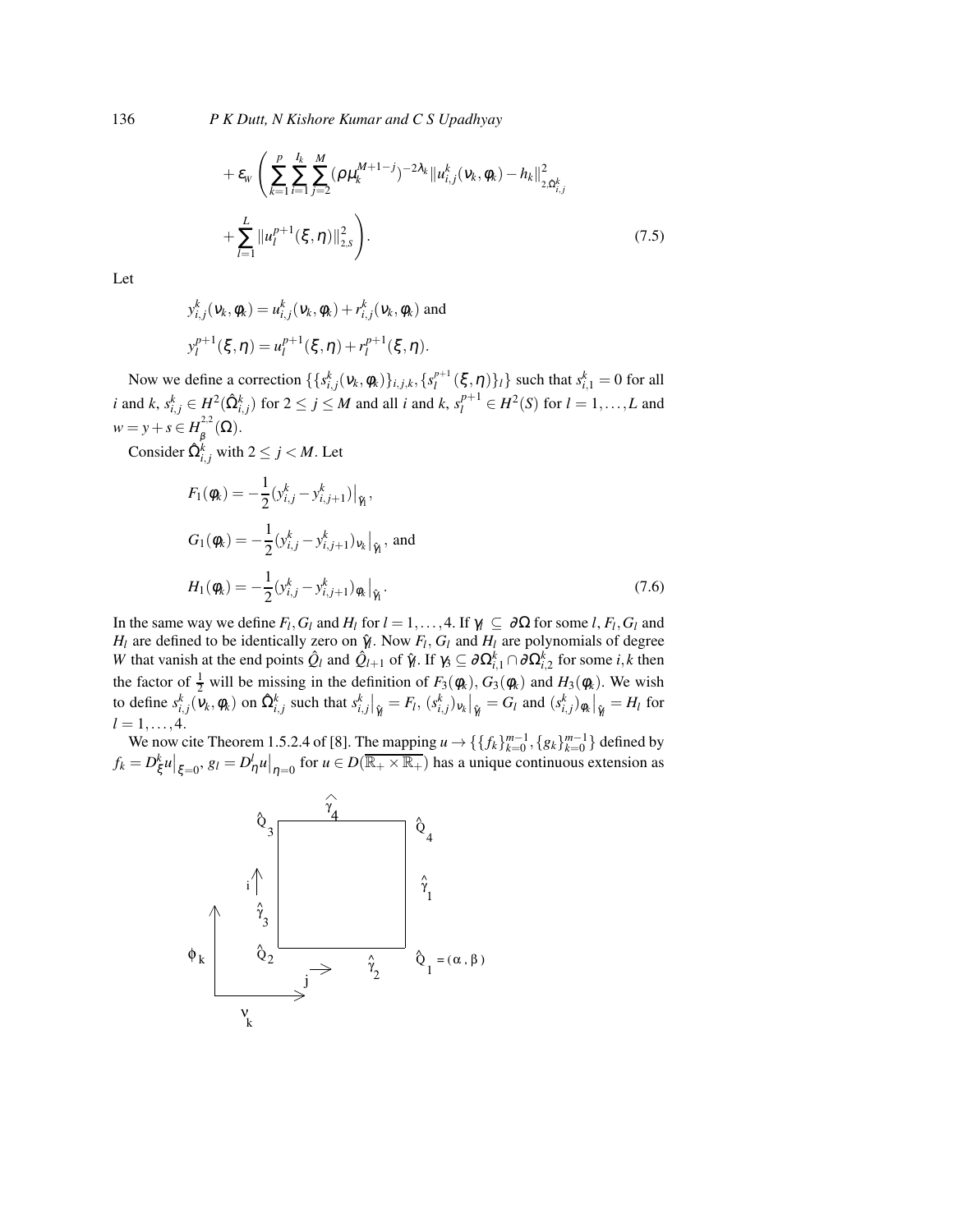an operator from  $W_p^m(\overline{\mathbb{R}_+ \times \mathbb{R}_+})$  onto the subspace of

$$
T = \prod_{k=0}^{m-1} W^{m-k-1/p}(\mathbb{R}_+) \times \prod_{l=0}^{m-1} W^{m-l-1/p}(\mathbb{R}_+)
$$

defined by

(a)  $D_{\eta}^{l} f_{k}(0) = D_{\xi}^{k} g_{l}(0), l + k < m - 2/p$  for all  $p \neq 2$ , and (b)  $\int_0^{\delta} |D_{\eta}^l f_k(t) - D_{\xi}^k g_l(t)|^2 dt/t < \infty, l+k=m-1$  for  $p=2$ .

Hence using a partition of unity argument it is enough to show that

(i)  $\int_0^{\delta} |D_{\phi_k} F_1(t+\beta) - H_2(\alpha - t)|^2 dt/t$ , and (ii)  $\int_0^{\delta} |G_1(t+\beta) - D_{v_k}F_2(\alpha - t)|^2 dt/t$ , are finite.

Conditions (i) and (ii) follow by applying the above theorem to a neighbourhood of the vertex  $\hat{Q}_1 = (\alpha, \beta)$  of  $\hat{\Omega}_{i,j}^k$ .

Now

$$
\int_0^\delta |D_{\phi_k} F_1(t+\beta) - H_2(\alpha - t)|^2 dt/t
$$
  
\$\leq 2 \int\_0^\delta |D\_{\phi\_k} F\_1(t+\beta)|^2 dt/t + 2 \int\_0^\delta |H\_2(\alpha - t)|^2 dt/t.\$

.

Moreover from Theorem 4.82 in [12] we have that if  $q(y)$  is a polynomial of degree *W* on  $I = (-1, 1)$  such that  $q(-1) = q(1) = 0$ , then

$$
\int_{-1}^{1} \frac{q^2(y)}{1 - y^2} dy \le C \ln W ||q||_{L^{\infty}(I)}^2.
$$

Now by (7.4),

$$
||q||_{L^{\infty}(I)}^2 \leq K \ln W ||q||_{H^{1/2}(I)}^2
$$

Hence we conclude that

(i) 
$$
\int_0^{\delta} |D_{\phi_k} F_1(t+\beta) - H_2(\alpha - t)|^2 dt / t \leq C(\ln W)^2 (\|D_{\phi_k} F_1\|_{1/2, \hat{\gamma}_1}^2 + \|H_2\|_{1/2, \hat{\gamma}_1}^2).
$$
\n(7.7)

A similar result holds for (ii).

Hence we can define  $\{\{s_{i,j}^k(v_k, \phi_k)\}_{i,j,k}, \{s_l^{p+1}(\xi, \eta)\}_l\}$  such that  $s_{i,1}^k = 0$  for all *i* and *k*,  $s_{i,j}^k \in H^2(\hat{\Omega}_{i,j}^k)$  for  $j \ge 2$ ,  $s_l^{p+1} \in H^2(S)$  and  $w = y + s \in H^{2,2}_\beta$  $\int_{\beta}^{2,2}(\Omega).$ Let  $v_{i,j}^k(v_k, \phi_k) = r_{i,j}^k(v_k, \phi_k) + s_{i,j}^k(v_k, \phi_k)$  and  $v_l^{p+1}$  $l_l^{p+1}(\xi, \eta) = r_l^{p+1}$  $\int_l^{p+1} (\xi, \eta) + s_l^{p+1}$  $_l^{p+1}(\xi,\eta)$ .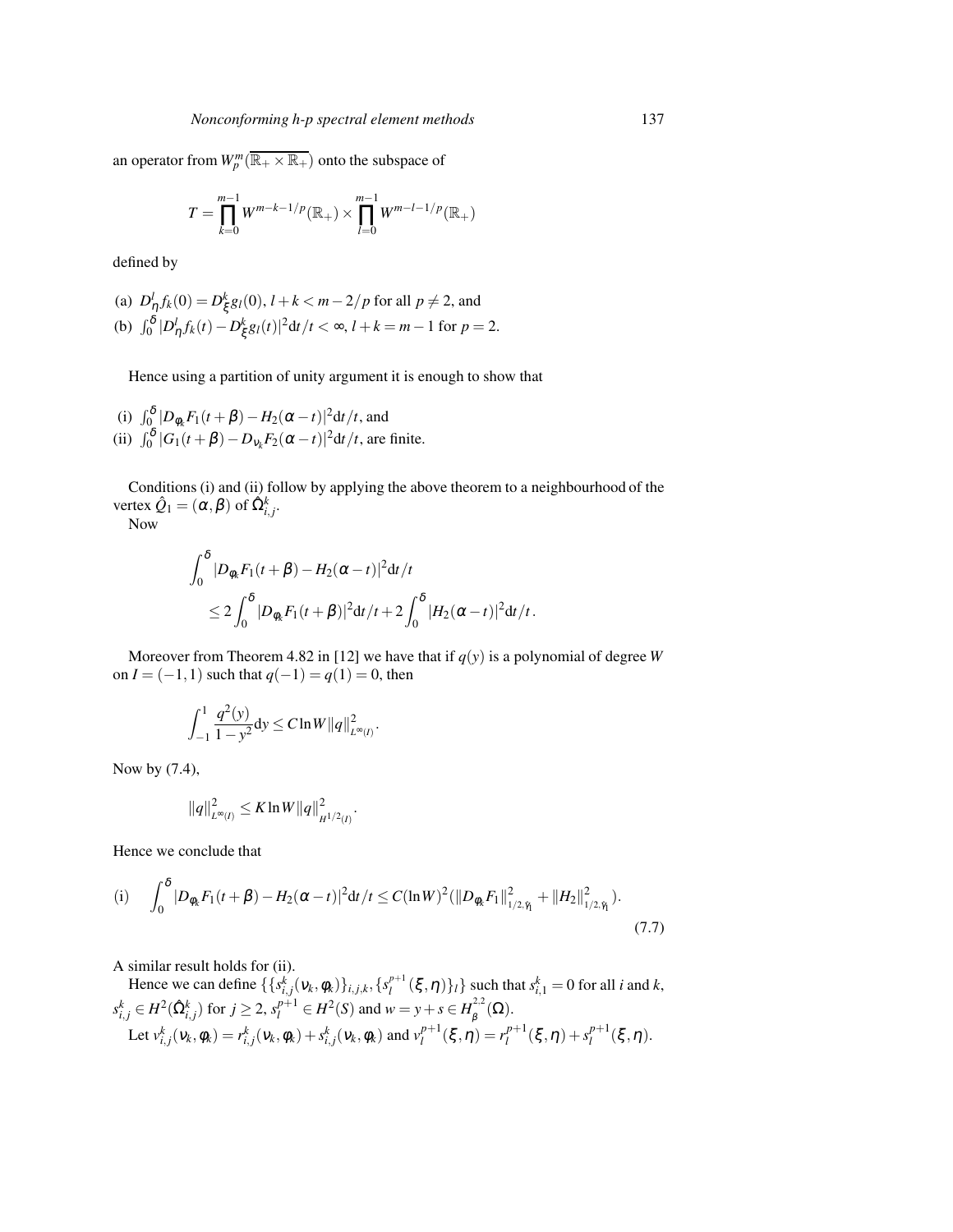Now from (7.7) we conclude that there is a constant *K* such that

$$
\sum_{k=1}^{p} \sum_{i=1}^{l_k} \sum_{j=2}^{M} (\rho \mu_k^{M+1-j})^{-2\lambda_k} ||s_{i,j}^k(v_k, \phi_k)||_{2, \hat{\Omega}_{i,j}^k}^2 + \sum_{l=1}^{L} ||s_l^{p+1}(\xi, \eta)||_{2,s}^2
$$
\n
$$
\leq K(\ln W)^2 \left( \sum_{k=1}^{p} \sum_{\gamma_s \subseteq \Omega^k \cup B_p^k, \mu(\hat{\gamma}_s) < \infty} d(A_k, \gamma_s)^{-2\lambda_k} \times (||[u^k]||_{0, \hat{\gamma}_s}^2 + ||[(u^k_{v_k})^a]||_{1/2, \hat{\gamma}_s}^2 + ||[(u^k_{\phi_k})^a]||_{1/2, \hat{\gamma}_s}^2) \right)
$$
\n
$$
+ \sum_{\gamma_s \subseteq \Omega^{p+1}} (||[u^{p+1}]||_{0, \gamma_s}^2 + ||[(u^{p+1}_{x_1})^a]||_{1/2, \gamma_s}^2 + ||[(u^{p+1}_{x_2})^a]||_{1/2, \gamma_s}^2) \right)
$$
\n
$$
+ \varepsilon_w \left( \sum_{k=1}^{p} \sum_{i=1}^{l_k} \sum_{j=2}^{M} (\rho \mu_k^{M+1-j})^{-2\lambda_k} ||u_{i,j}^k(v_k, \phi_k) - h_k||_{2, \hat{\Omega}_{i,j}^k}^2 + \sum_{l=1}^{L} ||u_l^{p+1}(\xi, \eta)||_{2,s}^2 \right).
$$
\n(7.8)

Combining (7.5) and (7.8) gives the estimate (7.1).

We now prove the last result of this section.

*Lemma* 7.2. *Let*  $w = u + v \in H^{2,2}_a$  $\beta_{\beta}^{2,2}(\Omega)$ *. Here*  $\{\{u_{i,j}^{k}(v_{k},\phi_{k})\}_{i,j,k},\{u_{l}^{p+1}(\xi,\eta)\}_{l}\}\in\Pi^{M,W}$  and  $\{\{v_{i,j}^k(v_k,\phi_k)\}_{i,j,k}, \{v_l^{p+1}(\xi,\eta)\}_l\}$  is as defined in Lemma 7.1. Then the estimate

$$
\label{eq:3.13} \begin{split} &\|w\|_{H_{\beta}^{\frac{3}{2},\frac{3}{2}}(\Gamma^{[0]})}^{2}+\left\|\left(\frac{\partial w}{\partial N}\right)_{A}\right\|_{H_{\beta}^{\frac{1}{2},\frac{1}{2}}(\Gamma^{[1]})}^{2}\\ &\leq C\left(\ln W\right)^{2}\left(\sum_{k:~\partial\Omega^{k}\cap\Gamma^{[0]}\neq\emptyset}\left|h_{k}\right|^{2}+\sum_{l\in\mathcal{D}}\sum_{k=l-1}^{l}\sum_{\gamma_{s}\subseteq\partial\Omega^{k}\cap\Gamma_{l},\mu(\hat{\gamma}_{s})<\infty}\right.\\ &\left.\times d\left(A_{k},\gamma_{s}\right)^{-2\lambda_{k}}(\|u^{k}-h_{k}\|_{0,\hat{\gamma}_{s}}^{2}+\|u_{\gamma_{k}}^{k}\|_{1/2,\hat{\gamma}_{s}}^{2})\right.\\ &\left.+\sum_{l\in\mathcal{N}}\sum_{k=l-1}^{l}\sum_{\gamma_{s}\subseteq\partial\Omega^{k}\cap\Gamma_{l},\mu(\hat{\gamma}_{s})<\infty}d\left(A_{k},\gamma_{s}\right)^{-2\lambda_{k}}\left\|\left(\frac{\partial u^{k}}{\partial n}\right)_{\tilde{A}^{k}}^{a}\right\|_{1/2,\hat{\gamma}_{s}}^{2}\\ &+\sum_{l\in\mathcal{D}}\sum_{\gamma_{s}\subseteq\partial\Omega^{p+1}\cap\Gamma_{l}}\left(\|u^{p+1}\|_{0,\gamma_{s}}^{2}+\left\|\left(\frac{\partial u^{p+1}}{\partial T}\right)^{a}\right\|_{1/2,\gamma_{s}}^{2}\right)\\ &+\sum_{l\in\mathcal{N}}\sum_{\gamma_{s}\subseteq\partial\Omega^{p+1}\cap\Gamma_{l}}\left\|\left(\frac{\partial u^{p+1}}{\partial N}\right)_{A}^{a}\right\|_{1/2,\gamma_{s}}^{2}+\sum_{k=1}^{p}\sum_{\gamma_{s}\subseteq\Omega^{k}\cup B_{p}^{k},\mu(\hat{\gamma}_{s})<\infty}\right.\\ \end{split}
$$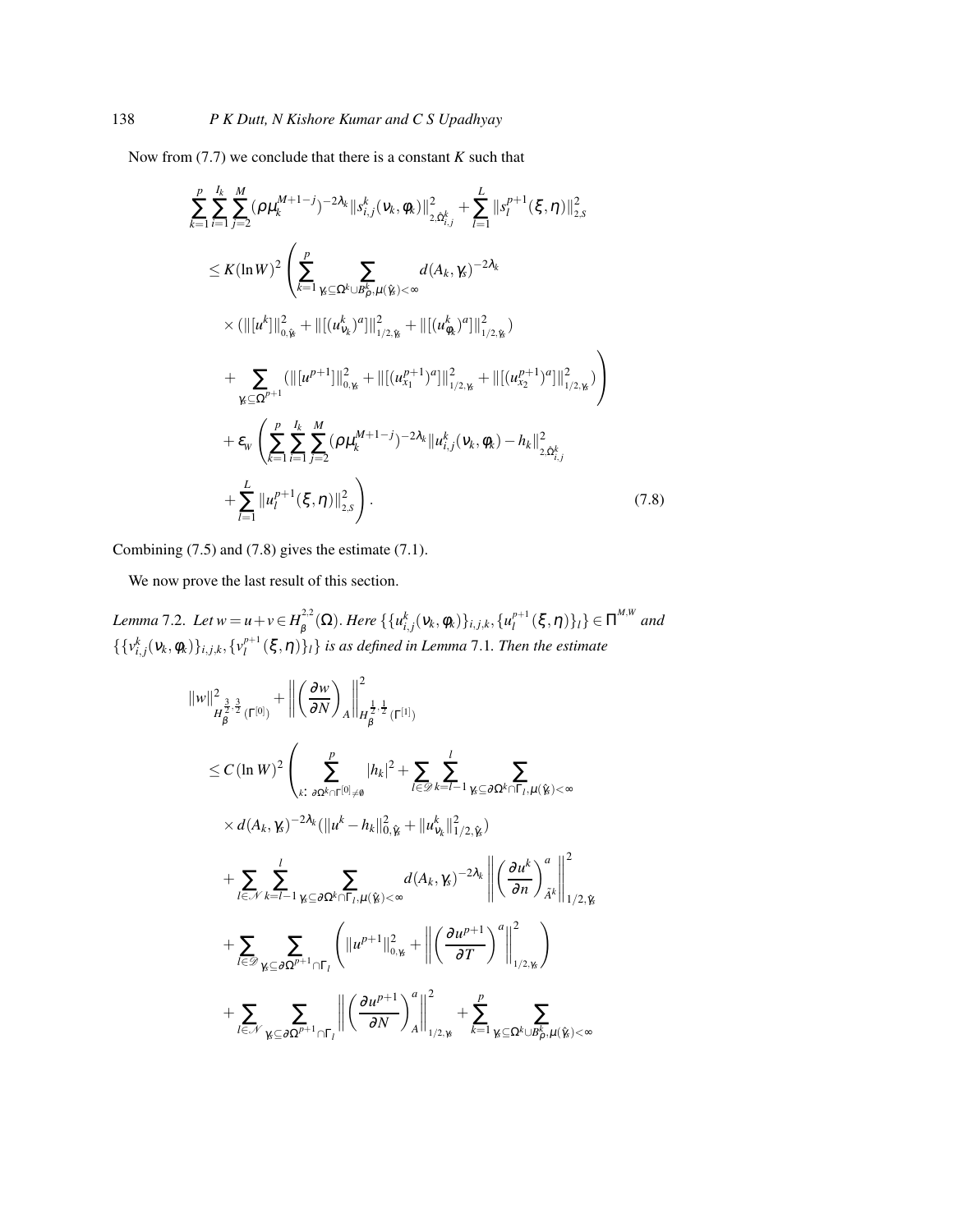*Nonconforming h-p spectral element methods* 139

$$
\times d(A_k, \gamma_s)^{-2\lambda_k} (\| [u^k] \|_{0, \hat{\gamma}_s}^2 + \| [ (u^k_{\nu_k})^a ] \|_{1/2, \hat{\gamma}_s}^2 + \| [ (u^k_{\phi_k})^a ] \|_{1/2, \hat{\gamma}_s}^2)
$$
  
+ 
$$
\sum_{\gamma_s \subseteq \Omega^{p+1}} ( \| [u^{p+1}] \|_{0, \gamma_s}^2 + \| [ (u^{p+1}_{\chi_1})^a ] \|_{1/2, \gamma_s}^2 + \| [ (u^{p+1}_{\chi_2})^a ] \|_{1/2, \gamma_s}^2 )
$$
  
+ 
$$
\varepsilon_w \left( \sum_{k=1}^p |h_k|^2 + \sum_{k=1}^p \sum_{i=1}^k \sum_{j=2}^M (\rho \mu_k^{M+1-j})^{-2\lambda_k} \| u_{i,j}^k (v_k, \phi_k) - h_k \|_{2, \hat{\Omega}_{i,j}^k}^2 + \sum_{l=1}^L \| u_l^{p+1}(\xi, \eta) \|_{2, \hat{S}}^2 \right)
$$
(7.9)

*holds. Here*  $\epsilon_{\text{w}}$  *is exponentially small in W. Now* 

$$
||w||_{H^{\frac{3}{2},\frac{3}{2}}_{\beta}(\Gamma^{[0]})} = \inf_{q|_{\Gamma^{[0]}}=w} {||q||_{H^{\frac{2,2}{2}}_{\beta}(\Omega)}}.
$$

Let  $\theta_k \in C^2(\mathbb{R})$  such that  $\theta_k = 1$  for  $r_k \le \rho \mu_k$  and  $\theta_k = 0$  for  $r_k \ge \rho$ . Let  $q_k = q \theta_k$  and  $q_0 = 1 - \sum_{k=1}^{p}$  $_{k=1}^{p} q_k$ . Let  $\theta_0 = 1 - \sum_{k=1}^{p} q_k$ *k*=1 θ*k* . Define Ω *k*  $\sum_{\rho\mu_k}^{\infty} = \{x: d(A_k, x) < \rho\mu_k\}$  for  $k = 1, ..., p$ and let  $\tilde{\Omega}^{p+1} = \Omega \setminus \bigcup_{k=1}^p \bar{\Omega}_{\rho\mu_k}^k$ . Then it can be concluded that

$$
\|w\|_{H_{\beta}^{\frac{3}{2},\frac{3}{2}}(\Gamma^{[0]})}^{2} \leq C \left( \sum_{k: \ \partial \Omega^{k} \cap \Gamma^{[0]} \neq \emptyset} \inf_{q_{k}|_{\partial \Omega^{k} \cap \Gamma^{[0]}} = w\theta_{k}} \{ \|q_{k}\|_{H_{\beta}^{2,2}(\Omega^{k})}^{2} \} + \inf_{q_{0}|_{\partial \tilde{\Omega}^{p+1} \cap \Gamma^{[0]}} = w\theta_{0}} \{ \|q_{0}\|_{H^{2}(\tilde{\Omega}^{p+1})}^{2} \} \right).
$$
\n(7.10)

Now using (3.9) we have

$$
||q_k||^2_{H^{2,2}_{\beta}(\Omega^k)} \leq C(|h_k|^2 + ||(q_k(v_k, \phi_k) - h_k)e^{-2(1-\beta_k)v_k}||^2_{2,\hat{\Omega}^k}).
$$
\n(7.11)

Let us choose the cut-off function  $\theta_k$  to be a piecewise polynomial such that

$$
\theta_k(\nu_k) = 1 \quad \text{for } \nu_k \le \ln(\rho \mu_k),
$$
  
\n
$$
\theta_k(\ln(\rho \mu_k)) = 1, \theta_k^{(1)}(\ln(\rho \mu_k)) = 0, \theta_k^{(2)}(\ln(\rho \mu_k)) = 0,
$$
  
\n
$$
\theta_k(\ln \rho) = 0, \theta_k^{(1)}(\ln \rho) = 0, \theta_k^{(2)}(\ln \rho) = 0, \text{ and}
$$
  
\n
$$
\theta_k(\nu_k) = 0 \quad \text{for } \nu_k \ge \ln \rho.
$$

Here  $\theta_k^{(l)}$  $\theta_k^{(t)}$  denotes the *l*th derivative of  $\theta_k$  with respect to  $v_k$ . Then  $\theta_k$  is a polynomial of degree five in  $v_k$  for  $\ln(\rho \mu_k) \le v_k \le \ln \rho$ . Now using (7.10) and (7.11) we have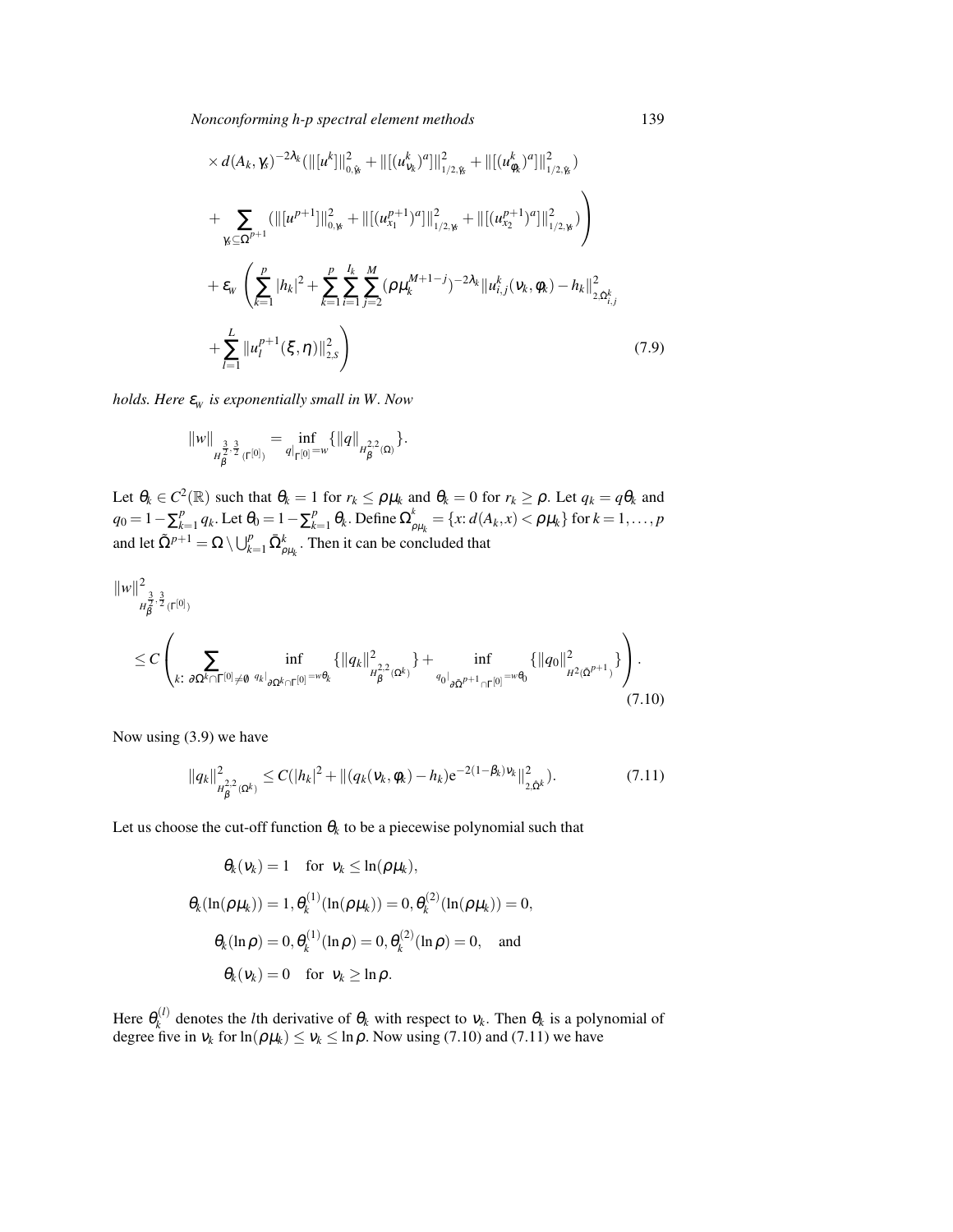$$
\sum_{k:\ \partial\Omega^{k}\cap\Gamma^{[0]}\neq\emptyset}\inf_{q_{k}|_{\partial\Omega^{k}\cap\Gamma^{[0]}}=\nu\theta_{k}}\{\|q_{k}\|_{H_{\beta}^{2,2}(\Omega^{k})}^{2}\}\n\n\leq C\left(\left(\sum_{k:\ \partial\Omega^{k}\cap\Gamma^{[0]}}|h_{k}|^{2}+\sum_{k:\ \Gamma_{k}\cap\Gamma^{[0]}\neq\emptyset}\|(q_{k}(v_{k},\psi_{l}^{k})-h_{k})e^{-2(1-\beta_{k})v_{k}}\|_{3/2,(-\infty,ln\rho)}^{2}\right)\n\n+\sum_{k:\ \Gamma_{k+1}\cap\Gamma^{[0]}\neq\emptyset}\|(q_{k}(v_{k},\psi_{u}^{k})-h_{k})e^{-2(1-\beta_{k})v_{k}}\|_{3/2,(-\infty,ln\rho)}^{2}\right).
$$

Let  $\eta_j^k = \ln \rho + (M+1-j) \ln \mu_k$  and  $I_j^k = (\eta_{j-1}^k, \eta_j^k)$ . Then

$$
\| (q_k(v_k, \psi_u^k) - h_k) e^{-2(1-\beta_k)v_k} \|_{3/2, (-\infty, ln\rho)}^2
$$
  
\n
$$
\leq C \left\{ \sum_{j=2}^{M+1} \| (q_k(v_k, \psi_u^k) - h_k) e^{-2(1-\beta_k)v_k} \|_{0, (\eta_{j-1}^k, \eta_j^k)}^2 + \sum_{j=2}^{M+1} \| ((q_k(v_k, \psi_u^k) - h_k) e^{-2(1-\beta_k)v_k})_{v_k} \|_{1/2, (\eta_{j-1}^k, \eta_j^k)}^2 + \sum_{j=2}^{M+1} \int_0^\delta \left| \frac{d}{ds} ((q_k(s, \psi_u^k) - h_k) e^{-(1-\beta_k)s}) (\eta_j^k + \sigma) - \frac{d}{ds} ((q_k(s, \psi_u^k) - h_k) e^{-(1-\beta_k)s}) (\eta_j^k - \sigma) \right|^2 \frac{d}{\sigma} \right\}.
$$
\n(7.12)

Here  $\delta > 0$ . Now

$$
\int_0^{\delta} \left| \frac{d}{ds} \left( (q_k(s, \psi_u^k) - h_k) e^{-(1-\beta_k)s} \right) (\eta_j^k + \sigma) \right|
$$
  
\n
$$
- \frac{d}{ds} \left( (q_k(s, \psi_u^k) - h_k) e^{-(1-\beta_k)s} \right) (\eta_j^k - \sigma) \left| \frac{d\sigma}{\sigma} \right|
$$
  
\n
$$
\leq K \left( \sum_{l=0}^1 \int_0^{\delta} \left| \frac{d^l}{ds^l} (q_k - h_k) (\eta_j^k + \sigma, \psi_u^k) \right|
$$
  
\n
$$
- \frac{d^l}{ds^l} (q_k - h_k) (\eta_j^k - \sigma, \psi_u^k) \left| \frac{d}{ds^l} e^{-2(1-\beta_k)(\eta_j^k + \sigma)} \frac{d\sigma}{\sigma} \right|
$$
  
\n
$$
+ \sum_{l=0}^1 \int_0^{\delta} \left| \frac{d^l}{ds^l} (q_k - h_k) (\eta_j^k - \sigma, \psi_u^k) \right|^2
$$
  
\n
$$
\times (e^{-2(1-\beta_k)(\eta_j^k + \sigma)} - e^{-2(1-\beta_k)(\eta_j^k - \sigma)}) \frac{d\sigma}{\sigma} \right).
$$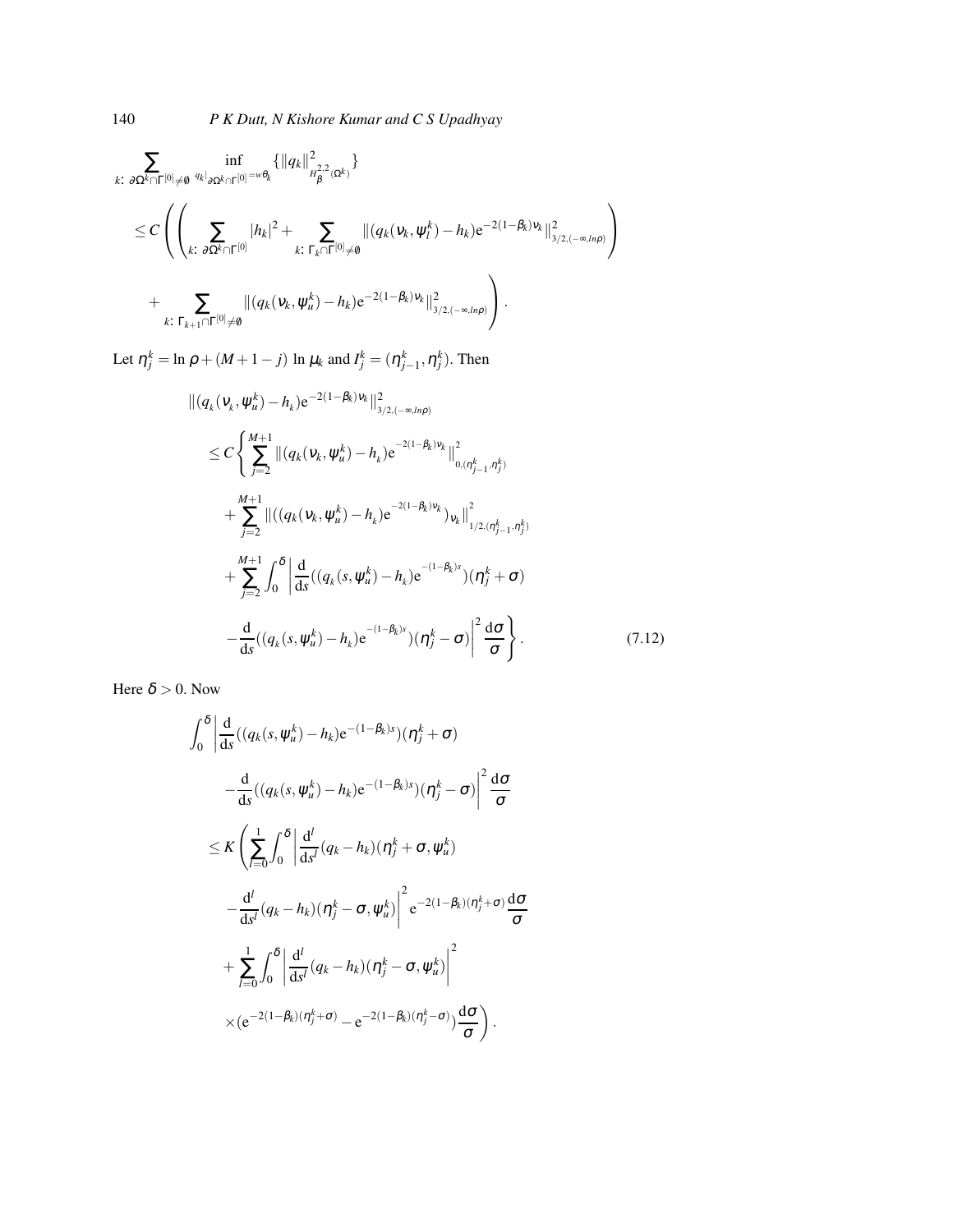Hence

$$
\| (q_k(\mathbf{v}_k, \psi_u^k) - h_k) e^{-2(1-\beta_k)\mathbf{v}_k} \|_{3/2, (-\infty, \ln \rho)}^2
$$
  
\n
$$
\leq C \left( \sum_{\gamma_s \subseteq \Gamma^{[0]} \cap \Gamma_{k+1}, \mu(\hat{\gamma}_s) < \infty} d(A_k, \gamma_s)^{-2\lambda_k} \right)
$$
  
\n
$$
\times \left( \| (q_k - h_k) \|_{0, \hat{\gamma}_s}^2 + \left\| \frac{dq_k}{d\mathbf{v}_k} \right\|_{1/2, \hat{\gamma}_s}^2 + \ln W \| (q_k - h_k) \|_{1, \infty, \hat{\gamma}_s}^2 \right) \right). \tag{7.13}
$$

This follows from Theorem 4.82 in [12] which states that if  $p(y)$  is a polynomial of degree *N* in *y* such that  $p(1) = p(-1) = 0$ , then

$$
\int_{-1}^1 \frac{p^2(y)}{1 - y^2} dy \le C \ln N ||p||_{L^{\infty}(\bar{I})}^2.
$$

Now  $q_k(v_k, \psi_u^k) - h_k = \theta_k w(v_k, \psi_u^k) - h_k = \theta_k(w(v_k, \psi_u^k) - h_k) + (\theta_k - 1)h_k$ .

Moreover  $w = r + s + u$ , as has been defined in Lemma 7.1. Here  $w(v_k, \psi_u^k)$  is a polynomial of degree *W*,  $s(v_k, \psi_u^k) = 0$  and  $r(v_k, \psi_u^k)$  is a polynomial degree four.

Hence using  $(7.4)$  and  $(7.13)$  we conclude that

$$
\begin{split} \|(q_k(\mathbf{v}_k, \boldsymbol{\psi}_u^k) - h_k) e^{-2(1-\beta_k)\mathbf{v}_k} \|_{3/2, (-\infty, \ln \rho)}^2 \\ &\leq C \left( \sum_{\gamma_s \subseteq \Gamma_{k+1} \cap \partial \Omega^k} d(A_k, \gamma_s)^{-2\lambda_k} ((\ln W)^2 (\|(u(\mathbf{v}_k, \boldsymbol{\psi}_u^k) - h_k) \|_{3/2, \hat{\gamma}_s}^2) \right. \\ &\left. + |h_k|^2) + \ln W \|r(\mathbf{v}_k, \boldsymbol{\psi}_u^k) \|_{3/2, \hat{\gamma}_s}^2) \right). \end{split} \tag{7.14}
$$

Hence using (7.5) and (7.14) it can be concluded that

$$
\sum_{k:\partial\Omega^{k}\cap\Gamma^{[0]}\neq\emptyset}\inf_{q_{k}|_{\partial\Omega^{k}\cap\Gamma^{[0]}}=w\theta_{k}}\{\|q_{k}\|_{H_{\beta}^{2,2}(\Omega^{k})}^{2}\}\
$$
\n
$$
\leq C(\ln W)^{2}\left(\sum_{k=1}^{p}|h_{k}|^{2}+\sum_{l\in\mathcal{D}}\sum_{k=l-1}^{l}\sum_{\gamma_{S}\subseteq\partial\Omega^{k}\cap\Gamma_{l},\mu(\hat{\gamma}_{S})<\infty}d(A_{k},\gamma_{S})^{-2\lambda_{k}}\right)
$$
\n
$$
\times(\|u^{k}-h_{k}\|_{0,\hat{\gamma}_{S}}^{2}+\|u^{k}_{v_{k}}\|_{1/2,\hat{\gamma}_{S}}^{2})+\sum_{k=1}^{p}\sum_{\gamma_{S}\subseteq\Omega^{k}\cup B_{\beta}^{k},\mu(\hat{\gamma}_{S})<\infty}d(A_{k},\gamma_{S})^{-2\lambda_{k}}
$$
\n
$$
\times(\|u^{k}\|_{0,\hat{\gamma}_{S}}^{2}+\|[(u^{k}_{v_{k}})^{\alpha}]\|_{1/2,\hat{\gamma}_{S}}^{2}+\|[(u^{k}_{\phi_{k}})^{\alpha}]\|_{1/2,\hat{\gamma}_{S}}^{2})
$$
\n
$$
+\sum_{\gamma_{S}\subseteq\Omega^{p+1}}(\| [u^{p+1}]\|_{0,\gamma_{S}}^{2}+\|[(u^{p+1}_{\chi_{1}})^{\alpha}]\|_{1/2,\gamma_{S}}^{2}+\|[(u^{p+1}_{\chi_{2}})^{\alpha}]\|_{1/2,\gamma_{S}}^{2})
$$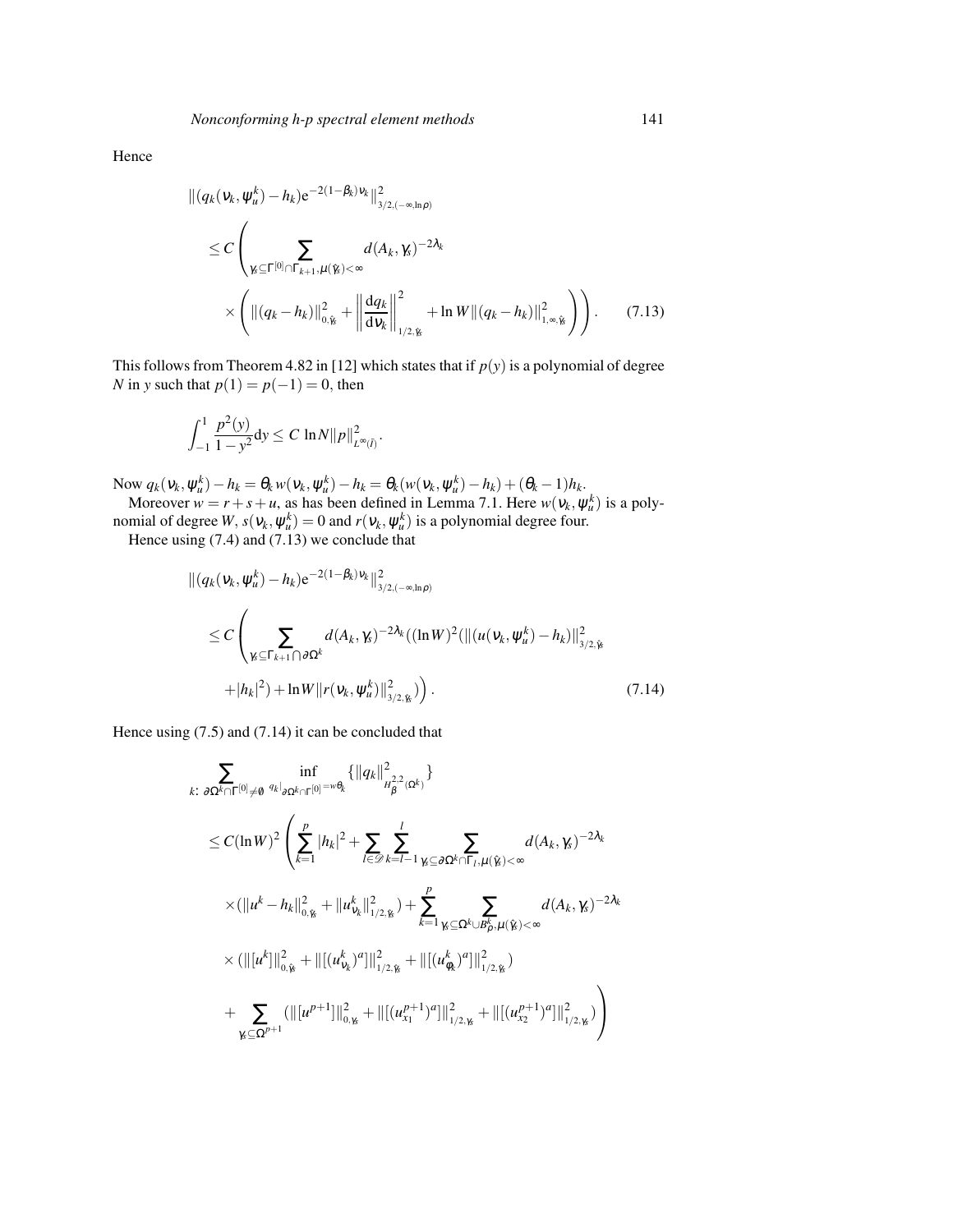142 *P K Dutt, N Kishore Kumar and C S Upadhyay*

$$
+\varepsilon_{w}\left(\sum_{k=1}^{p}\sum_{j=2}^{M}\sum_{i=1}^{l_{k}}(\rho\mu_{k}^{M+1-j})^{-2\lambda_{k}}\|u_{i,j}^{k}(v_{k},\phi_{k})-h_{k}\|_{2,\hat{\Omega}_{i,j}^{k}}^{2} + \sum_{k=1}^{p}|h_{k}|^{2}+\sum_{l=1}^{L}\|u_{l}^{p+1}(\xi,\eta)\|_{2,s}^{2}\right).
$$
\n(7.15)

In the same way we can show that

$$
\inf_{q_{0}|_{\partial \tilde{\Omega}^{p+1}\cap\Gamma^{[0]}_{\rho}}(\|q_{0}\|_{H^{2}(\tilde{\Omega}^{p+1})}^{2})
$$
\n
$$
\leq C(\ln W)^{2} \left(\sum_{k:\ \partial \Omega^{k}\cap\Gamma^{[0]}\neq\emptyset}^{p} |h_{k}|^{2} + \sum_{l\in\mathscr{D}}\sum_{k=l-1}^{l} \sum_{\gamma_{s}\subseteq\partial\Omega^{k}\cap\Gamma_{l},\mu(\tilde{\gamma}_{s})<\infty} \times d(A_{k},\gamma_{s})^{-2\lambda_{k}}(\|u^{k}-h_{k}\|_{0,\tilde{\gamma}_{s}}^{2} + \|u^{k}_{\gamma_{k}}\|_{1/2,\tilde{\gamma}_{s}}^{2}) + \sum_{k=1}^{p} \sum_{\gamma_{s}\subseteq\Omega^{k}\cup B_{p}^{k},\mu(\tilde{\gamma}_{s})<\infty} \times d(A_{k},\gamma_{s})^{-2\lambda_{k}}(\| [u^{k}] \|_{0,\tilde{\gamma}_{s}}^{2} + \| [ (u^{k}_{\gamma_{k}})^{a}] \|_{1/2,\tilde{\gamma}_{s}}^{2} + \| [ (u^{k}_{\varphi_{k}})^{a}] \|_{1/2,\tilde{\gamma}_{s}}^{2})
$$
\n
$$
+ \sum_{\gamma_{s}\subseteq\Omega^{p+1}} ( \| [u^{p+1}] \|_{0,\gamma_{s}}^{2} + \| [ (u^{p+1})^{a}] \|_{1/2,\gamma_{s}}^{2} + \| [ (u^{p+1})^{a}] \|_{1/2,\gamma_{s}}^{2})
$$
\n
$$
+ \sum_{l\in\mathscr{D}}\sum_{\gamma_{s}\subseteq\partial\Omega^{p+1}\cap\Gamma_{l}} \left( \| u^{p+1} \|_{0,\gamma_{s}}^{2} + \left\| \left( \frac{\partial u^{p+1}}{\partial T} \right)^{a} \right\|_{1/2,\gamma_{s}}^{2} \right)
$$
\n
$$
+ \varepsilon_{w} \left( \sum_{k=1}^{p} \sum_{j=2}^{M} \sum_{i=1}^{k} (\rho \mu_{k}^{M+1-j})^{-2\lambda_{k}} \| u^{k}_{i,j}(v_{k},\phi_{k}) - h_{k} \|_{2,\Omega_{k,j}^{k}}^{2}
$$
\n
$$
+ \sum_{k=1}^{p} |h_{k}|^{2} + \sum_{l=
$$

Now

$$
\left\| \left( \frac{\partial w}{\partial N} \right)_{A} \right\|_{H^{1,1}_{\beta}(\Gamma^{[1]})}^{2} = \inf_{q|_{\Gamma^{[1]}} = (\frac{\partial w}{\partial N})_{A}} (\|q\|_{H^{1,1}_{\beta}(\Omega)}^{2}).
$$

Here

$$
||q||^2_{\substack{H^{1,1}_{\beta}(\Omega)}} = ||q||^2_{L^2(\Omega)} + \sum_{|\alpha|=1} ||\Phi_{\beta}D^{\alpha}q||^2_{L^2(\Omega)}.
$$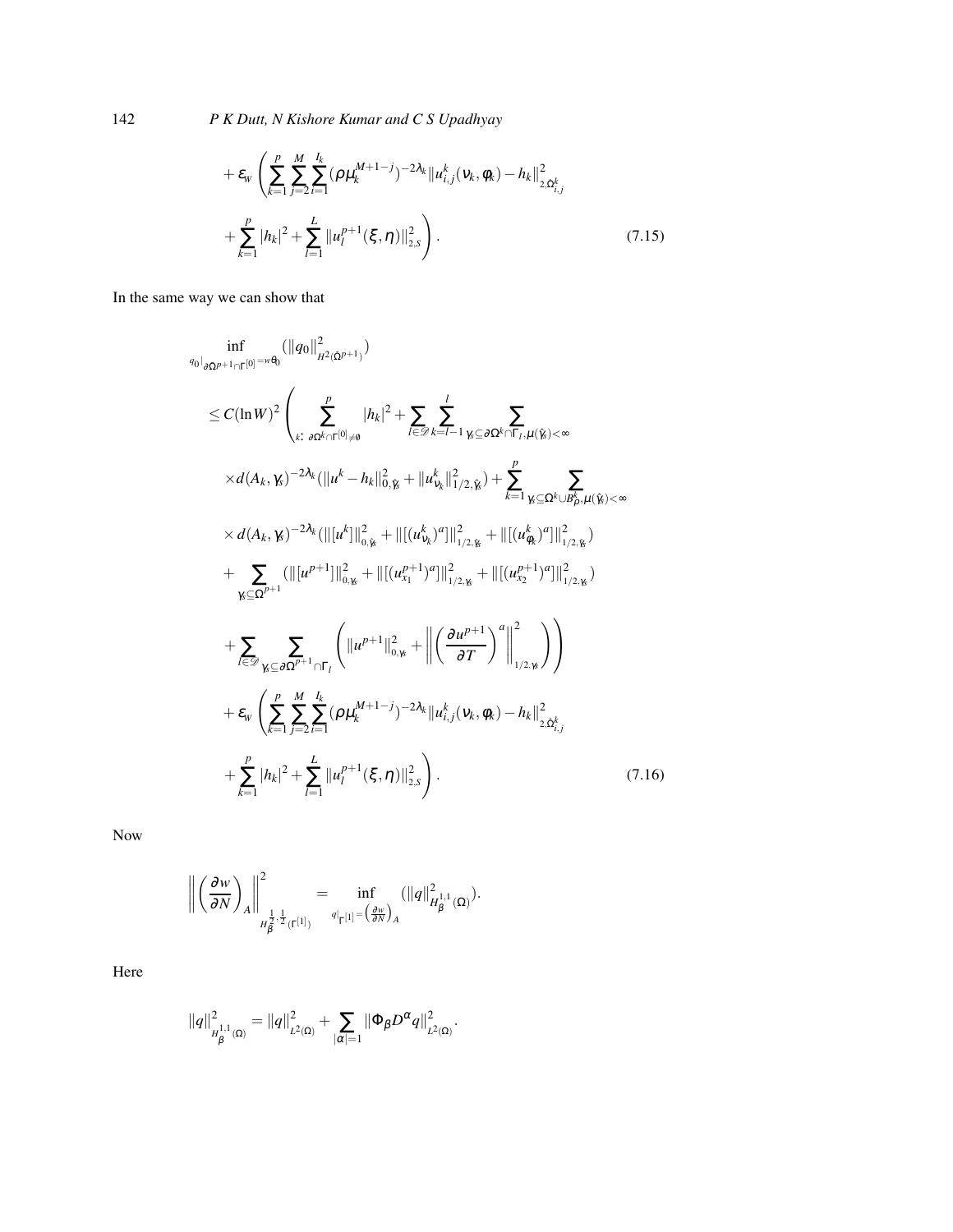Let  $\theta_k \in C^2(\mathbb{R})$  be as defined earlier and  $q_k = q \theta_k$ . Let  $q_0 = 1 - \sum_{k=1}^{p} q_k$ .  $_{k=1}^p q_k$ . Then, as before

$$
\begin{aligned}&\left\|\left(\frac{\partial w}{\partial N}\right)_{A}\right\|^{2}_{H^{\frac{1}{2},\frac{1}{2}}_{\beta}(\Gamma^{[1]})} \\&\leq C\left(\inf_{q_{k}\big|_{\partial\Omega^{k}\cap\Gamma^{[1]}}=\left(\frac{\partial w}{\partial N}\right)_{A}}\theta_{k}}\left(\left\|q_{k}\right\|^{2}_{H^{1,1}_{\beta}(\Omega^{k})}\right)+\inf_{q_{0}\big|_{\partial\tilde{\Omega}^{p+1}\cap\Gamma^{[1]}}=\left(\frac{\partial w}{\partial N}\right)_{A}}\theta_{0}\left(\left\|q_{0}\right\|^{2}_{H^{1}(\tilde{\Omega}^{p+1})}\right)\right). \end{aligned}
$$

Now

$$
\int_{\hat{\Omega}^k} e^{2\beta_k v_k} |q(v_k,\phi_k)|^2 \mathrm{d} v_k \mathrm{d} \phi_k \leq K \, ||q||^2_{H^{1,1}_{\beta}(\Omega^k)}
$$

for  $\beta_k > 0$ . And so

$$
\int_{\hat{\Omega}^k} e^{2\beta_k v_k} |q_k(v_k,\phi_k)|^2 \mathrm{d} v_k \mathrm{d} \phi_k \leq K \left\|q_k\right\|_{H^{1,1}_{\beta}(\Omega^k)}^2.
$$

Hence for  $0 < \beta_k < 1$ , there exists a constant *C* such that

$$
\frac{1}{C} \left( \sum_{k=1}^{p} \inf_{q_{k}|_{\partial \Omega^{k} \cap \Gamma^{[1]}} = e^{-\nu_{k}} (\frac{\partial w}{\partial n})_{\tilde{A}^{k}} \theta_{k}} \times \left( \int_{\hat{\Omega}^{k}} e^{2\beta_{k}v_{k}} \sum_{|\alpha| \leq 1} |D_{v_{k},\phi_{k}}^{\alpha} q_{k}(v_{k},\phi_{k})|^{2} dv_{k} d\phi_{k} \right) \right) \leq \sum_{k=1}^{p} \inf_{q_{k}|_{\partial \Omega^{k} \cap \Gamma^{[1]}} = e^{-\nu_{k}} (\frac{\partial w}{\partial n})_{\tilde{A}^{k}} \theta_{k}} (\|q_{k}\|_{H^{1,1}_{\beta}(\Omega^{k})}^{2}) \leq C \left( \sum_{k=1}^{p} \inf_{q_{k}|_{\partial \Omega^{k} \cap \Gamma^{[1]}} = e^{-\nu_{k}} (\frac{\partial w}{\partial n})_{\tilde{A}^{k}} \theta_{k} \times \left( \int_{\hat{\Omega}^{k}} e^{2\beta_{k}v_{k}} \sum_{|\alpha| \leq 1} |D_{v_{k},\phi_{k}}^{\alpha} q_{k}(v_{k},\phi_{k})|^{2} dv_{k} d\phi_{k} \right) \right).
$$

Thus by similar arguments as before it can be shown that

$$
\left\| \left( \frac{\partial w}{\partial N} \right)_A \right\|_{H_{\beta}^{\frac{1}{2}, \frac{1}{2}}(\Gamma^{[1]})}^2
$$
  

$$
\leq C(\ln W)^2 \left( \sum_{l \in \mathcal{N}} \sum_{k=l-1}^l \sum_{\gamma_s \subseteq \partial \Omega^k \cap \Gamma_l, \mu(\hat{\gamma}_s) < \infty} d(A_k, \gamma_s)^{-2\lambda_k} \right)
$$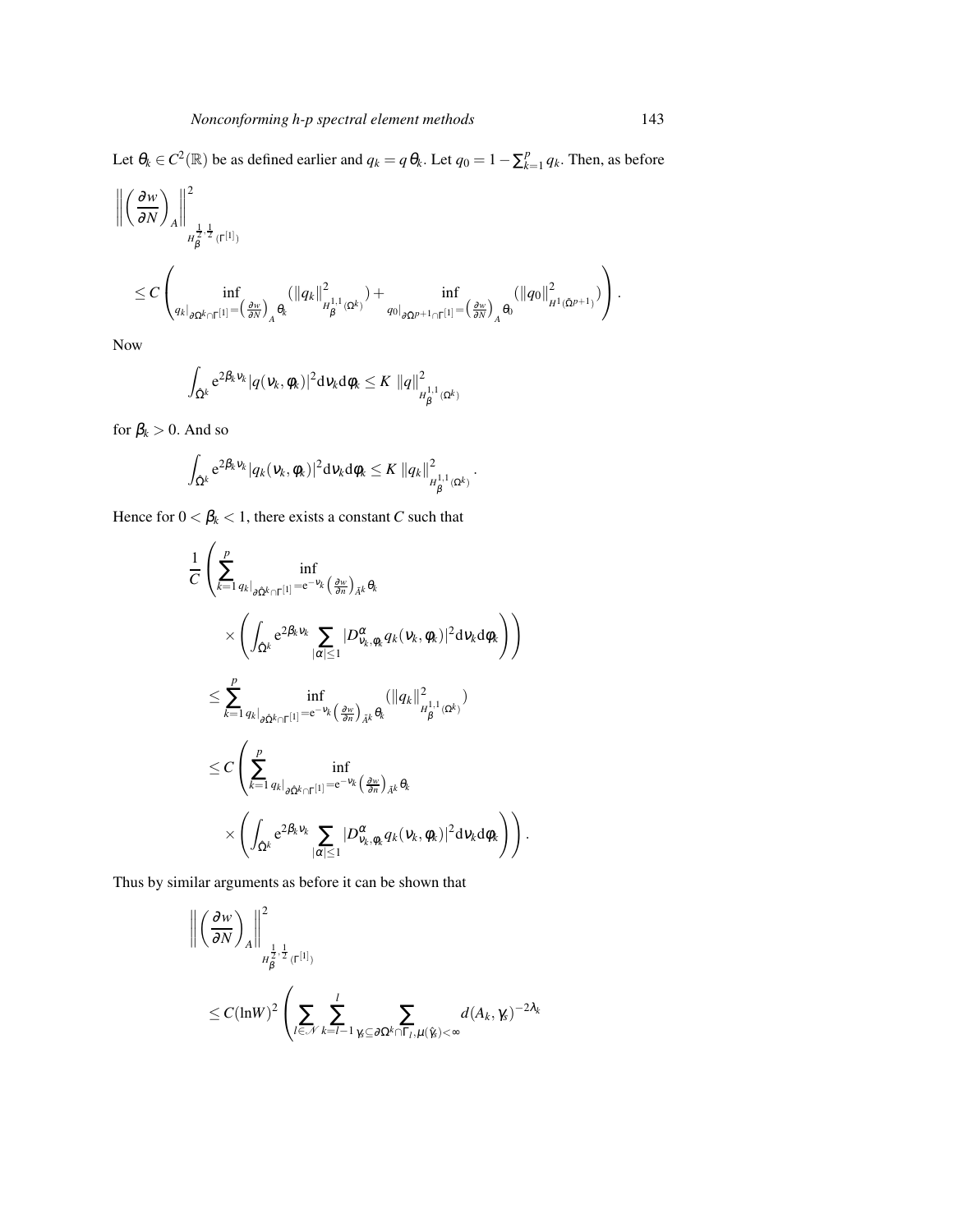$$
\times \left\| \left( \frac{\partial u^k}{\partial n} \right)_{\tilde{A}^k}^a \right\|_{1/2, \hat{y}}^2 + \sum_{l \in \mathcal{N}} \sum_{\gamma_s \subseteq \partial \Omega^{p+1} \cap \Gamma_l} \left\| \left( \frac{\partial u^{p+1}}{\partial N} \right)_{A}^a \right\|_{1/2, \hat{y}}^2
$$
  
+ 
$$
\sum_{k=1}^p \sum_{\gamma_s \subseteq \Omega^k \cup B_p^k, \mu(\hat{y}_s) < \infty} d(A_k, \gamma_s)^{-2\lambda_k}
$$
  

$$
\times (\| [u^k] \|_{0, \hat{y}_s}^2 + \| [ (u^k_{v_k})^a ] \|_{1/2, \hat{y}_s}^2 + \| [ (u^k_{\phi_k})^a ] \|_{1/2, \hat{y}_s}^2)
$$
  
+ 
$$
\sum_{\gamma_s \subseteq \Omega^{p+1}} (\| [u^{p+1}] \|_{0, \gamma_s}^2 + \| [ (u^{p+1}_{x_1})^a ] \|_{1/2, \gamma_s}^2 + \| [ (u^{p+1}_{x_2})^a ] \|_{1/2, \gamma_s}^2 )
$$
  
+ 
$$
\varepsilon_w \left( \sum_{k=1}^p \sum_{j=2}^M \sum_{i=1}^k (\rho \mu_k^{M+1-j})^{-2\lambda_k} \| u^k_{i,j} (v_k, \phi_k) - h_k \|_{2, \hat{\Omega}^k_{i,j}}^2 + \sum_{k=1}^p |h_k|^2 + \sum_{l=1}^L \| u_l^{p+1} (\xi, \eta) \|_{2, \hat{S}}^2 \right)
$$
(7.17)

Combining (7.15)–(7.17) we obtain the required result.

## **Acknowledgement**

This research is partly supported by CDAC (Center for Development of Advanced Computing, Pune).

## **References**

- [1] Babuska I, Craig A, Mandel J and Pitkaranta J, Efficient preconditioning for the p version of the finite element method in two dimensions, *SIAM J. Num. Anal.* **28** (1991) 624
- [2] Babuska I and Guo B Q, Regularity of the solution of elliptic problems with piecewise analytic data, Part-I, *SIAM J. Math. Anal.* **19** (1988) 172–203
- [3] Babuska I and Guo B Q, The h-p version of the finite element method on domains with curved boundaries, *SIAM J. Num. Anal.* **25** (1988) 837–861
- [4] Babuska I and Guo B Q, Regularity of the solution of elliptic problems with piecewise analytic data, Part-II, *SIAM J. Math. Anal.* **20** (1989) 763–781
- [5] Dutt P K and Bedekar S, Spectral methods for hyperbolic initial boundary value problems on parallel computers, *J. Comput. Appl. Math.* **134** (2001) 165–190
- [6] Dutt P, Tomar S and Kumar R, Stability estimates for h-p spectral element methods for elliptic problems, *Proc. Indian Acad. Sci (Math. Sci.)* **112(4)** (2002) 601–639
- [7] Dutt P and Tomar S, Stability estimates for h-p spectral element methods for general elliptic problems on curvilinear domains, *Proc. Indian Acad. Sci (Math. Sci.)* **113** (2003) 395–429
- [8] Grisvard P, Elliptic problems in non-smooth domains (Pitman Advanced Publishing Program) (1985)
- [9] Guo B Q and Babuska I, On the regularity of elasticity problems with piecewise analytic data, *Adv. Appl. Math.* **14** (1993) 307–347